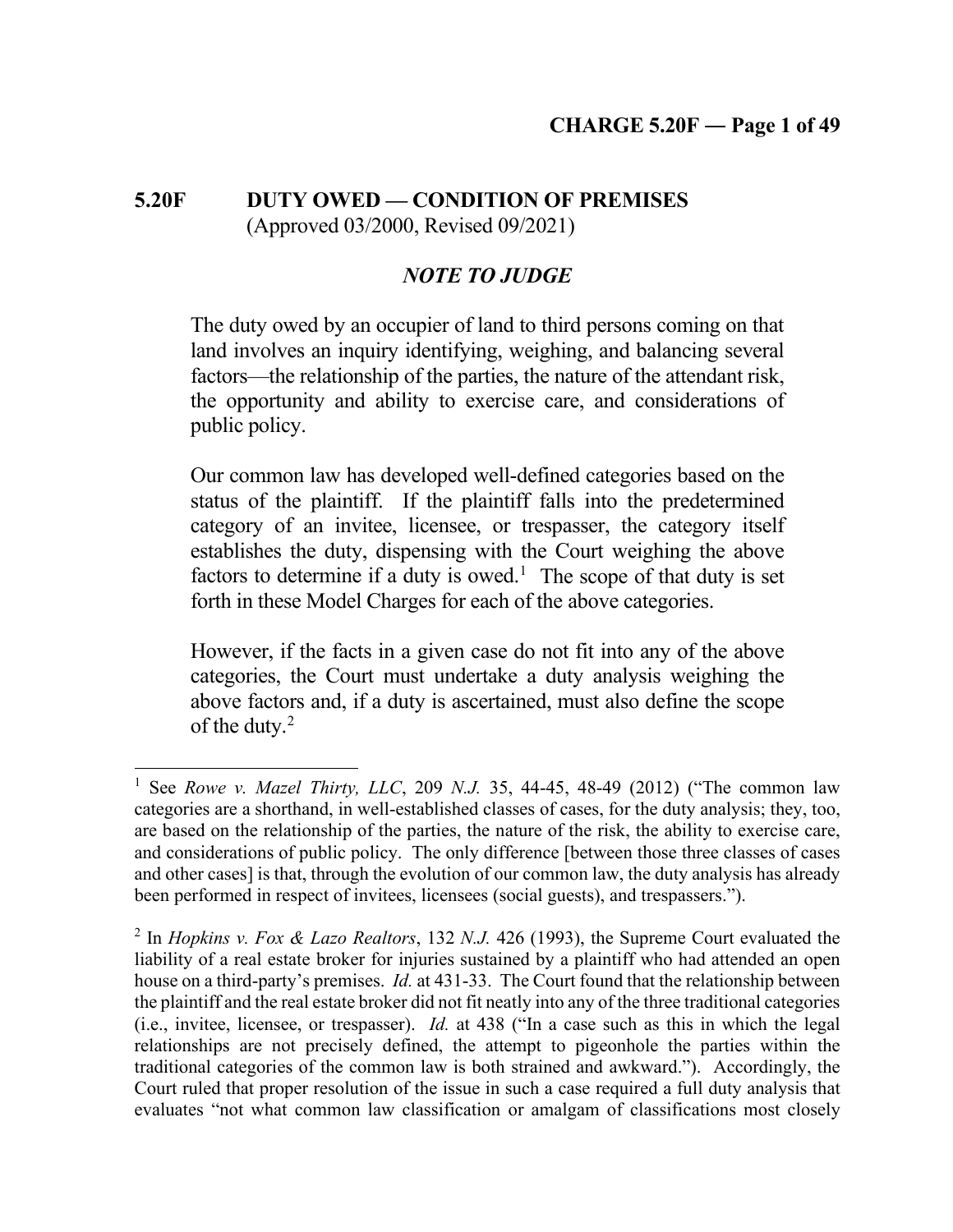characterizes the relationship of the parties, but . . . whether in light of the actual relationship between the parties under all of the surrounding circumstances the imposition on the broker of a general duty to exercise reasonable care in preventing foreseeable harm to its open-house customers is fair and just." *Ibid.* Applying that test, the Court held "that a real estate broker has a duty to ensure through reasonable inspection and warning the safety of prospective buyers and visitors who tour an open house," and that "[t]he scope of the duty to inspect and warn is limited only to defects that are reasonably discoverable through an ordinary inspection of the home undertaken for purposes of its potential sale," not "latent defects that are hidden and of which the broker has no actual knowledge." *Id.* at 448-49. In general, therefore, when the facts of a case do not fit neatly into one of the three common law categories (trespasser, licensee, or invitee), the court will evaluate whether a duty of care exists under the circumstance of the case and, if so, define the scope of that duty. See *ibid*.; see*, e.g., Robinson v. Vivirito*, 217 *N.J.* 199 (2014) (conducting full duty analysis based on foreseeability, fairness, and public policy and concluding that school principal owed no duty of care to person injured on school premises after hours by dog owned by adjacent property owner); *Ellis v. Hilton United Methodist Church*, 455 *N.J. Super.* 33 (App. Div. 2018) (no duty owed by owner of vacant residential or noncommercial property absent evidence of prior commercial use); *Estate of Desir v. Vertus*, 214 *N.J.* 303 (2013) (performing "the traditional, comprehensive analysis of whether a duty is owed," and finding no duty of care owed by property owner to neighbor, when owner left his premises based on belief crime was being committed therein, asked neighbor to telephone subject premises, and then failed to prevent neighbor from going to scene where fleeing robber shot neighbor); *Olivo v. Owens-Illinois, Inc.*, 186 *N.J.* 394 (2006) (evaluating fairness and foreseeability concerns and holding "that to the extent [defendant] owed a duty to workers on its premises for the foreseeable risk of exposure to friable asbestos and asbestos dust, similarly, [defendant] owed a duty to spouses handling the workers' unprotected work clothing based on the foreseeable risk of exposure from asbestos borne home on contaminated clothing," but remanding for resolution of "genuine issues of material fact about the extent of the duty" because "[q]uestions persist concerning the scope of the work husband was hired to perform, the scope of work that he actually performed, particularly with respect to the handling of asbestos containing products, and the extent of [defendant's] supervision and control over the work"); *Schwartz v. Accuratus Corp.*, 225 *N.J.* 517 (2016) (holding that *Olivo's* duty of care may, in appropriate circumstances, extend to a plaintiff who is not a spouse of a worker exposed to the toxin by application of the *Hopkins* factors); *Nielsen v. Wal-Mart Store #2171*, 429 *N.J. Super.* 251 (App. Div.) (holding that "the *Hopkins* factors" warrant finding that defendant property owner owed duty to protect employee of independent contractor that defendant hired from hazardous condition slightly outside the boundaries of owner's unit, even though another entity had contractually assumed duty to maintain and repair area in question), *certif. denied*, 213 *N.J.* 535 (2013); see also *Rowe v. Mazel Thirty, LLC,* 209 *N.J*. 35, 44-45, 48-49 (2012) (observing that "[w]here the status of the plaintiff, vis-à-vis the landowner, does not fall into one of the pre-determined categories, as in *Hopkins*, . . . we perform a full duty analysis," but nevertheless holding that plaintiff, police officer investigating vacant building pursuant to safestreets initiative, fell "within the category of a licensee" under the circumstances of the case);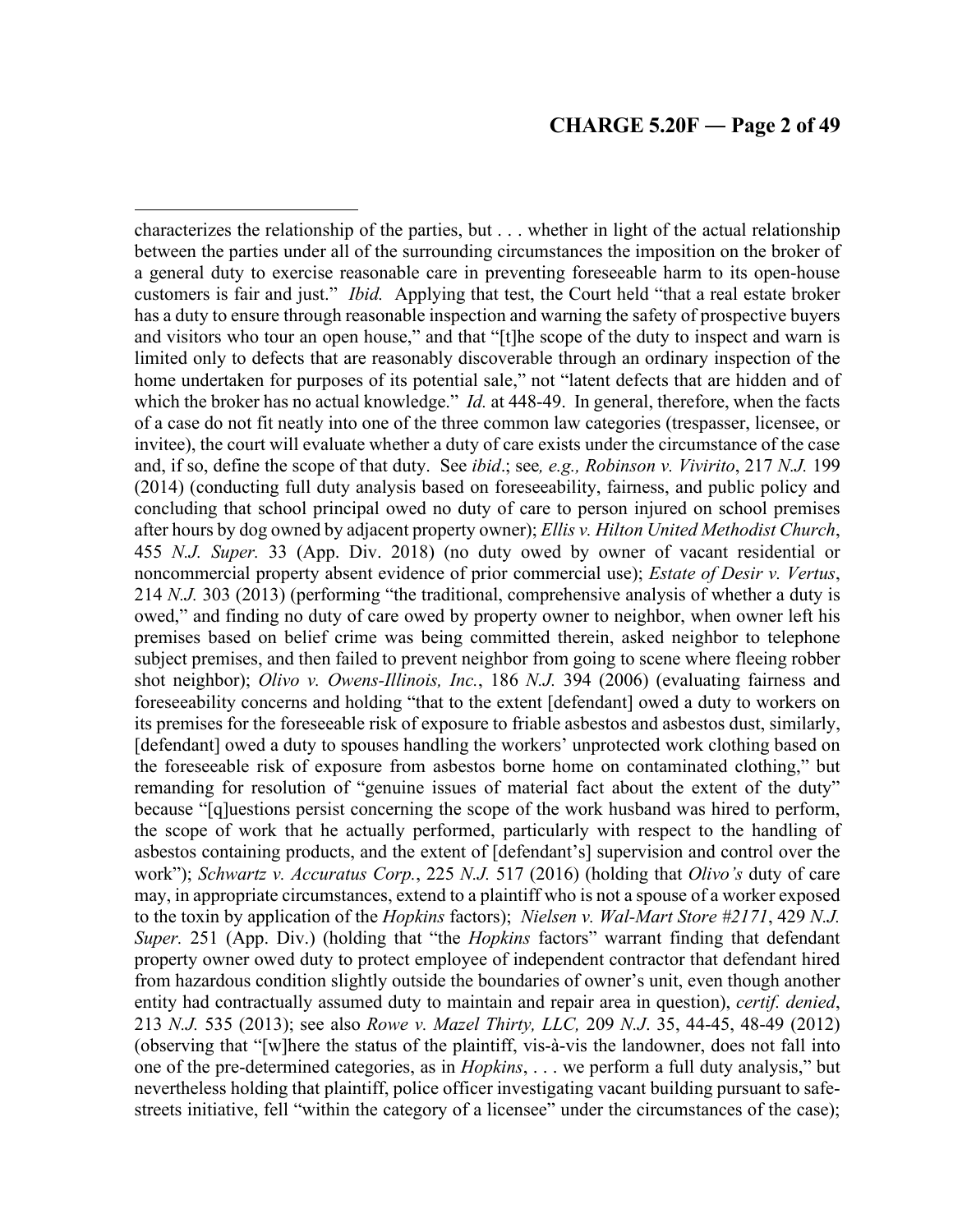# **1. Adult Trespasser — Defined and General Duty Owed**

A trespasser is a person who enters or remains upon land in the possession of

another without a right to enter or remain on the property. A right may be created

by the possessor's consent or otherwise. An owner/occupier of property owes a

duty to a trespasser to refrain from acts which willfully injure the trespasser.

## **Cases:**

*Lordi v. Spiotta*, 133 *N.J.L*. 581, 584 (Sup. Ct. 1946); *Snyder v. I. Jay Realty Co*., 30 *N.J*. 303, 312 (1959). See *2 Harper & James, Law of Torts*, § 27.3, pp. 1435, 1440 (1956), to the effect that a possessor of land may take some steps to repel a trespasser, but may not arrange the premises intentionally as to cause death or serious bodily harm to a trespasser. *Lordi v. Spiotta*, *supra*, speaks of abstaining from "willful or wanton injury." See also *Imre v. Riegel Paper Corp*., 24 *N.J*. 438, 446-449 (1957), dealing with repeated trespasses. The Court said that there may be such acquiescence as to amount to a license and that some courts have held continued toleration of trespass amounts to permission to use the land and transforms a trespasser into a licensee, but the Court seems to prefer the rule that a higher degree of care is owed to one whose repeated trespasses are known to the landowner where the reasonably foreseeable risk of death or severe injury outweighs the freedom of action that would otherwise govern the conduct of a landowner in regard to a trespasser. Sledding on Shoprite property by children held not sufficient to transform them from trespassers to licensees. *Ostroski v. Mount Prospect Shoprite, Inc*., 94 *N.J*. *Super*. 374, 382 (App. Div. 1967).

*Monaco v. Hartz Mt. Corp.*, 178 *N.J.* 401, 417-19 (2004) (holding that irrespective of whether Court applied "the classic commercial landowner liability standard" or "the more fluid *Hopkins* rule," defendant landlord owed duty of care to employee of defendant's commercial tenant).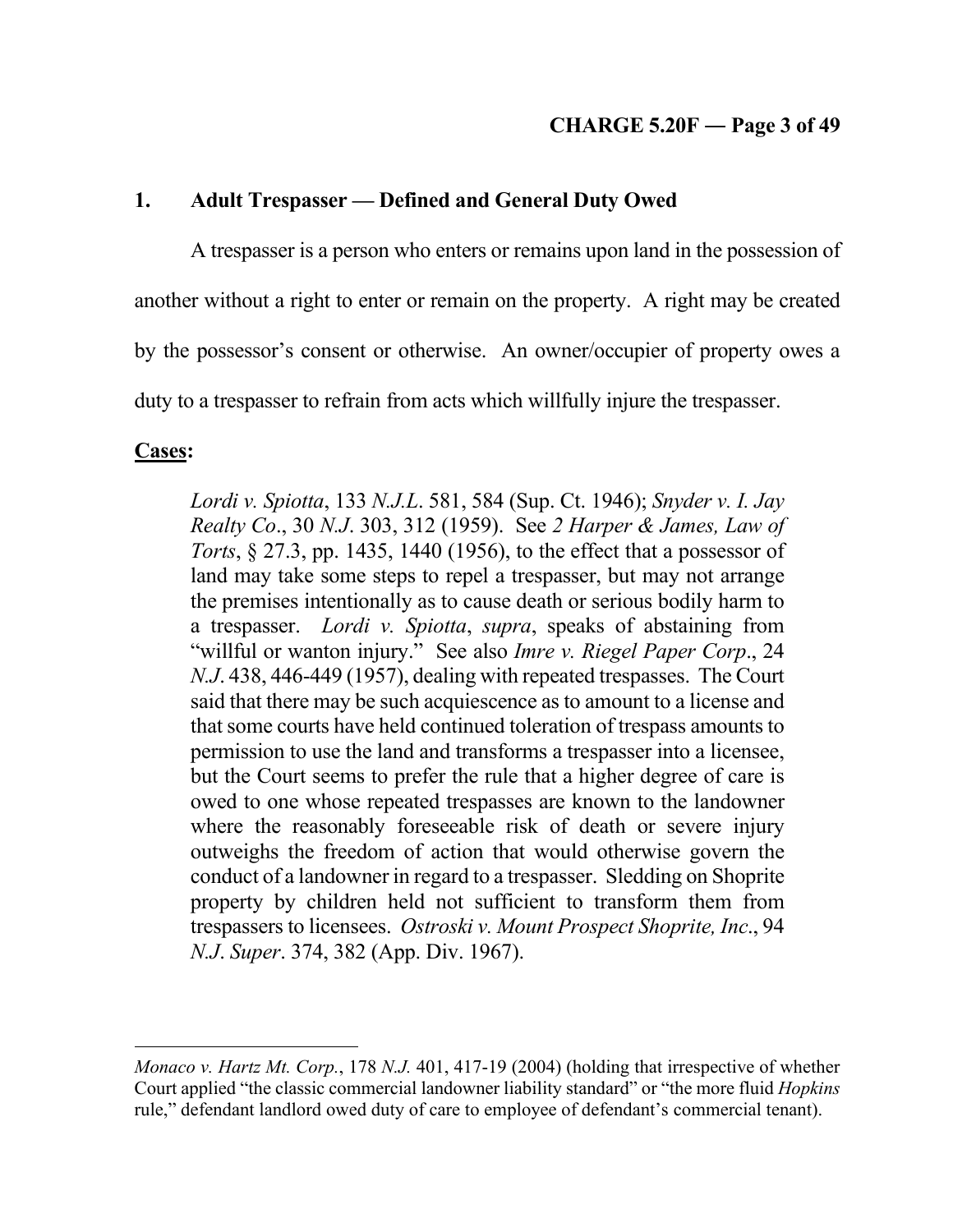#### **CHARGE 5.20F ― Page 4 of 49**

## **2. Infant Trespasser — Defined and General Duty Owed** (Revised 10/2003)

A trespasser is a person who enters or remains upon land in the possession of another person without a right to enter or remain on the property. A trespasser is one who is not invited, allowed, or privileged to be on another's property. The owner or occupier of property owes a duty to an adult trespasser only to refrain from acts, which would willfully injure the trespasser. This rule of law on the obligations of owners and occupiers of property towards adult trespassers is modified in the case of children trespassers.

Although a possessor of land generally is not required to keep the land safe for trespassers, an exception exists for those trespassers who are children. Because children may lack sufficient discretion for their own safety, a possessor of property, who maintains an artificial condition upon the property, will be liable for physical harm to a child trespassing on the property caused by the artificial condition if:

- (a) the possessor of the property knows or has reason to know children are likely to trespass in the place where the condition exists, and
- (b) the possessor of the property knows or has reason to know and realizes or should realize that the condition involves an unreasonable risk of death or serious bodily harm to such children, and
- (c) the children because of their youth either (1) do not discover the condition, or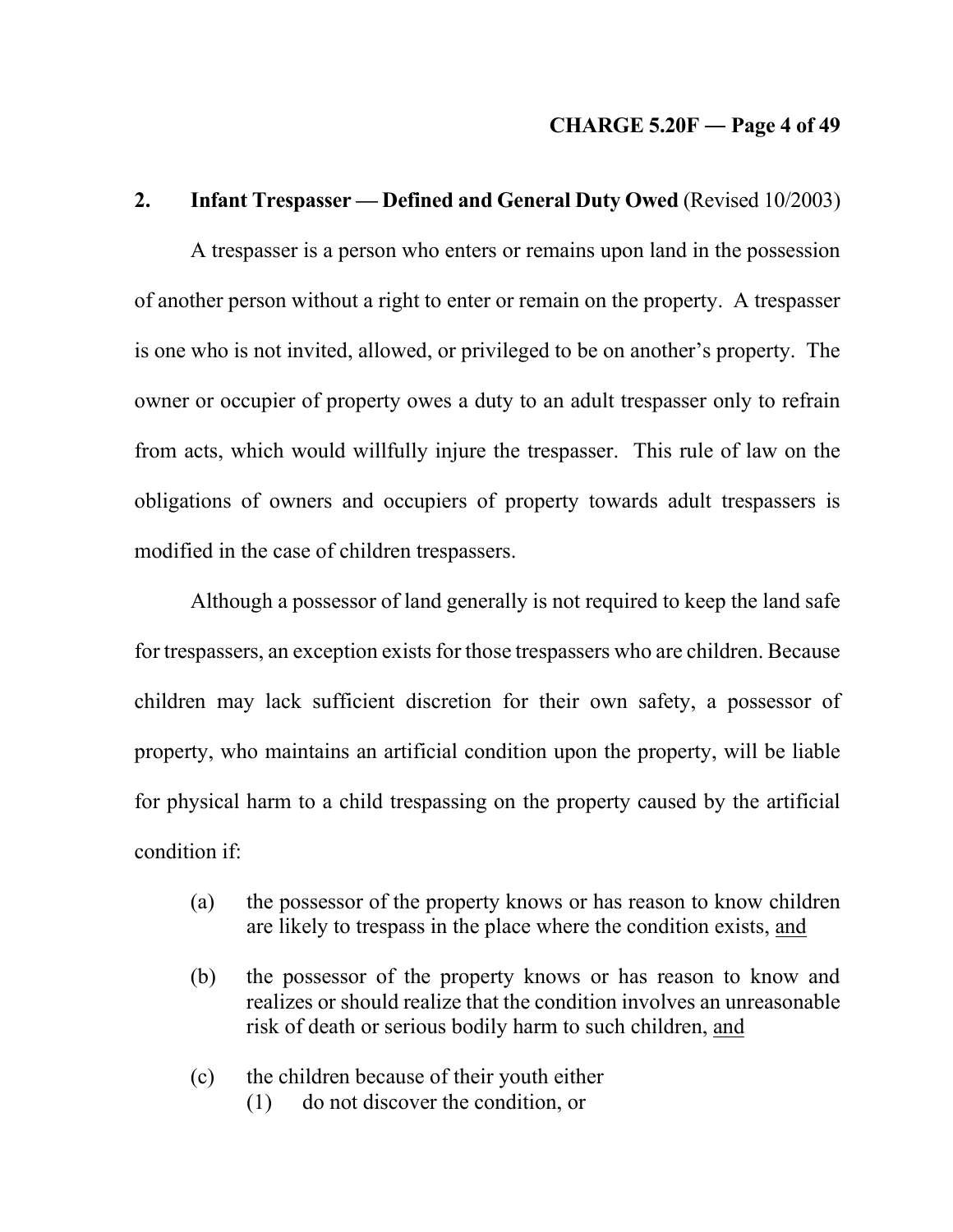- (2) do not realize the risk involved by trespassing in that area of the property made dangerous by the condition, or
- (3) do not realize the risk involved in intermeddling with the condition, and
- (d) the utility to the possessor of maintaining the condition and the burden of eliminating the danger are slight as compared with the risk to the children involved, and
- (e) the possessor of the property fails to exercise reasonable care to eliminate the danger or otherwise protect the children.

In order for the defendant to be held liable for the plaintiff's injuries, the

plaintiff must prove each and every one of these five elements.

# **Cases:**

*Restatement of Torts, 2d,* §339*,* p. 197 (1965)*; Ostroski v. Mount Prospect Shoprite, Inc.,* 94 *N.J.Super.* 374 *(*App. Div. 1967)*, certif. denied,* 49 *N.J.* 369 (1967); *Scheffer v. Braverman,* 89 *N.J.Super.*  452 (App. Div. 1965); *Turpan v. Merriman,* 57 *N.J. Super.* 590 (App. Div. 1959), *certif. denied,* 31 *N.J.* 549 (1960); *Coughlin v. U.S. Tool Co., Inc.,* 52 *N.J.Super.* 341 (App. Div. 1958), *certif. denied,* 28 *N.J.*  527 (1959); *Vega by Muniz v. Piedilato,* 154 *N.J.* 496 (1998).

In this case the plaintiff has alleged that the plaintiff was injured as a result

of [*describe the artificial condition*]. I will now discuss each of these five elements with you as they relate to that condition.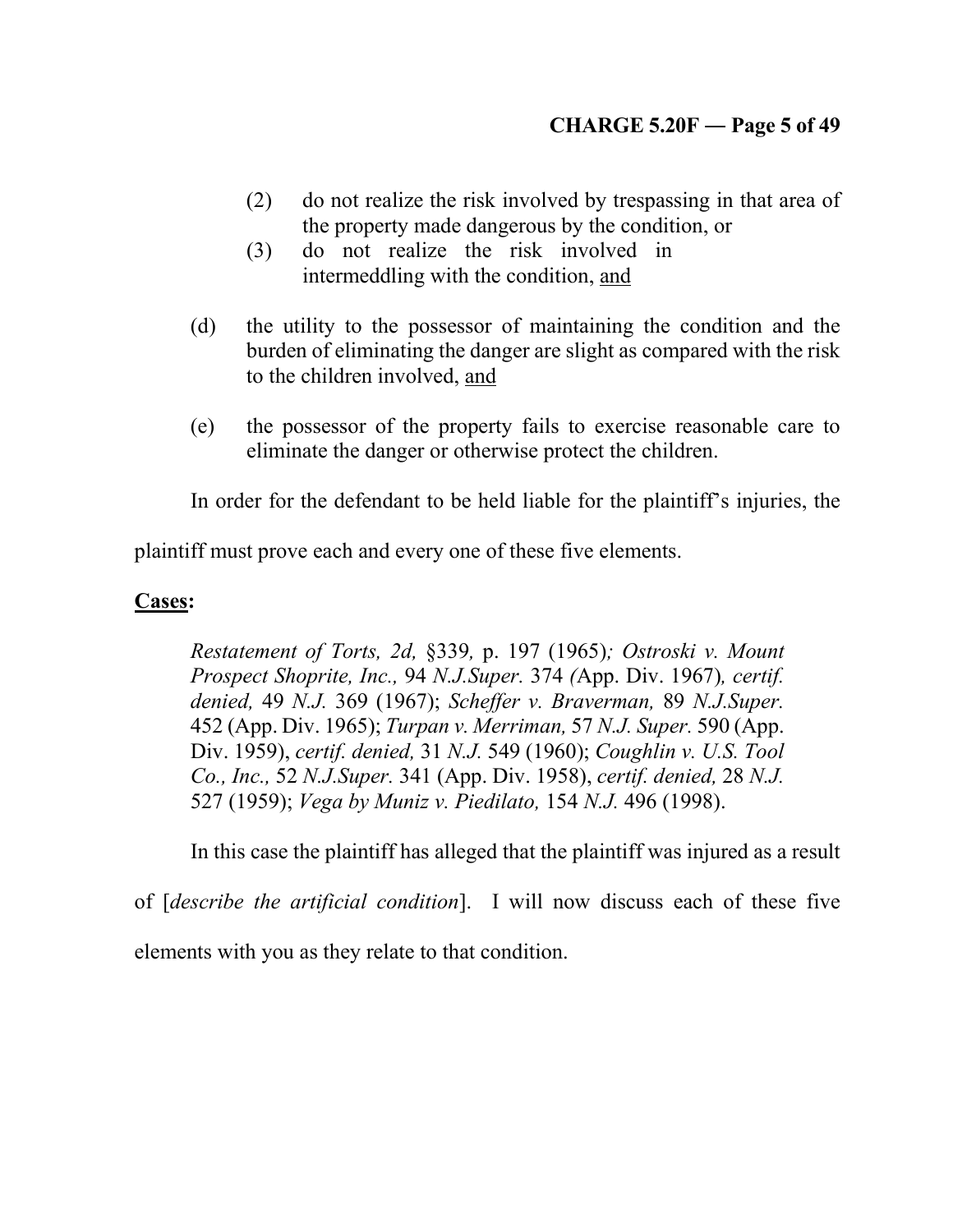# **(a) the possessor of the property knows or has reason to know children are likely to trespass in the place where the condition exists,**

If you find the landowner or occupant has no reason to anticipate the presence of children at a place of danger on landowner's/occupant's land, the landowner/occupant has no duty to look out for children and no liability for injuries sustained by children trespassing at such place of danger.

When I say the plaintiff must prove the possessor of land "knows" or "has reason to know" children are likely to trespass at a place of danger on the land, I mean the law charges a defendant with information from which a person of reasonable intelligence would infer that children are likely to trespass on the property and would govern the possessor's conduct upon the assumption that they would.

## **Cases:**

*Long v. Sutherland-Backer Co.,* 48 *N.J.* 134 *(1966), reversing* 92 *N.J. Super.* 556 (App. Div. 1966); *Callahan v. Dearborn Developments, Inc.,* 57 *N.J. Super.* 437 (App. Div. 1959), *aff'd,* 32 *N.J.* 27 *(1960); Hoff v. Natural Refining Products Co.,* 38 *N.J. Super.*  222 (App. Div. 1955); *Restatement of Torts 2d,* §339, Comment g., p. 201 (1965).

**(b) the possessor of the property knows or has reason to know and realizes or should realize that the condition involves an unreasonable risk of death or serious bodily harm to such children,**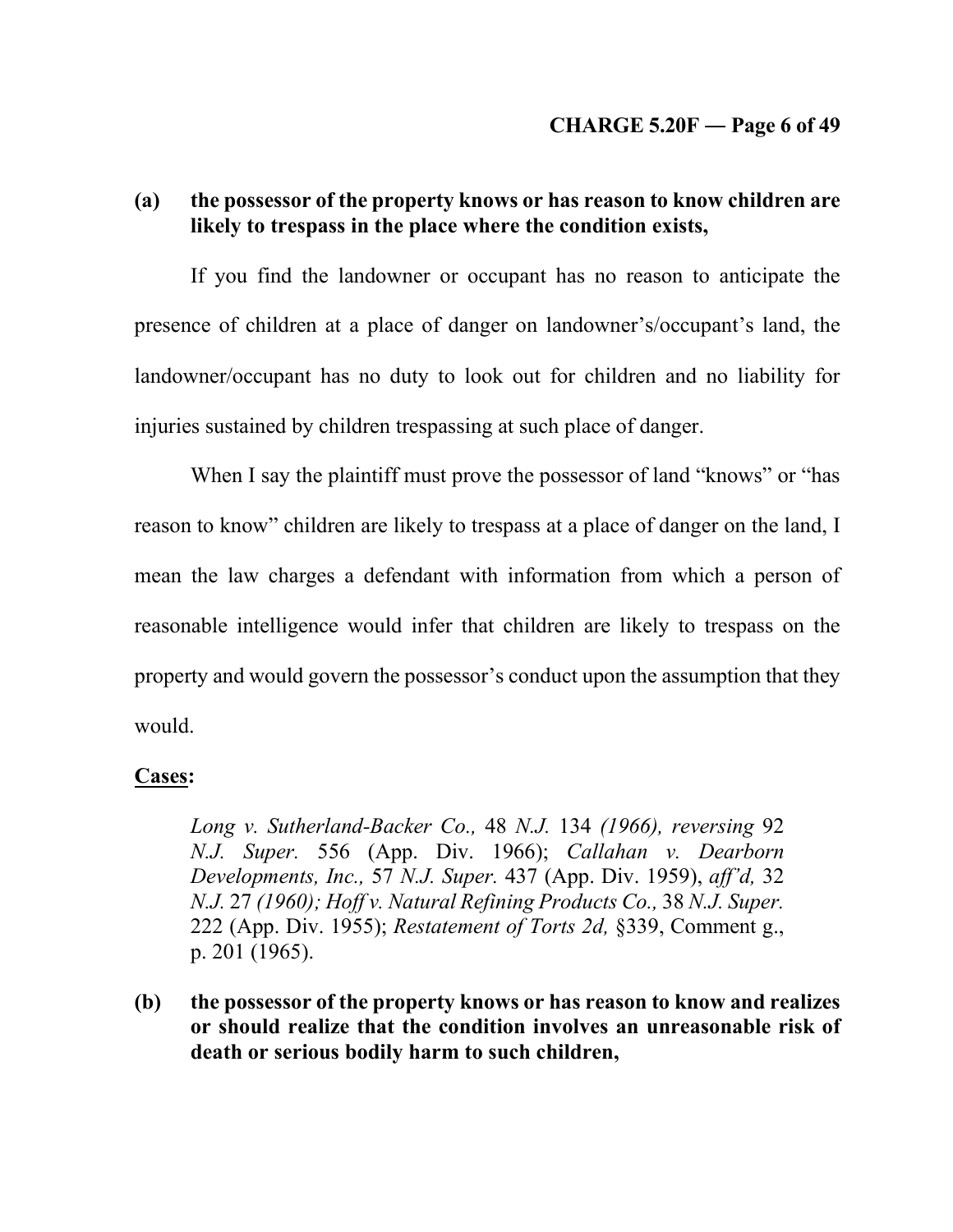### **CHARGE 5.20F ― Page 7 of 49**

When I say the plaintiff must prove the possessor of land "knows" or "has reason to know" that the condition involves an unreasonable risk of death or bodily harm, I mean the law charges a defendant with information from which a person of reasonable intelligence would infer that the condition involves an unreasonable risk of death or bodily harm and would govern the possessor's conduct upon the assumption that the condition is likely to be dangerous to trespassing children.

### **Citation:**

*Restatement of Torts 2d,* §339, Comment h, p. 201 (1965)

## **(c) the children because of their youth**

- **(1) do not discover the condition, or**
- **(2) do not realize the risk involved by trespassing in that area of the property made dangerous by the condition, or**
- **(3) do not realize the risk involved in intermeddling with the condition,**

In determining whether a child because of the child's youth either did not discover the condition, or did not realize the risk involved by trespassing in that area of the property made dangerous by the condition, or did not realize the risk involved in intermeddling with the condition, you are to determine whether the child's state of mind at the time of the accident was such that either the child did not discover the condition, or the child did not realize the risk involved by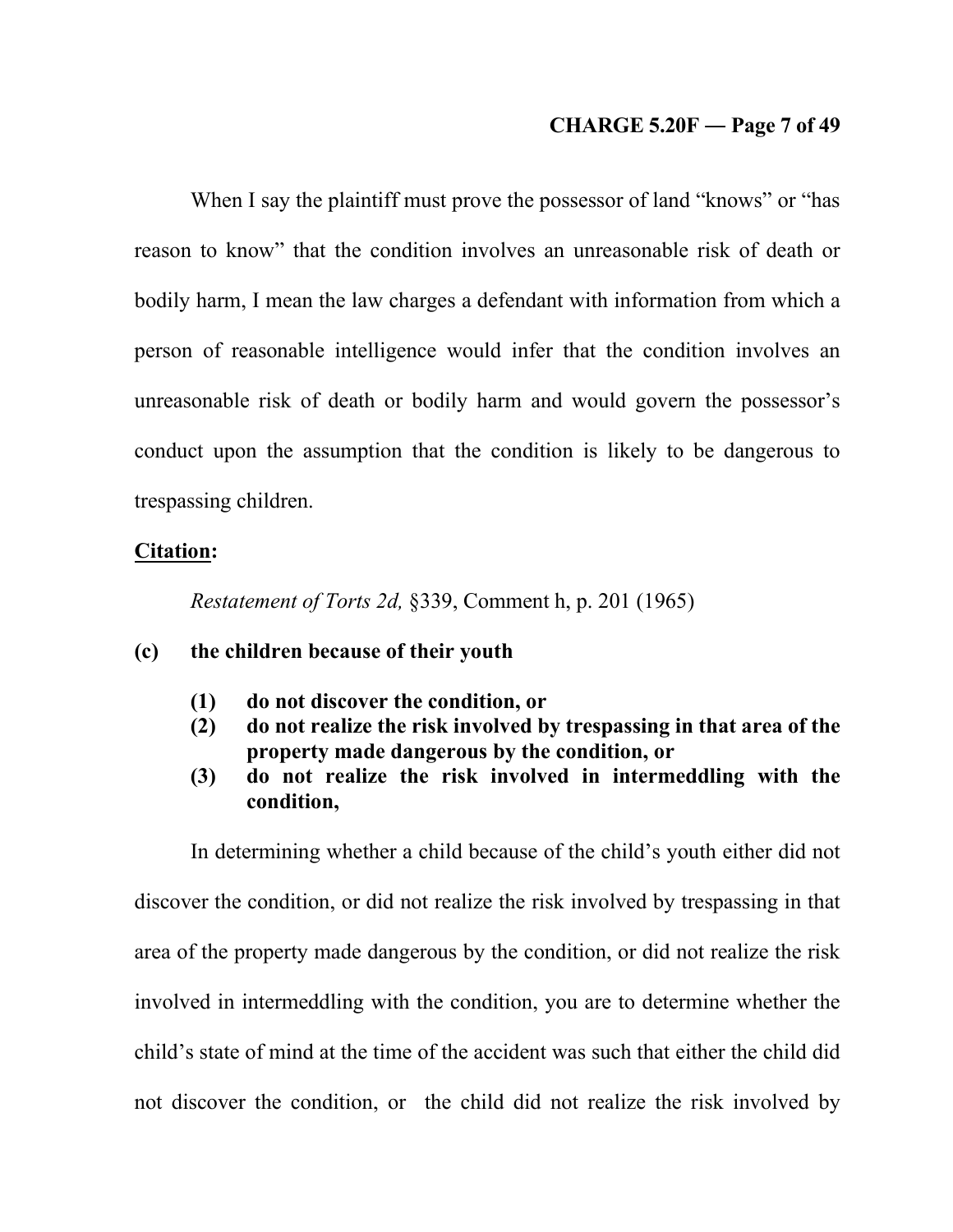#### **CHARGE 5.20F ― Page 8 of 49**

trespassing in that area of the property made dangerous by the condition, or the child did not realize the risk involved in intermeddling with the condition.

If you find that the child, regardless of the child's age, did in fact discover the condition and realize the risk and appreciate the danger involved, and still proceeded despite knowledge and appreciation of the danger, the child cannot recover for the child's injuries. The purpose of the duty placed upon the possessor of property is to protect children from dangers, which they do not appreciate, but not to protect them against harm resulting from their own immature recklessness in the case of dangers, which they know and appreciate. Therefore, even though the possessor of land should know that the condition is one that children are unlikely to appreciate the full extent of the danger of meddling with it or encountering it, the possessor of land is not subject to liability to a child who in fact discovers the condition and appreciates the full risk involved, but nonetheless chooses to encounter it out of recklessness or bravado.

### **Cases:**

*Vega by Muniz v. Piedilato*, 154 *N.J.* 496, 506 (*1998); Restatement of Torts 2d,* §339, Comment i, p. 202 (1965); *Ostroski v. Mount Prospect Shoprite, Inc.,* 94 *N.J. Super.* 374 (App. Div. 1967), *certif. denied,* 49 *N.J.* 369 (1967).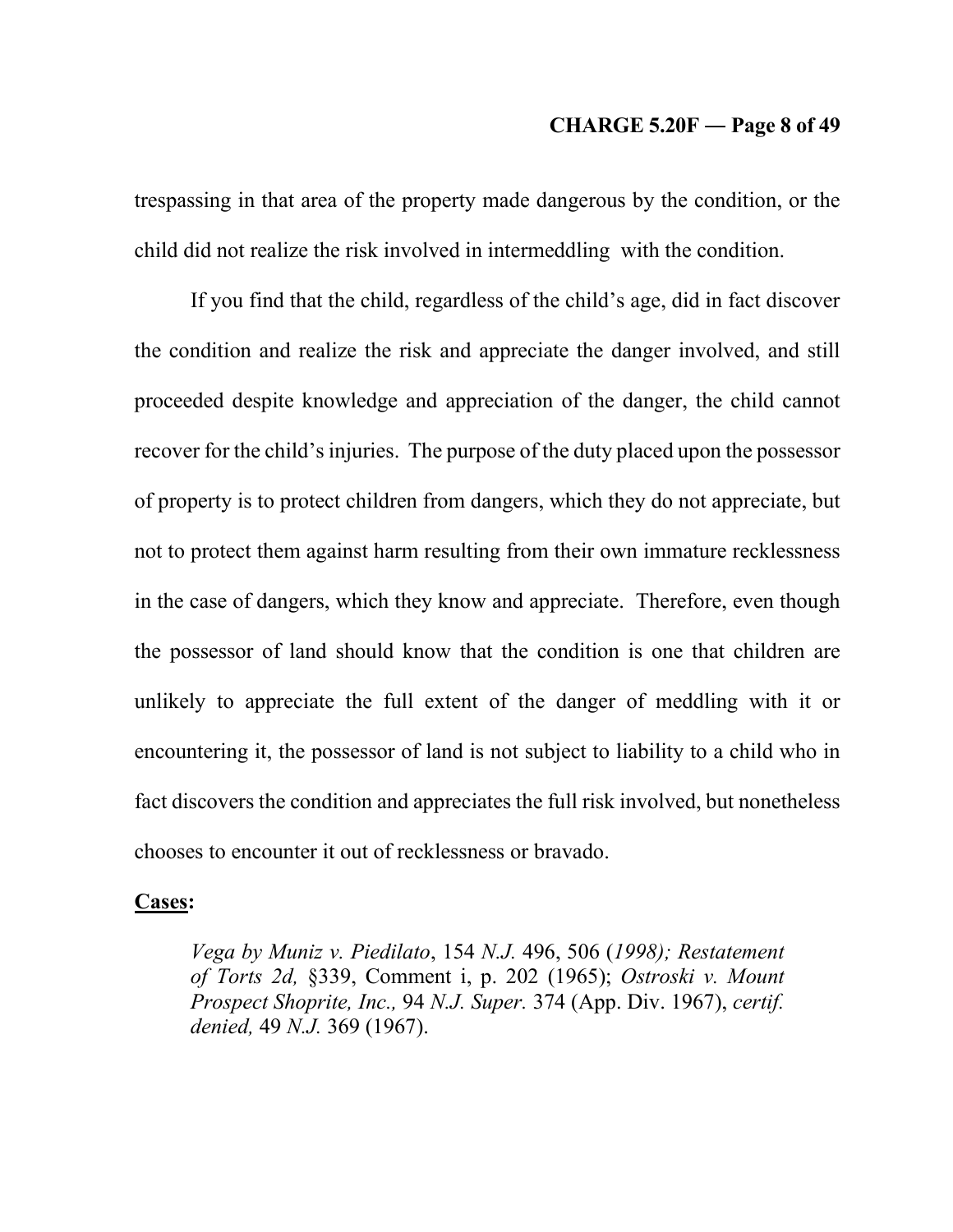# **(d) the utility to the possessor of maintaining the condition and the burden of eliminating the danger are slight as compared with the risk to children involved,**

In determining whether a particular condition maintained by a possessor of land involves an unreasonable risk to trespassing children, you must compare the recognizable risk to the children with the usefulness to the possessor of land in maintaining the condition. A particular condition is, therefore, regarded as not involving an unreasonable risk to trespassing children unless it involves a risk of serious bodily harm to the children, and could be removed without any serious interference with the possessor's legitimate use of the land.

### **Citation:**

*Restatement of Torts 2d,* §339, Comment n, p. 205 (1965).

# **(e) the possessor of the property fails to exercise reasonable care to eliminate the danger or otherwise protect the children.**

The possessor of land is liable to the trespassing child only if the possessor of land has failed to conform to the standard of care of a reasonable person in the same or similar circumstances.

Even if you find the possessor of land knew or had reason to know that children were likely to trespass on the property, and that the condition on the land involved an unreasonable risk of harm to the trespassing children, and even if you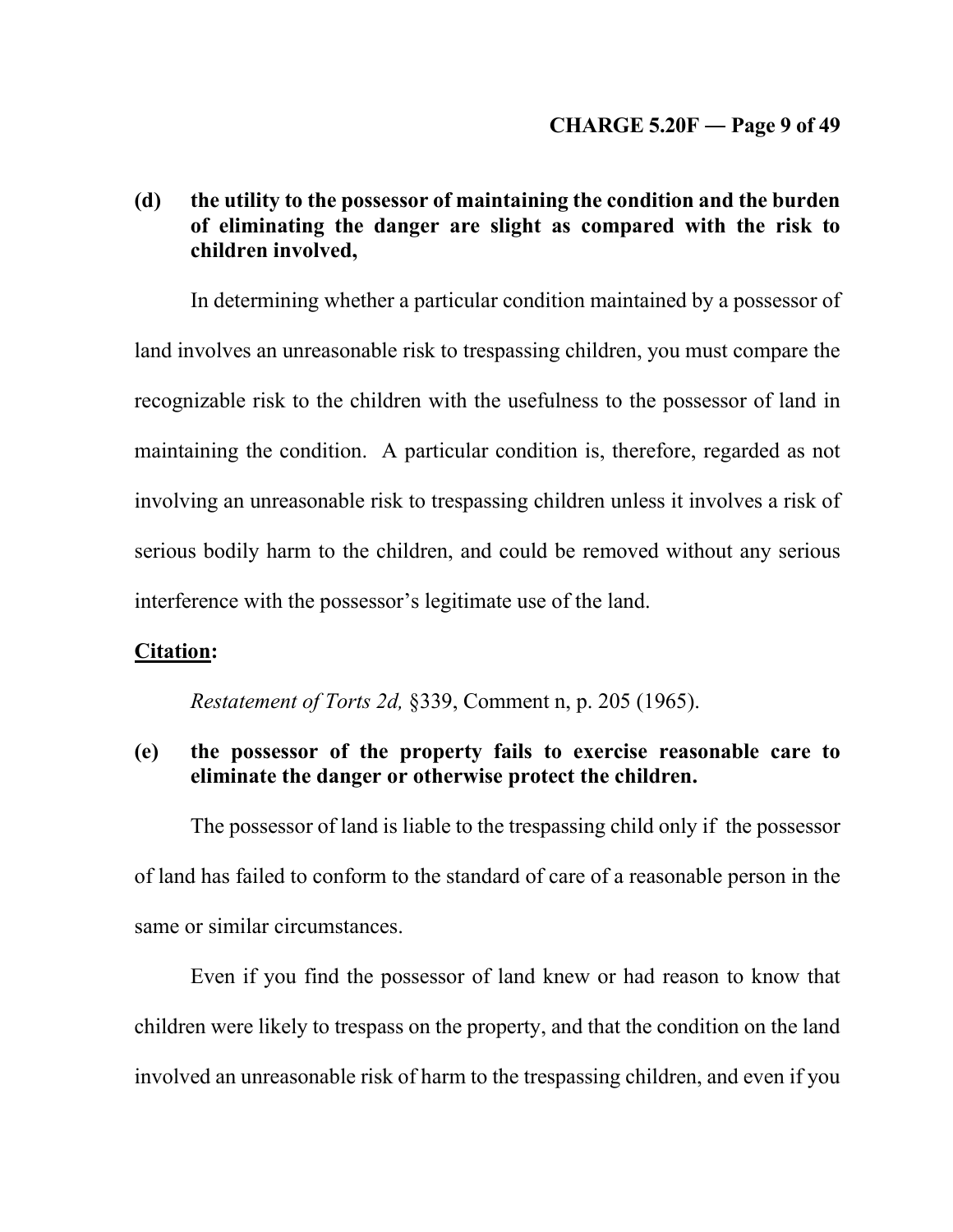## **CHARGE 5.20F ― Page 10 of 49**

find the children were not likely to discover or appreciate the risk, the possessor of land is liable only if you find possessor of land failed to take such steps as a reasonable person would have taken to make the condition safe or to protect the children.

If you find that the possessor of land took the same care that a reasonable person in the same or similar circumstances would take to make the condition safe or protect the children which the possessor of land had reason to know would trespass on the property, then the possessor of land is not liable even though an injury has occurred to the trespassing child.

### **Cases:**

*Restatement of Torts 2d,* §339, Comment n, p. 205 (1965); *Coughlin v. U.S. Tool Co., Inc., supra*. "Foresight" is not synonymous with "omniscience"; hence, the possessor is not chargeable with knowledge of inherent danger in the storage of its cement mixer where boys pushed the mixer causing its wheels to move forward and the towing tongue to come down and crush the decedent. *Long v. Sutherland-Backer Co., supra,* 92 *N.J. Super.* at 559. In *Diglio v. Jersey Central Power & Light Co.*, 39 *N.J. Super.* 140 (App. Div. 1956), it was held that a fence was made unreasonably dangerous when sharp, pointed wires projecting upward were added in the face of knowledge that children often played on the property, and of the propensity of children to climb fences, where the utility of the dangerous fence to defendant was slight in contrast to the foreseeable risk to the children.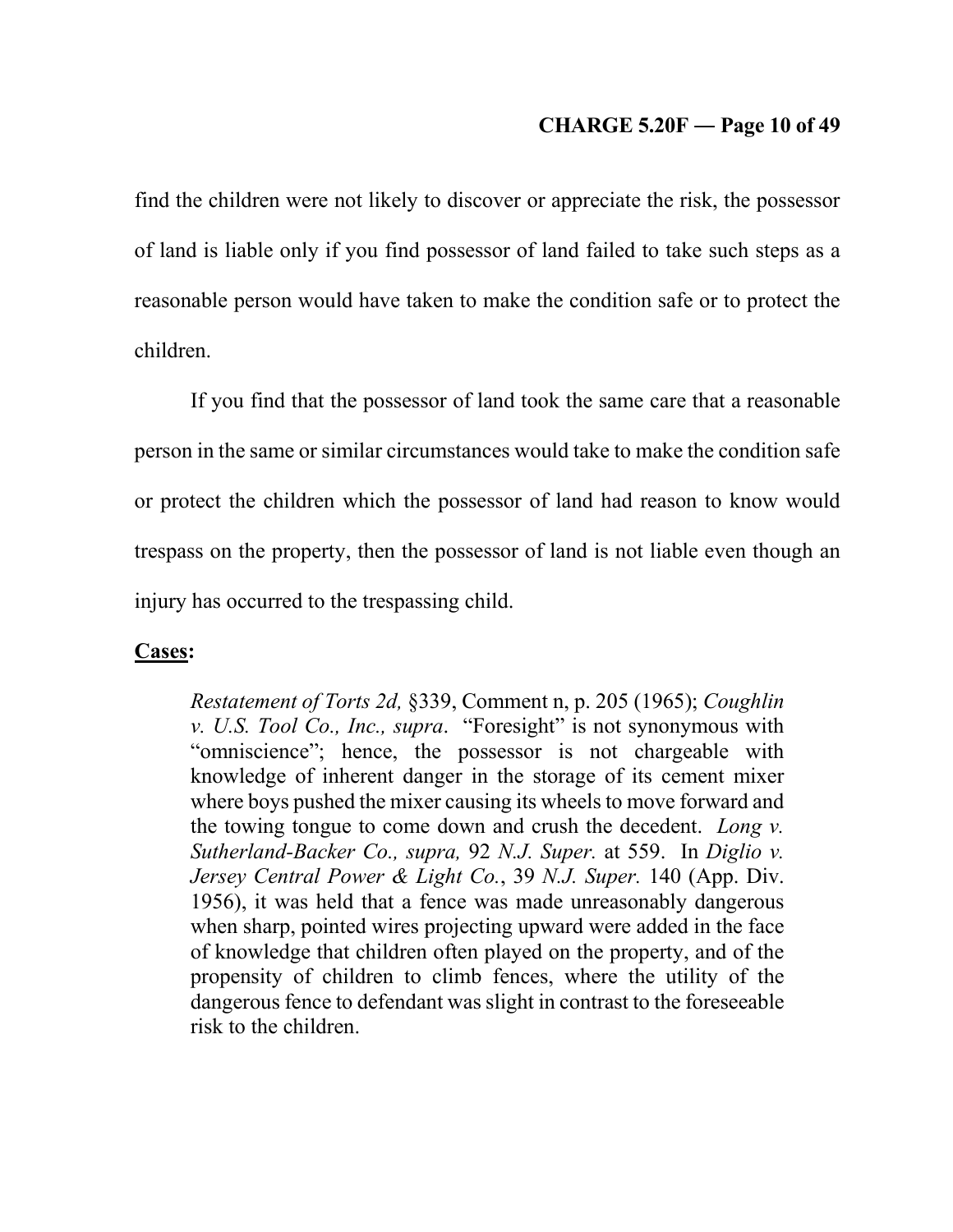## **CHARGE 5.20F ― Page 11 of 49**

### *NOTE TO JUDGE*

For definitions of trespasser, licensee and invitee, see subsection 1, 3 and 5 above; *Snyder v. I. Jay Realty Co.,* 30 *N.J.* 303, 312 (1959). Prior use of area by children is not sufficient to warrant a finding of licensee. *Ostroski v. Mount Prospect Shoprite, Inc., supra,* 94 *N.J. Super.* at 382. However, continued toleration of trespass and acquiescence therein may amount to permission or implied leave and license. *Imre v. Riegel Paper Corp.,* 24 *N.J.* 438, 446 (1957).

As to infant trespassers on railroad property, see *Egan v. Erie R. Co.,*  29 *N.J.* 243 (1959) and *N.J.S.A.* 48:12-152. This statute absolves a railroad company from the duty to a trespasser, including an infant trespasser. Although in *Egan v. Erie R. Co., supra,* 29 *N.J.* at 254, the Court held that the statute does not preclude recovery for injuries caused by a railroad's willful or wanton conduct, the failure to have watchmen present to protect infant trespassers is not wanton misconduct as a matter of law.

### **[***Warning of Condition, Where Appropriate Add:***]**

In dealing with the obligation of the possessor of land to use reasonable care to eliminate the danger or otherwise protect an infant trespasser, you may consider whether a warning would have been sufficient. In a particular situation, a warning may be sufficient, and if you find that the possessor gave such a warning, but that warning was disregarded by the child, you may find for the defendant. In that connection, you must also determine whether the child was mature enough to understand the full nature and scope of the warning and danger involved. Only if you find that the child was capable of understanding the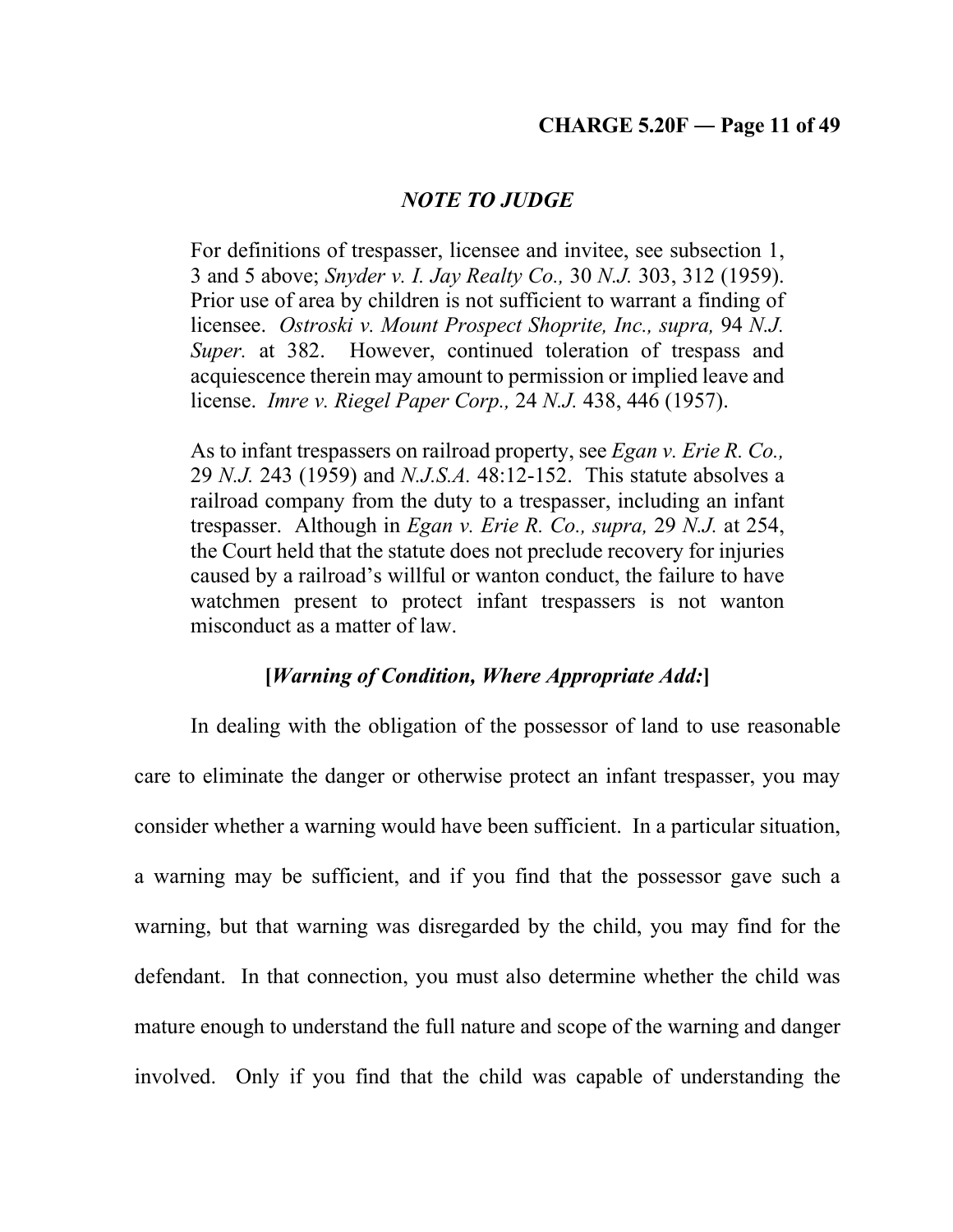### **CHARGE 5.20F ― Page 12 of 49**

warning and danger involved may you find for the defendant in this regard. If, however, you find that the child was too young to understand or heed the warning, or that the warning was not sufficient, a possessor may not be relieved from liability simply by giving such warning.

#### **Citation:**

*Restatement of Torts 2d,* §339, Comment o, p. 206 (1965).

# *[Artificial Condition, Where Appropriate Add:]*

A landowner or occupant is responsible for harm caused by artificial conditions upon the landowner's/occupant's land.

Conversely, a landowner or possessor is not responsible for harm caused by a natural condition upon the land, even if you find the natural condition of the property was a proximate cause of the accident and the minor plaintiff's injuries. **Case:**

*Ostroski v. Mount Prospect Shoprite, Inc., supra,* 94 *N.J. Super.* 374 at 380 (App. Div. 1967).

## **[***Creation of Condition, Where Appropriate Add:***]**

In order for you to find the defendant liable it is not necessary that the defendant be the person who created the condition that caused the plaintiff's injuries. You may find defendant liable even though the condition was created by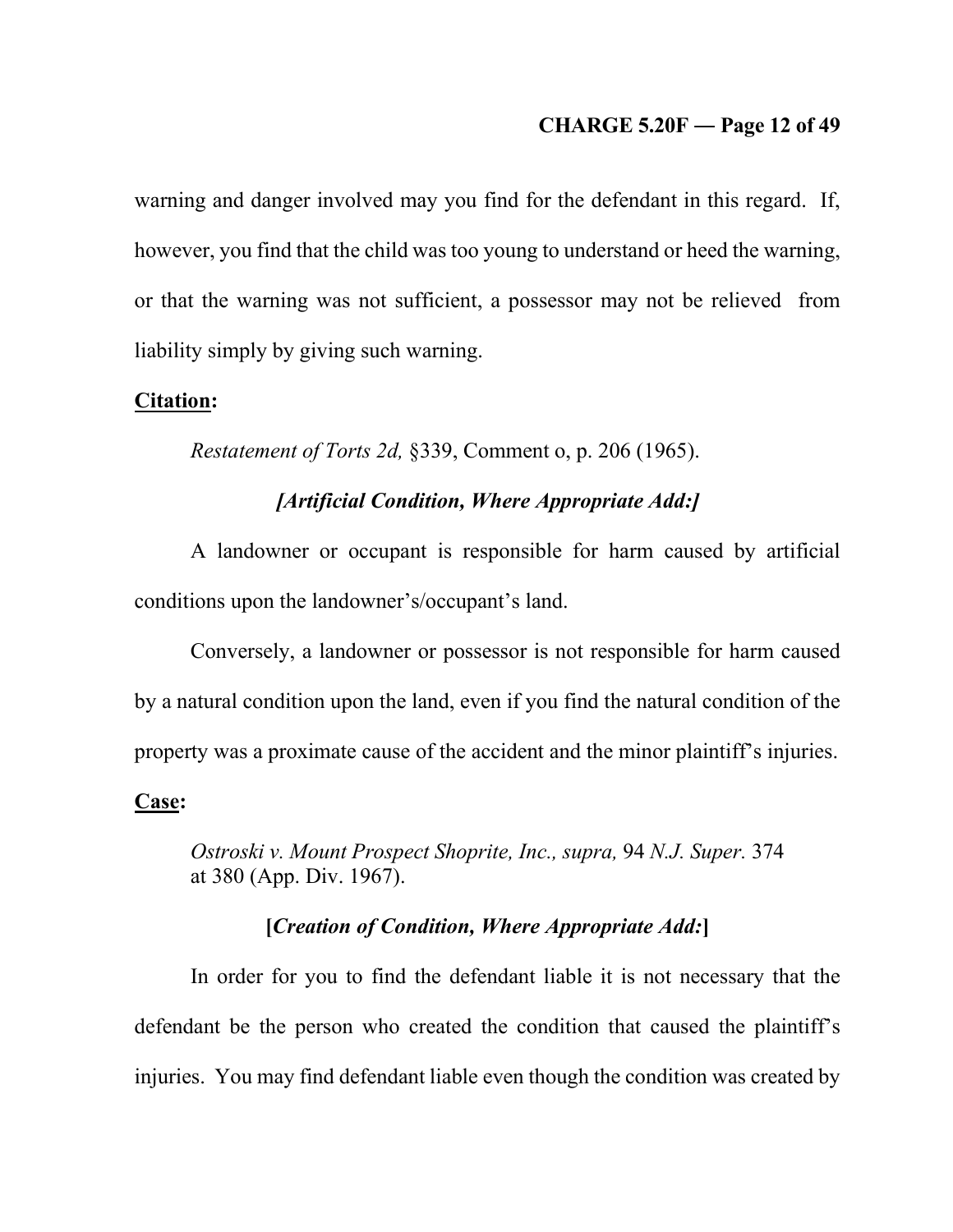#### **CHARGE 5.20F ― Page 13 of 49**

some third person, provided you find the defendant had actual knowledge of the condition and should have foreseen that the condition would create an unreasonable risk of harm to children entering the property. However, the landowner has no obligation to make regular inspections upon the property for dangers created by others.

#### **Cases:**

*Caliguire v. City of Union City,* 104 *N.J. Super.* 210 (App. Div. 1967)*, aff'd,* 53 *N.J.* 182 (1969)*; Simmel v. N.J. Coop Co.,* 28 *N.J.* 1, 11 (1958)*; Lorusso v. DeCarlo,* 48 *N.J. Super.* 112 (App. Div. 1957).

## **[***Comparative Negligence of Trespassing Child, Where Appropriate Add:***]**

In this case, the defendant claims the minor plaintiff was negligent, in other words, that the minor plaintiff failed to exercise that degree of care or caution for the minor plaintiff's own safety that you would expect of a reasonable child of the same age.

In order to decide whether or not the minor plaintiff was negligent, you must consider the child's actions or inactions by an evaluating whether the child failed to exercise that degree of care for the child's own safety that a person of the same age would have exercised under the same or similar circumstances.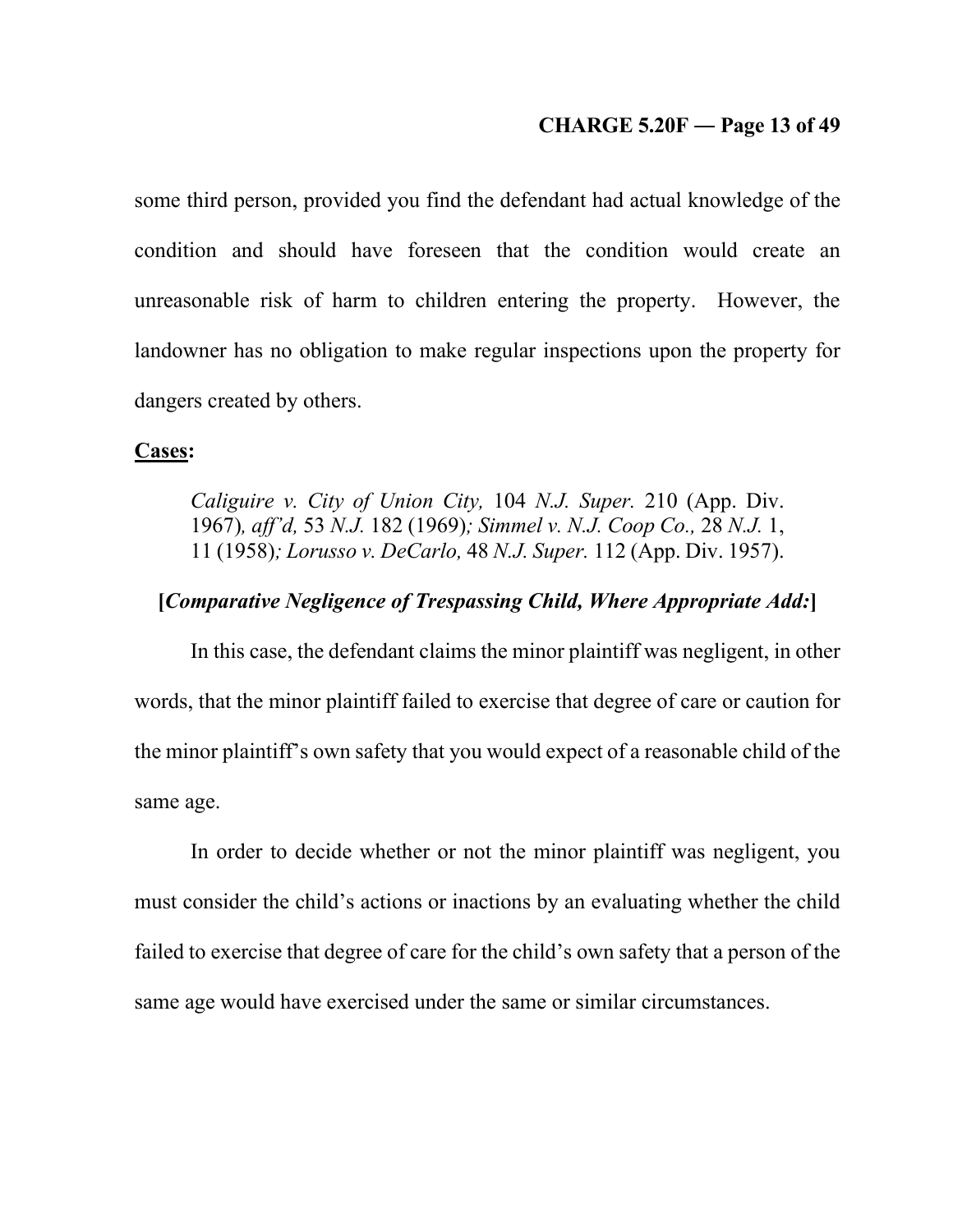## **CHARGE 5.20F ― Page 14 of 49**

## **a. In General (7 years and older)**

A child, old enough to be capable of negligence, is required to act with the same amount of care as children of similar age, judgment and experience. In order for you to determine whether a child has acted negligently, you should take into consideration the child's age, intelligence and experiences. Also, you must consider the child's capacity to understand and avoid the danger to which the child was exposed in the actual circumstances and situation in this case. You, the jury, must decide the factual question of whether this child was comparatively negligent.

### **b. Where Child is Under 7 Years**

There is a presumption in the law that a child under the age of seven years is not capable of acting negligently. You may reject this presumption only if the party who is claiming the child was negligent proves that this particular child had the experience and the capacity to avoid the danger, which was present in this situation.

If you decide that this child had the capacity to act negligently, then you must review the facts to see if the child failed to use that amount of care to avoid the danger, which should have been exercised by children with like experiences and intelligence.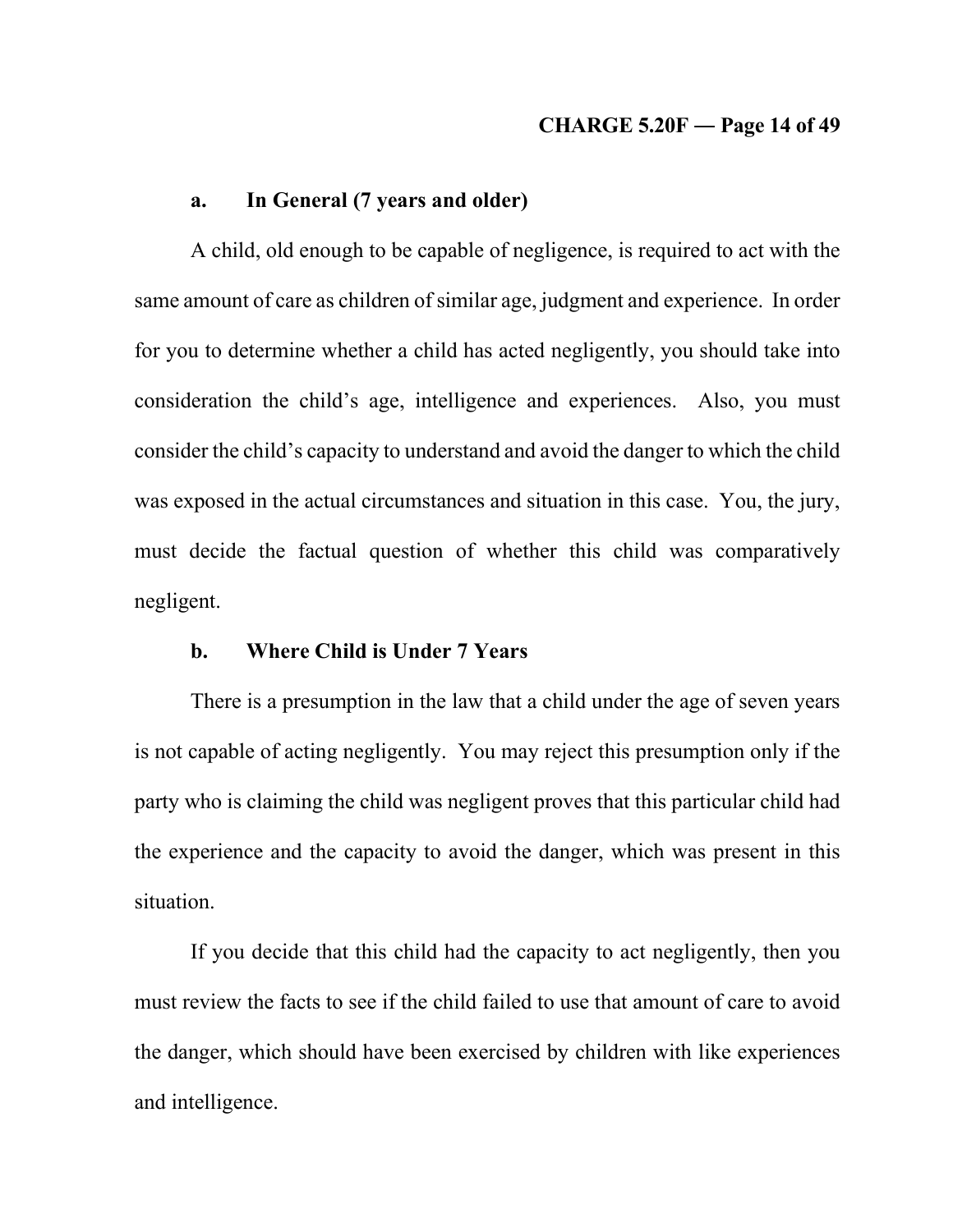If you find that the minor plaintiff deviated from this standard of care, then

you will find that the minor plaintiff was also negligent, and you will then consider

whether or not the negligence of the minor trespassing plaintiff was a proximate

cause of the accident and the injuries, which you find were caused by the accident.

# *NOTE TO JUDGE*

Paragraphs a. and b. are taken from Model Civil Charge 7.11 A and B. Please refer to *NOTE TO JUDGE* in Charge 7.11.

The Supreme Court in *Vega by Muniz v. Piedilato,* 154 *N.J.* 496, 506 (1998), citing with approval *Colls v. City of Chicago,* 212 *Ill.App. 3d*  904, 571 *N.E. 2d* 951 (1991), held that a comparative negligence charge in a trespassing child case was proper. The Court held that in determining whether an infant plaintiff has met the burden on element c of the *prima facie* case the jury is to use a subjective standard in evaluating the plaintiff's state of mind. If the jury concludes that the defendant is negligent, the jury must then determine whether the infant plaintiff is negligent under an objective evaluation of whether the infant plaintiff failed to use that degree of care which persons of the same age should exercise for their own safety in the same or similar circumstances.

# **3. Licensee, Defined and General Duty Owed** (Approved 03/2000; Revised 12/2014)

A licensee is a person who has the right to enter or remain upon land by the consent of the possessor. A licensee is not invited but the licensee's presence is tolerated. The owner/occupier of property owes a duty to a licensee to abstain from willfully injurious acts. If the owner/occupier knows of a hazardous condition on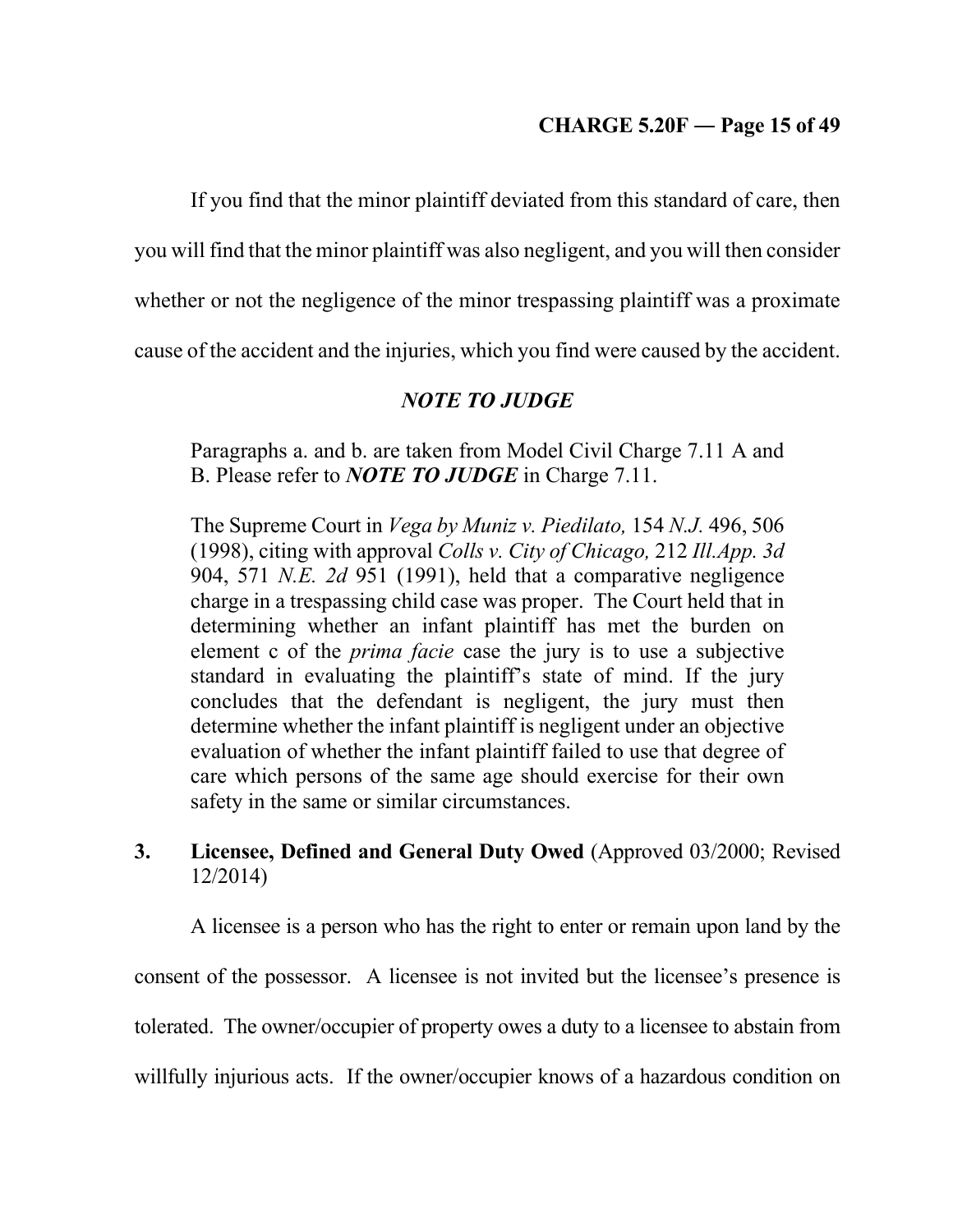### **CHARGE 5.20F ― Page 16 of 49**

the premises and the owner/occupier could reasonably anticipate the licensee would not observe and avoid such condition, then the owner/occupier must either give warning of it or make the condition reasonably safe. A licensee is a person who is permitted to come onto the property and does so for the licensee's own purposes. The owner does not have a duty to a licensee to actually discover latent – hidden defects. The owner does have a duty to warn a licensee/social guest of any dangerous conditions of which the owner had actual knowledge and of which the guest is unaware.

### *NOTE TO JUDGE*

The duty of care owed to a social guest is the same duty owed to a licensee. *Berger v. Shapiro*, 30 *N.J.* 89, 96, 98 (1959); *Pearlstein v. Leeds*, 52 *N.J. Super*. 450, 457 (App. Div. 1958), *certif. denied*, 29 *N.J.* 354 (1959). For a more complete charge and supporting authorities see Social Guest, Defined and General Duty Owed in subsection 4, below.

#### **Cases:**

*Snyder v. I. Jay Realty Co.*, 30 *N.J.* 303, 312 (1959), holding that a friend of a manufacturer's employee who visits the manufacturer's rented factory premises at the invitation of the employee is a licensee of the manufacturer-tenant, but is an invitee as to the landlord's duty of care in common passageways.

One may enter the premises of another without invitation, express or implied, and be regarded as a licensee rather than a trespasser if one's presence is either expressly or impliedly permitted by the possessor of the premises. Prevailing customs often determine whether a possessor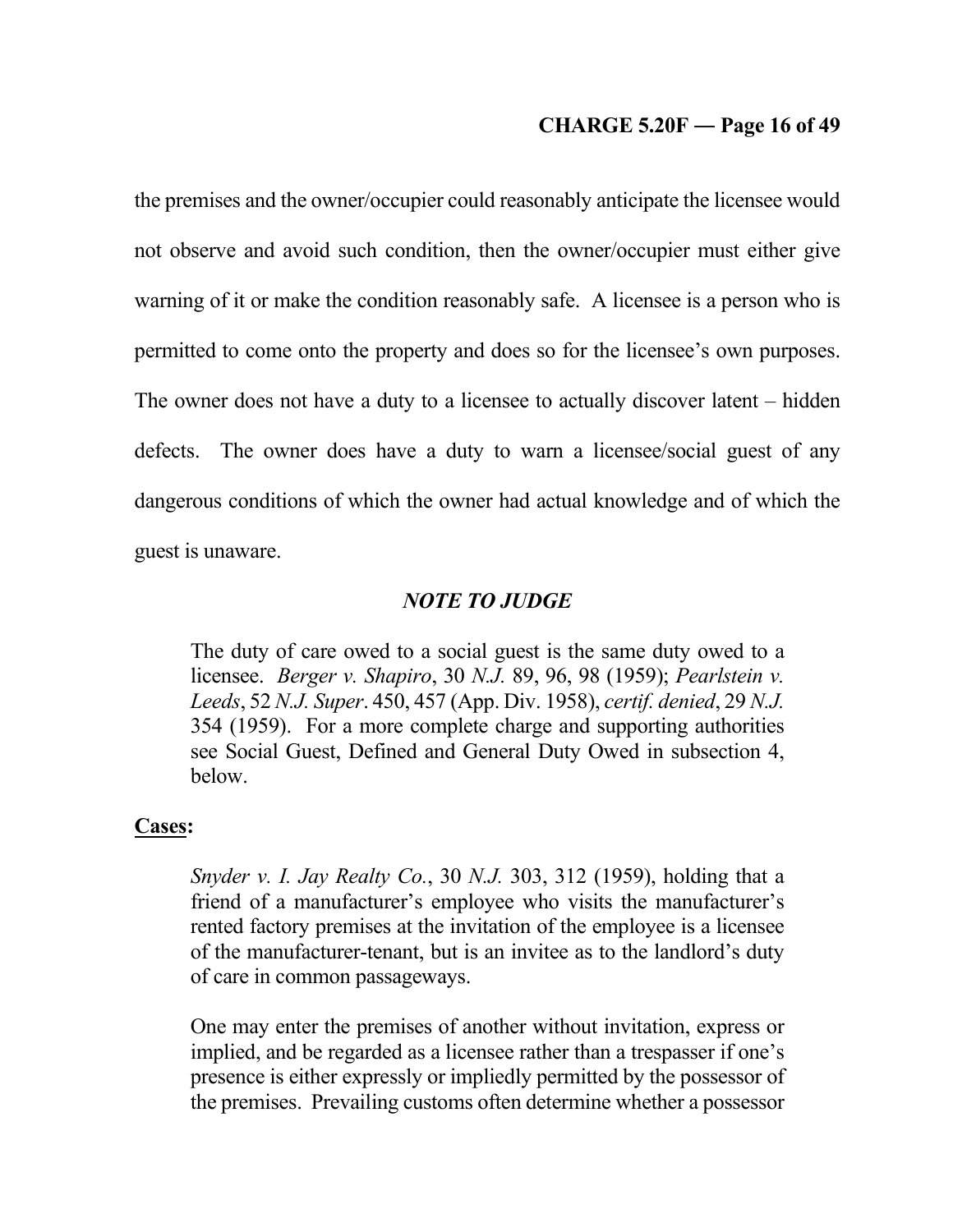of land is willing to have a third person come thereon. They may be such that it is entirely reasonable for one to assume that one's presence will be tolerated unless told otherwise. *Snyder v. I. Jay Realty Co.*, *supra*, 30 *N.J.* at 312.

*Rowe v. Mazel*, 209 *N.J.* 35 (2012), where police officer on duty investigating an abandoned building was deemed to be a licensee, but specific facts of a case will determine if a police officer is a licensee or invitee.

Examples of licensees: Salesmen or solicitors canvassing at the door of private homes, tourists visiting a plant at their own request, people who enter a building to get out of the rain, parents in search of their children, someone who comes to borrow tools, etc. *Prosser, Torts*(3rd ed. 1964) § 60, p. 386.

# *NOTE TO JUDGE*

As to passengers in automobiles, the duty owed is the same, whether a licensee or an invitee. *Cohen v. Kaminetsky*, 36 *N.J.* 276, 283 (1961).

# **4. Social Guest — Defined and General Duty Owed** (Approved 03/2000; Revised 11/2019)

A social guest is someone invited to a host's premises. The social guest must

accept the premises of the host as the social guest finds them. In other words, the

host has no obligation to make the home safer for the social guest than for the host.

The host also is not required to inspect the premises to discover defects that might

cause injury to the social guest.

If, however, the host knows or has reason to know of some artificial or natural condition on the premises which could pose an unreasonable risk of harm to the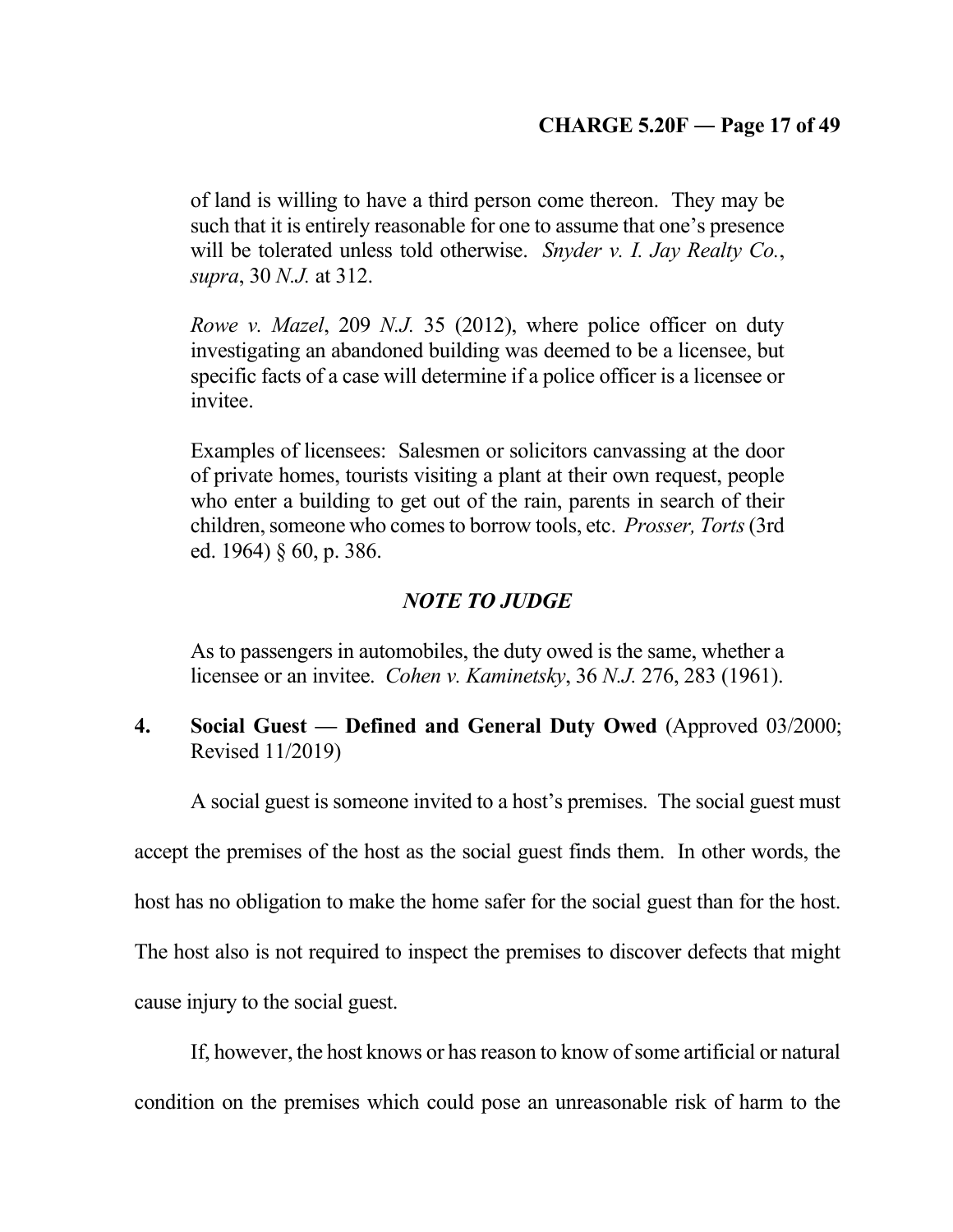### **CHARGE 5.20F ― Page 18 of 49**

guest and that the guest could not be reasonably expected to discover it, the owner/occupier owes the social guest a duty to exercise reasonable care to make the condition safe or to give warning to the guest of its presence and of the risk involved. In other words, although a social guest is required to accept the premises as the host maintains them, the guest is entitled to the host's knowledge of dangerous conditions on the premises. On the other hand, where the guest knows or has reason to know of the condition and the risk involved and nevertheless enters or remains on the premises, the host cannot be held liable for the accident.

# **[***Where Appropriate Add:***]**

If you find that the property owner/occupier (1) knew or had reason to know of the dangerous or defective condition, (2) realized or in the exercise of reasonable foresight should have realized it involved an unreasonable risk of harm to the guest, (3) had reason to believe the guest would not discover the condition and realize the risk, and (4) failed to take reasonable steps to protect the guest from the danger by either making the condition safe or warning the guest of the condition and the risk involved, you may find the host negligent under the circumstances. If, however, you find that the defect was obvious and the owner/occupier had reason to believe the social guest would be aware of the defect and the risk involved, you must find the host was not negligent even though an injury occurred.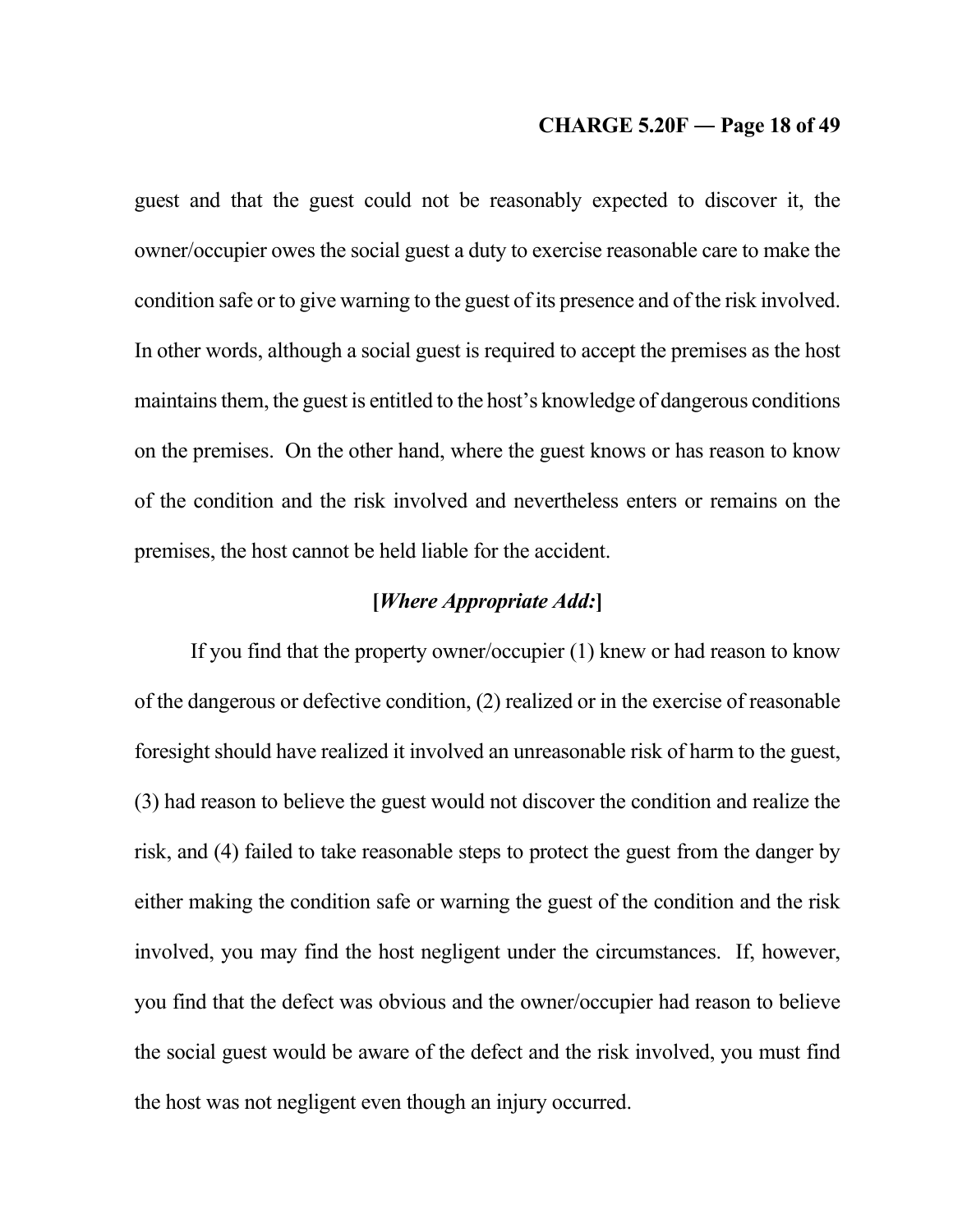## **Cases:**

*Berger v. Shapiro*, 30 *N.J.* 89 (1959) (Houseowner's mother-in-law, who had been visiting homeowner for several week, was a social guest or licensee to whom there was not owed a higher degree of care as to one on the premises to confer some benefit to the owner other than purely social). *Pearlstein v. Leeds*, 52 *N.J. Super.* 450 (App. Div. 1958), *certif. denied*, 29 *N.J.* 354 (1959) (Party guest who helped homeowner with preparations was a mere licensee and entitled only to same degree of care as a licensee); *Giordano v. Mariano*, 112 *N.J. Super.* 311 (App. Div. 1970) (reversing dismissal of suit brought by 11-1/2-year-old social guest injured after running into closed sliding glass door while attending birthday party, because homeowner had actual knowledge of the dangerous condition of unmarked, previously open glass door on pitch black night and therefore presented a jury question regarding reasonableness of defendant's conduct); *Endre v. Arnold,* 300 *N.J. Super.* 136 (App. Div. 1997) (affirming summary judgment for defendant-host because alleged defects in stairway were obvious such that host did not breach her duty to social guest as to conditions of property); *Tighe v. Peterson*, 175 *N.J.* 240 (2002) (affirming summary judgment for defendant because social guest injured while using homeowner's swimming pool was aware of the configuration of the pool's depth as he had been in the pool many times before and knew where the deep and shallow areas were located (but see dissent of Justice Long outlining the fact-sensitive nature of the duty inquiry, which must account for the great risk of harm compared to the small cost for avoiding it, and arguing that ultimate question was for the jury); *Parks v. Rogers*, 176 *N.J.* 471 (2003) (reversing summary judgment for defendant because, although social guest injured after fall down dark stairway with short railing was aware of the darkness hazard, that darkness caused her to rely on the handrail, and therefore a factual issue remained regarding whether she was aware or should have been aware of the shortness of the handrail); *Sussman v. Mermer*, 373 *N.J. Super.* 501 (App. Div. 2004) (reversing summary judgment for defendant because a factual question existed regarding whether social guest injured after fall down his neighbors' unilluminated porch steps was aware or should have been aware of the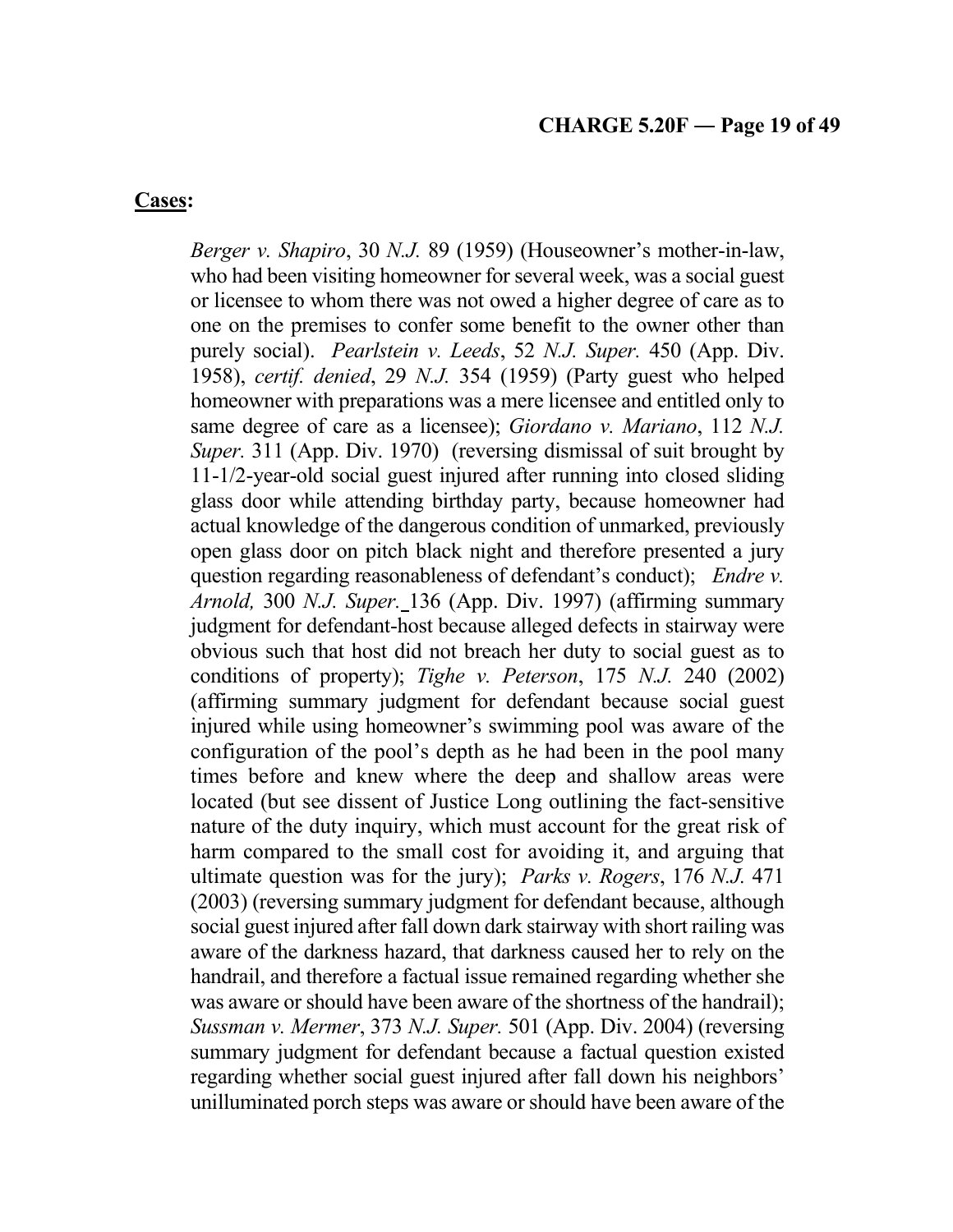hazards of the steps (see also reference to transition of broadening application of general tort obligation to exercise reasonable care against foreseeable harm to others); *Longo v. Aprile*, 374 *N.J. Super.* -469 (App. Div. 2005) (Neighbor who volunteered to perform household tasks for neighbor deemed to be a social guest, not an invitee. Danger which plaintiff encountered was self-evident); *Bagnana v. Wolfinger*, 385 *N.J. Super.* 1 (App. Div. 2006) (Social guest who sustained injury while jumping on homeowner's trampoline. Summary judgment denied where issues of fact existed as to whether homeowner removed warning label from trampoline prior to guest's arrival and whether he failed to enforce the manufacturer's rules and prohibitions, and observing that "the fact that a danger is obvious is . . . not necessarily conclusive evidence that the licensee can be expected to avoid it without a warning by the landowner"); see also *Estate of Desir v. Vertus*, 214 *N.J.* 303 (2013)(observing that "[a] property owner has a duty to warn a social guest of a dangerous condition on the property of which the owner is aware," and deeming that "a fair proposition because the social guest should be at no greater risk than the landowner, who, by reason of his knowledge of the property, has the ability to protect himself against a dangerous condition" (citations and internal quotation marks omitted)).

# *NOTE TO JUDGE*

# (1) EXCEPTION AS TO VOLUNTARY UNDERTAKINGS

(If this exception is applicable, the General Duty charge for a social host does not apply and should not be charged. See *Piech v. Layendecker,* 456 *N.J. Super.* 367 (App. Div. 2018).)

Where the host has gratuitously undertaken to do an act or perform a service recognizably necessary to a guest's bodily safety, and there is reasonable reliance thereon by the guest, the host is liable for harm sustained by the guest resulting from the host's failure to exercise reasonable care to carry out the undertaking. *Johnson v. Souza*, 71 *N.J. Super.* 240 (App. Div. 1961) (reversing dismissal of plaintiff-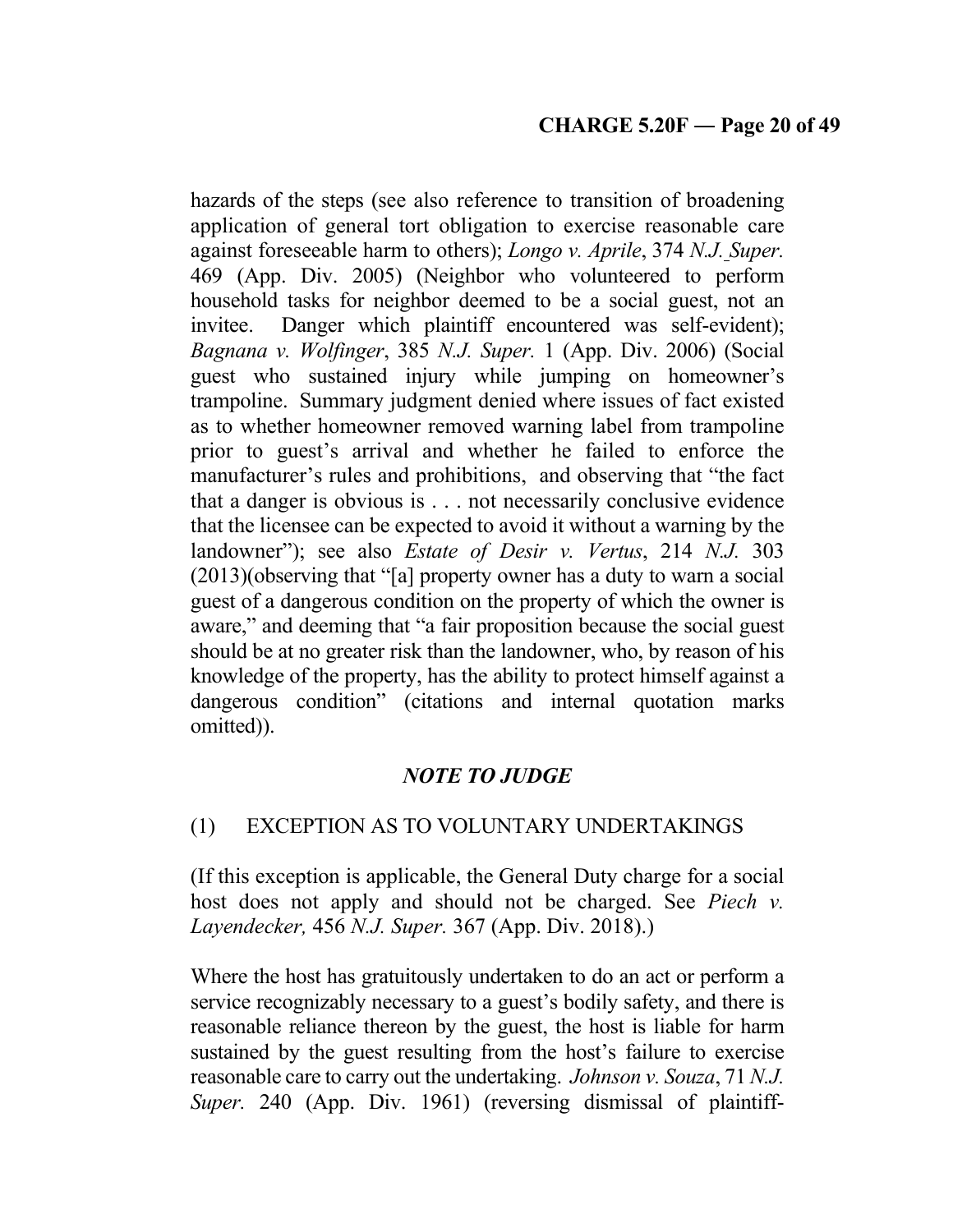licensee's case because jury could determine that plaintiff reasonably relied on host's undertaking of salting icy front steps after plaintiff had warned about the dangerous condition), *certif. denied*, 36 *N.J.* 598 (1962); but see *O'Neill v. Suburban Terrace Apartments, Inc.*, 110 *N.J. Super.* 541, 547 (App. Div.) (affirming dismissal of plaintiff's case because it was beyond dispute that plaintiff did not rely on landlord's undertaking to shovel snow), *certif. denied*, 57 *N.J.* 138 (1970).

# (2) EXCEPTION AS TO HOST'S ACTIVITIES

(If this exception is applicable, the General Duty charge for a social host does not apply and should not be charged. *Piech v. Layendecker,* 456 *N.J. Super.* 367 (App. Div. 2018).)

In cases where the host is conducting some "activity" on the premises at the time of the guest's presence, the host is under an obligation to exercise reasonable care for the protection of the guest. *Hanna v. Stone*, 329 *N.J. Super.* 385, 389-91 (App. Div. 2000) (holding that "[i]n regard to activities, the duty of the person conducting the activity, such as parents sponsoring a party for their son, is simply to use reasonable care in all the circumstances," and affirming summary judgment for parents who hosted birthday party where plaintiff-guest was injured in a fight with another guest); *Vallillo v. Muskin Corp.*, 218 *N.J. Super.* 472, 475-76 (App. Div. 1987) (reversing summary judgment and remanding for trial because, notwithstanding plaintiff's knowledge of the shallowness of the pool, there were fact questions regarding whether defendants prevented plaintiff from knowing that diving was prohibited or actively facilitated and condoned the prohibited conduct), *certif. denied*, 111 *N.J.* 624 (1988); *accord Cohen v. Kaminetsky*, 36 *N.J.* 276, 279-80 (1961); *Barbarisi v. Caruso*, 47 *N.J. Super.* 125, 131 (App. Div. 1957); *Cropanese v. Martinez* 35 *N.J. Super.* 118 (App. Div. 1955); see also *Berger v. Shapiro*, 30 *N.J.* 89, 97 (1959); *Prosser, Torts* (3rd ed. 1964), § 60, p. 388; 2 *Harper & James, The Law of Torts*, § 27.10, p. 1474 (1956).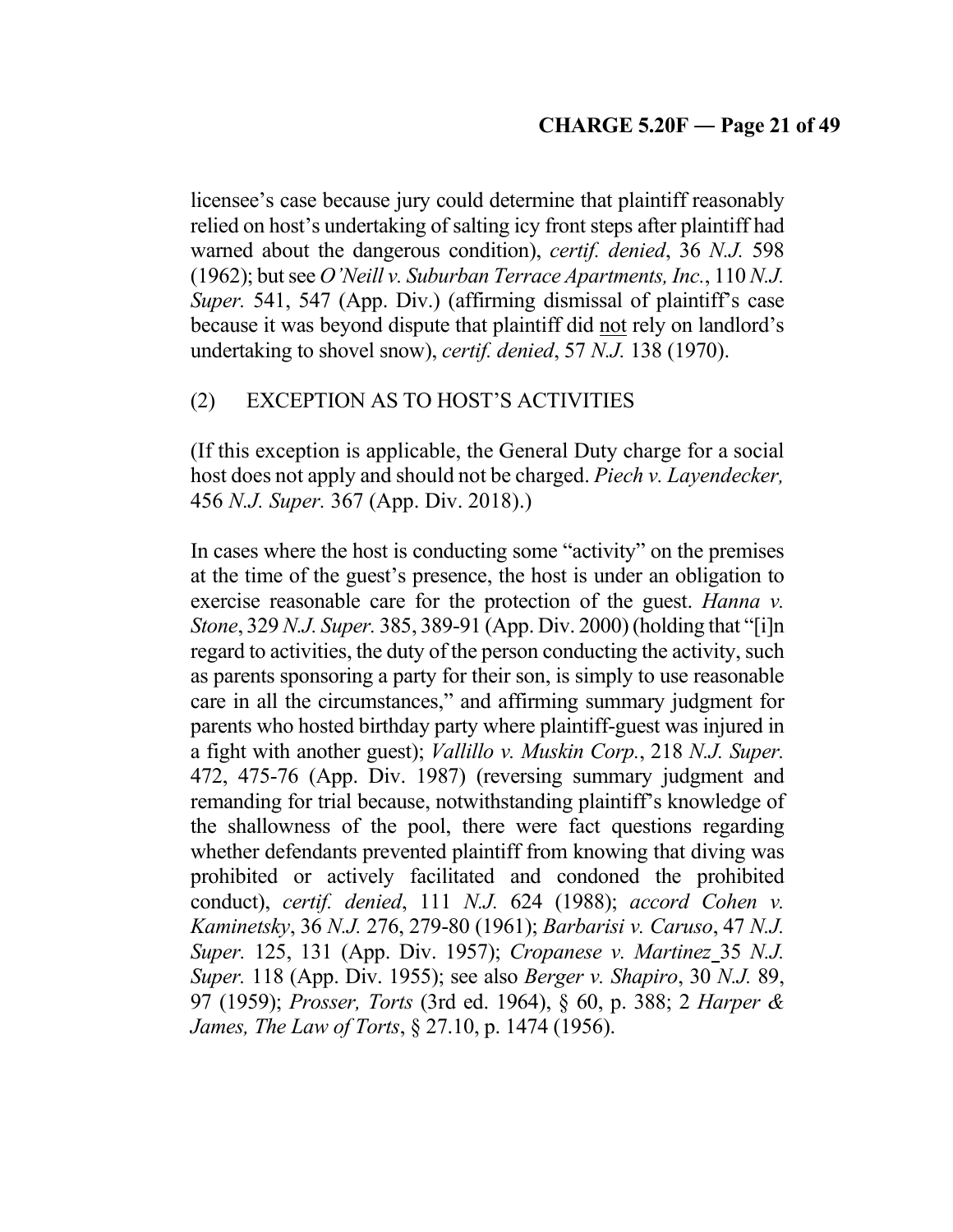# (3) GUEST DEEMED INVITEE AS TO COMMON PASSAGEWAYS OF MULTIPLE DWELLING

See *Gonzalez v. Safe & Sound Sec. Corp.*, 185 *N.J.* 100, 121 (2005); *Taneian v. Meghrigian*, 15 N.J. 267, 277-278 (1954), *Van Der Woude v. Gatty*, 107 *N.J. Super.* 164, 166-167 (App. Div. 1969), and for the rule that an owner of a two-family or multi-family dwelling owes a social guest the same duty of care as is owed to an invitee with respect to common passageways.

# (4) SOCIAL GUEST PERFORMING SERVICES FOR HOST

If the main purpose of the visit is social and the guest also performs services beneficial to the host, the social guest remains a social guest. *Pearlstein v. Leeds*, 52 *N.J. Super.* 450, 459 (App. Div. 1958), *certif. denied*, 29 *N.J.* 354 (1959). However, where the sister of a homeowner was asked to perform some chores for the homeowner and did not enter the home for a social gathering, the sister was deemed an invitee. *Benedict v. Podwats*, 109 *N.J. Super*. 402, 406 (App. Div. 1970), *aff'd per curiam*, 57 *N.J.* 219.

# **5. Invitee — Defined and General Duty Owed** (12/1988)

An invitee is one who is permitted to enter or remain on land (or premises) for a purpose of the owner/occupier. The invitee enters by invitation, expressed or implied. The owner/occupier of the land (or premises) who by invitation, expressed or implied, induced persons to come upon the premises, is under a duty to exercise ordinary care to render the premises reasonably safe for the purposes embraced in the invitation. Thus, the owner/occupier must exercise reasonable care for the invitee's safety. The owner/occupier must take such steps as are reasonable and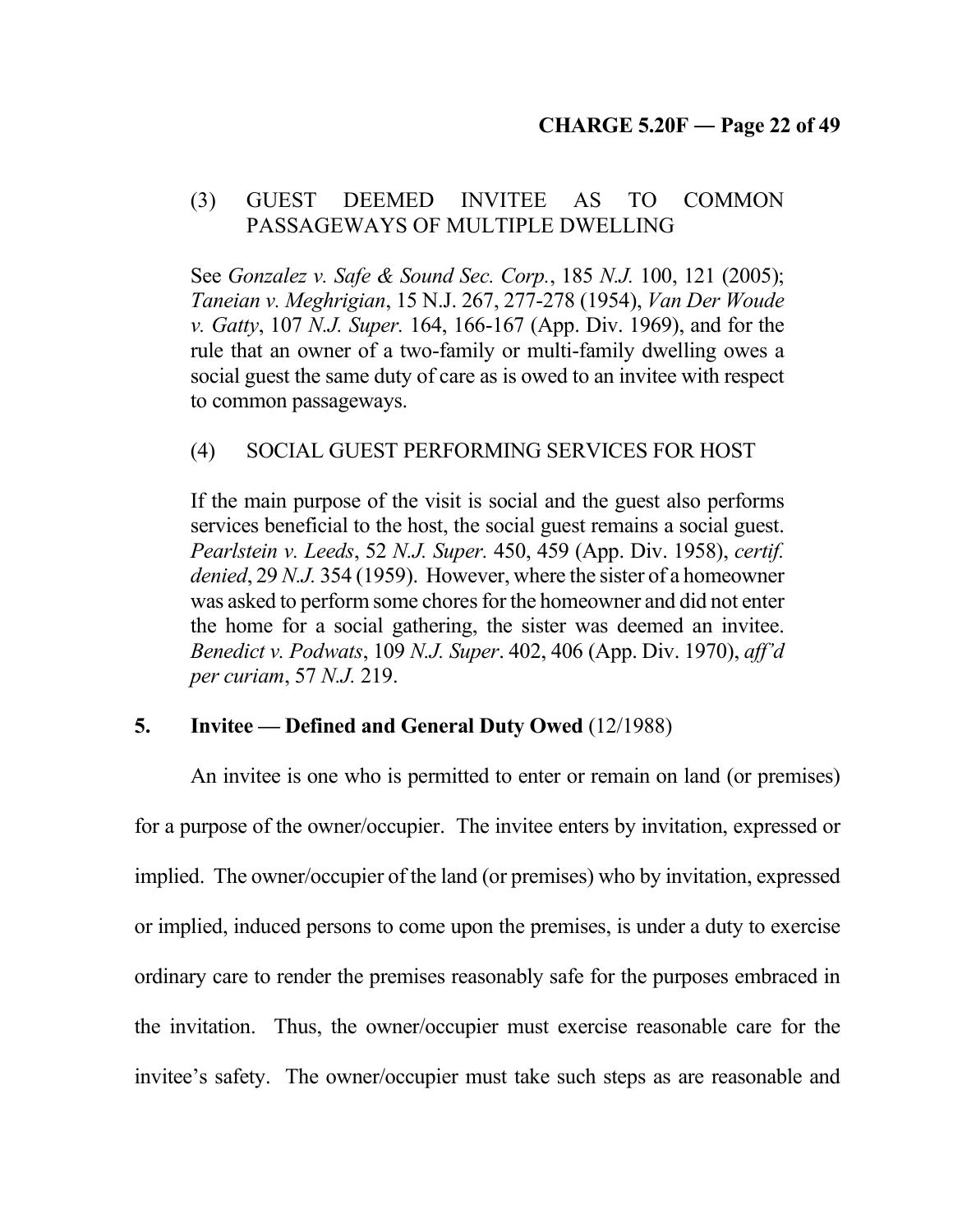# **CHARGE 5.20F ― Page 23 of 49**

prudent to correct or give warning of hazardous conditions or defects actually known to the owner/occupier (or the owner's/occupier's employees), and of hazardous conditions or defects which the owner/occupier (or the owner's/occupier's employees) by the exercise of reasonable care, could discover.

## **[***Where Appropriate As to Business Invitee Add:***]**

The basic duty of a proprietor of premises to which the public is invited for business purposes of the proprietor is to exercise reasonable care to see that one who enters the premises upon that invitation has a reasonably safe place to do that which is within the scope of the invitation.

# *NOTE TO JUDGE*

(1) Business Invitee: The duty owed to a "business invitee" is no different than the duty owed to other "invitees."

(2) Construction Defects, Intrinsic and Foreign Substances: The rules dealt with in this section and subsequent sections apply mainly to those cases where injury is caused by transitory conditions, such as falls due to foreign substances or defects resulting from wear and tear or other deterioration of premises which were originally constructed properly.

Where a hazardous condition is due to defective construction or construction not in accord with applicable standards it is not necessary to prove that the owner or occupier had actual knowledge of the defect or would have become aware of the defect had the owner or occupier personally made an inspection. In such cases the owner is liable for failing to provide a safe place for the use of the invitee.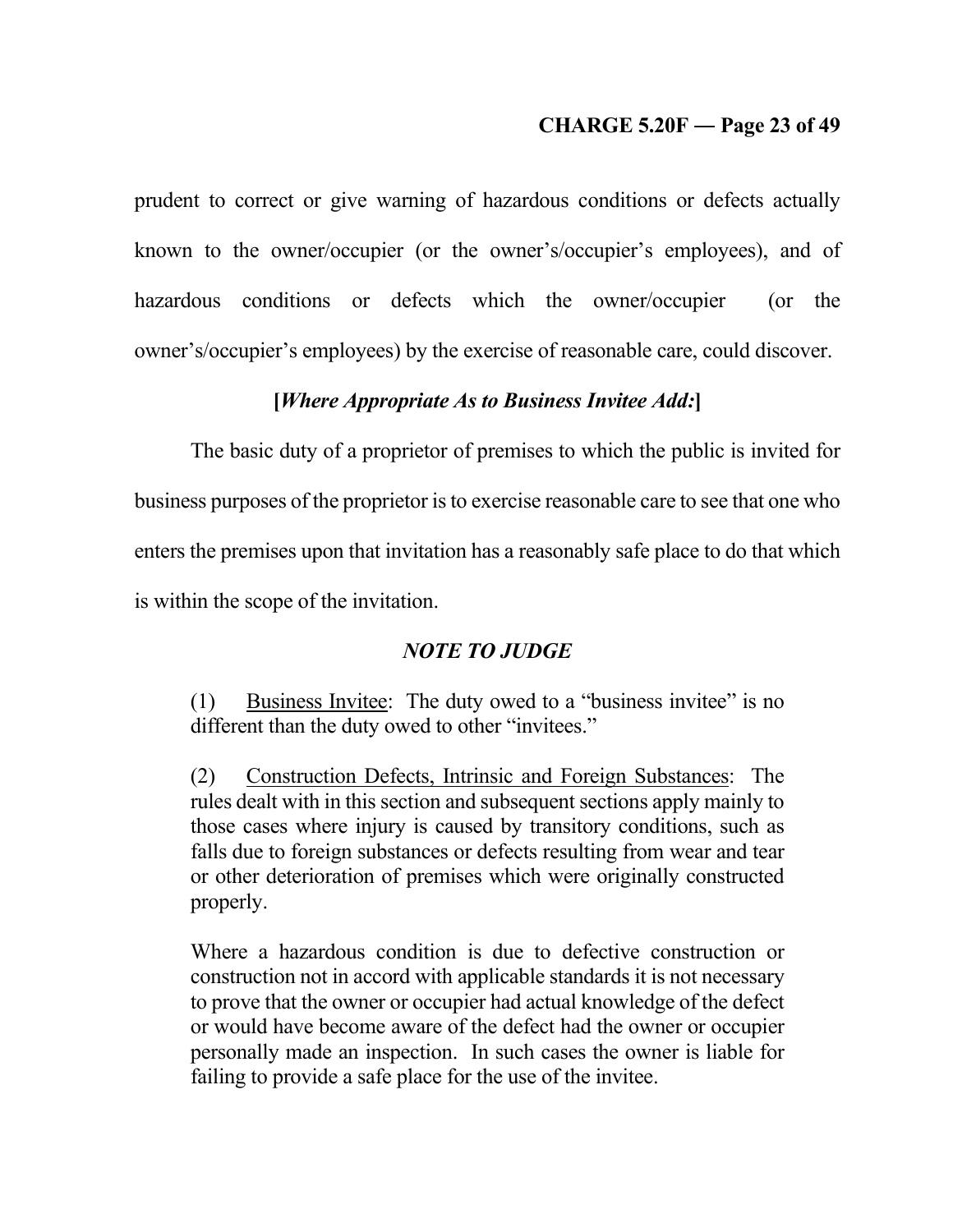Thus, in *Brody v. Albert Lipson & Sons*, 17 *N.J*. 383 (1955), the Court distinguished between a risk due to the intrinsic quality of the material used (calling it an "intrinsic substance" case) and a risk due to a foreign substance or extra-normal condition of the premises. There the case was submitted to the jury on the theory that the terrazzo floor was peculiarly liable to become slippery when wet by water and that defendant should have taken precautions against said risk. The Court appears to reject defendant's contention that there be notice, direct or imputed by proof of adequate opportunity to discover the defective condition. 17 *N.J*. at 389.

It may be possible to reconcile this position with the requirement of constructive notice of an unsafe condition by saying that an owner of premises is chargeable with knowledge of such hazards in construction as a reasonable inspection by an appropriate expert would reveal. See *Restatement to Torts* 2*d*, § 343, Comment f, pp. 217-218 (1965), saying that a proprietor is required to have superior knowledge of the dangers incident to facilities furnished to invitees.

Alternatively, one can view these cases as within the category of defective or hazardous conditions created by defendant (see subsection b. 9 below) or by an independent contractor for which defendant would be liable (see introductory note above).

(3) Landlord and Tenant Both May be Liable to Invitee: *Krug v. Wanner*, 28 *N.J*. 174 (1958). The Court held that a tenant storekeeper and landlord owner were both liable to customer who tripped over protruding edge of cellar door in sidewalk. There the landlord installed and repaired the cellar door and tenant could have required the landlord to make repairs, or, in default thereof, made repairs himself, even if the lease called upon the landlord to make repairs. See authority cited in 28 *N.J*. at 183.

(4) Negligent Activities or Operations: As to injury to invitees caused by activities or operations negligently conducted on the premises, see Model Civil Charge 5.20E.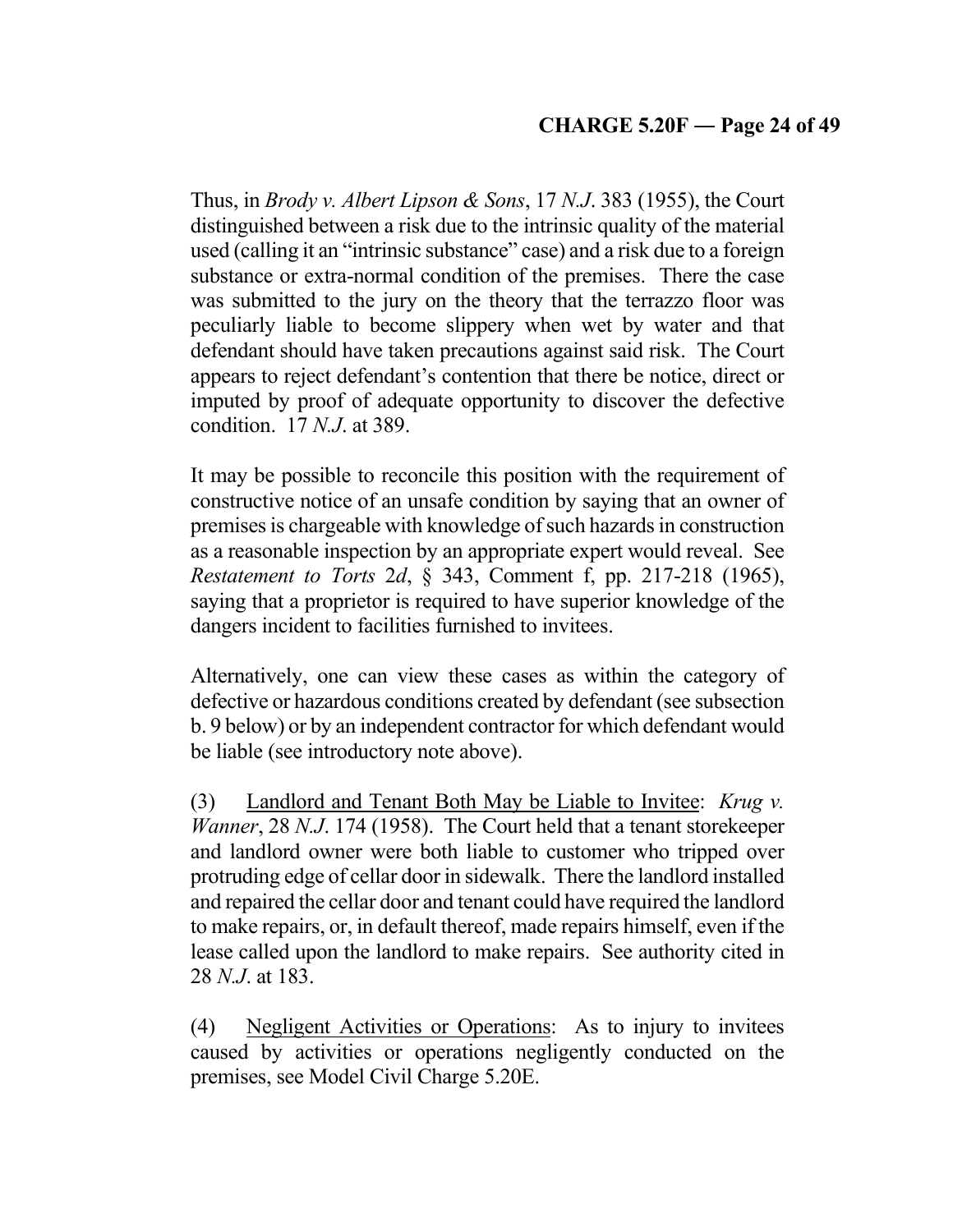(5) Public Officials: As to public officials not controlled by "fireman's rule," but who are injured while making same use of property that an invitee should have been reasonably anticipated to have made, duty owed is that to an invitee. *Caroff v. Liberty Lumber Co*., 146 *N.J*. *Super*. 353, 361 (App. Div. 1977), *certif. denied* 74 *N.J*. 266 (1977).

# **Cases:**

*Bozza v. Vornado, Inc*., 42 *N.J*. 355, 359 (1954) (slip and fall on sticky, slimy substance in self-service cafeteria which inferably fell to the floor as an incident of defendant's mode of operation).

*Buchner v. Erie Railroad Co*., 17 *N.J*. 283, 285-286 (1955) (trip over improperly illuminated curbstone).

*Brody v. Albert Lifson & Sons*, 17 *N.J*. 383, 389 (1955) (slip and fall on wet composition floor in store).

*Bohn v. Hudson & Manhattan R. Co*., 16 *N.J*. 180, 185 (1954) (slip on smooth stairway in railroad station).

*Gudnestad v. Seaboard Coal Dock Co*., 15 *N.J*. 210, 219 (1954) (employee of contractor engaged in repair work on defendant railroad company's yard struck by railroad car).

*Gallas v. Public Service Electric and Gas Co*., 106 *N.J*. *Super*. 527 (App. Div. 1969) (employee of contractor killed while constructing a water tank when boom of crane made contact with power lines).

*Williams v. Morristown Memorial Hospital*, 59 *N.J*. *Super*. 384, 389 (App. Div. 1960) (fall over low wire fence separating grass plot from sidewalk).

*Nary v. Dover Parking Authority*, 58 *N.J*. *Super*. 222, 226-227 (App. Div. 1959) (fall over bumper block in parking lot).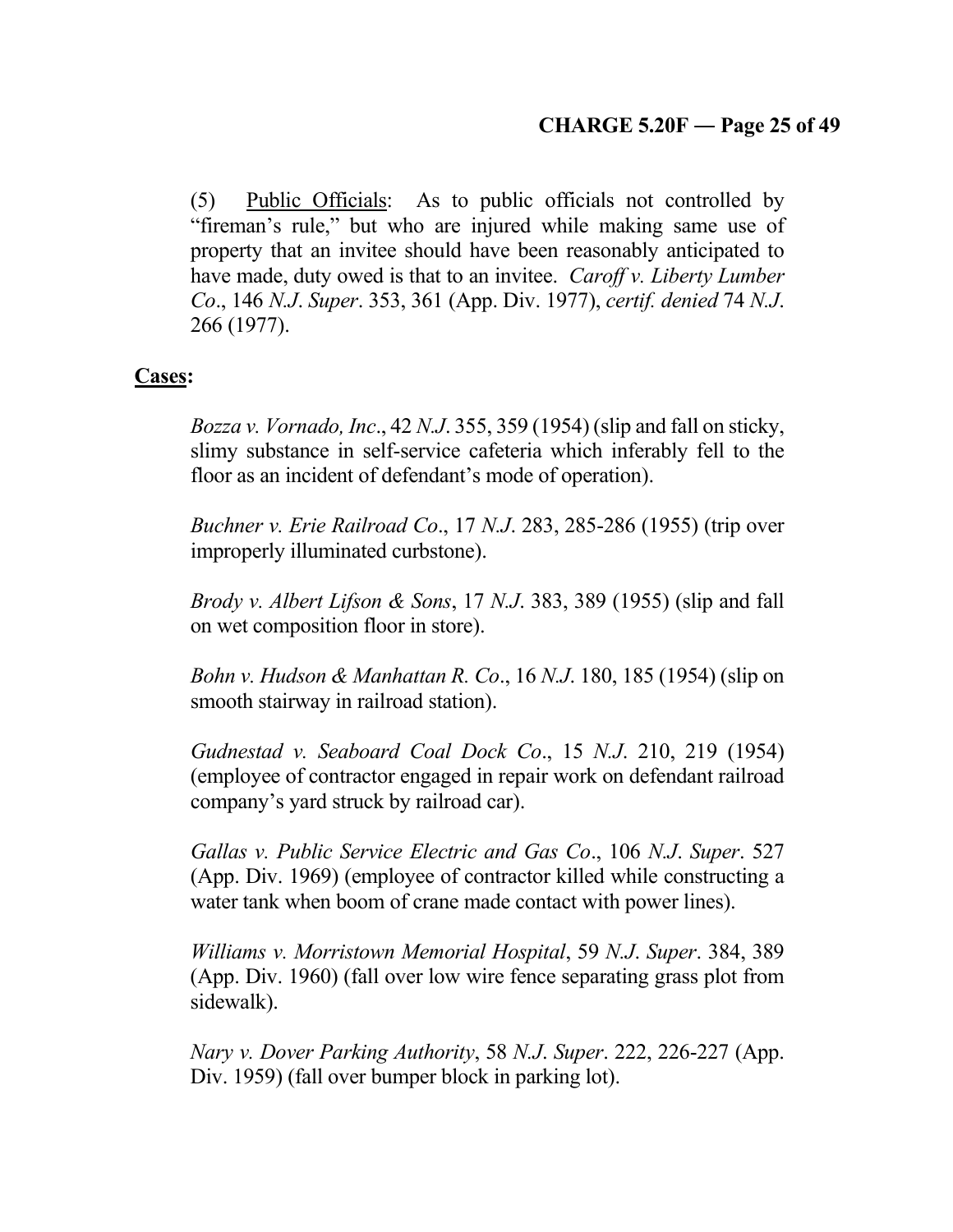# **CHARGE 5.20F ― Page 26 of 49**

*Parmenter v. Jarvis Drug Store, Inc*., 48 *N.J*. *Super*. 507, 510 (App. Div. 1957) (slip and fall on wet linoleum near entrance of store on rainy day).

*Nelson v. Great Atlantic & Pacific Tea Co*., 48 *N.J*. *Super*. 300 (App. Div. 1958) (inadequate lighting of parking lot of supermarket, fall over unknown object).

*Barnard v. Trenton-New Brunswick Theatre Co*., 32 *N.J*. *Super*. 551, 557 (App. Div. 1954) (fall over ladder placed in theatre lobby by workmen of independent contractor).

*Ratering v. Mele*, 11 *N.J*. *Super*. 211, 213 (App. Div. 1951) (slip and fall on littered stairway at entrance to restaurant).

**6. Implied Invitation** (Approved 05/1970; Revised 12/2014)

### **a. Defined**

The test of an implied invitation is whether the entry of the plaintiff upon the premises was for a purpose directly or indirectly connected with the business carried on there by the owner/occupier or was of interest or advantage which was common or mutual to the owner/occupier and to the plaintiff.

Another test of an implied invitation is whether the owner/occupier by the arrangement of the premises or other conduct led the plaintiff reasonably to believe that the premises were intended to be used in the manner in which plaintiff used them.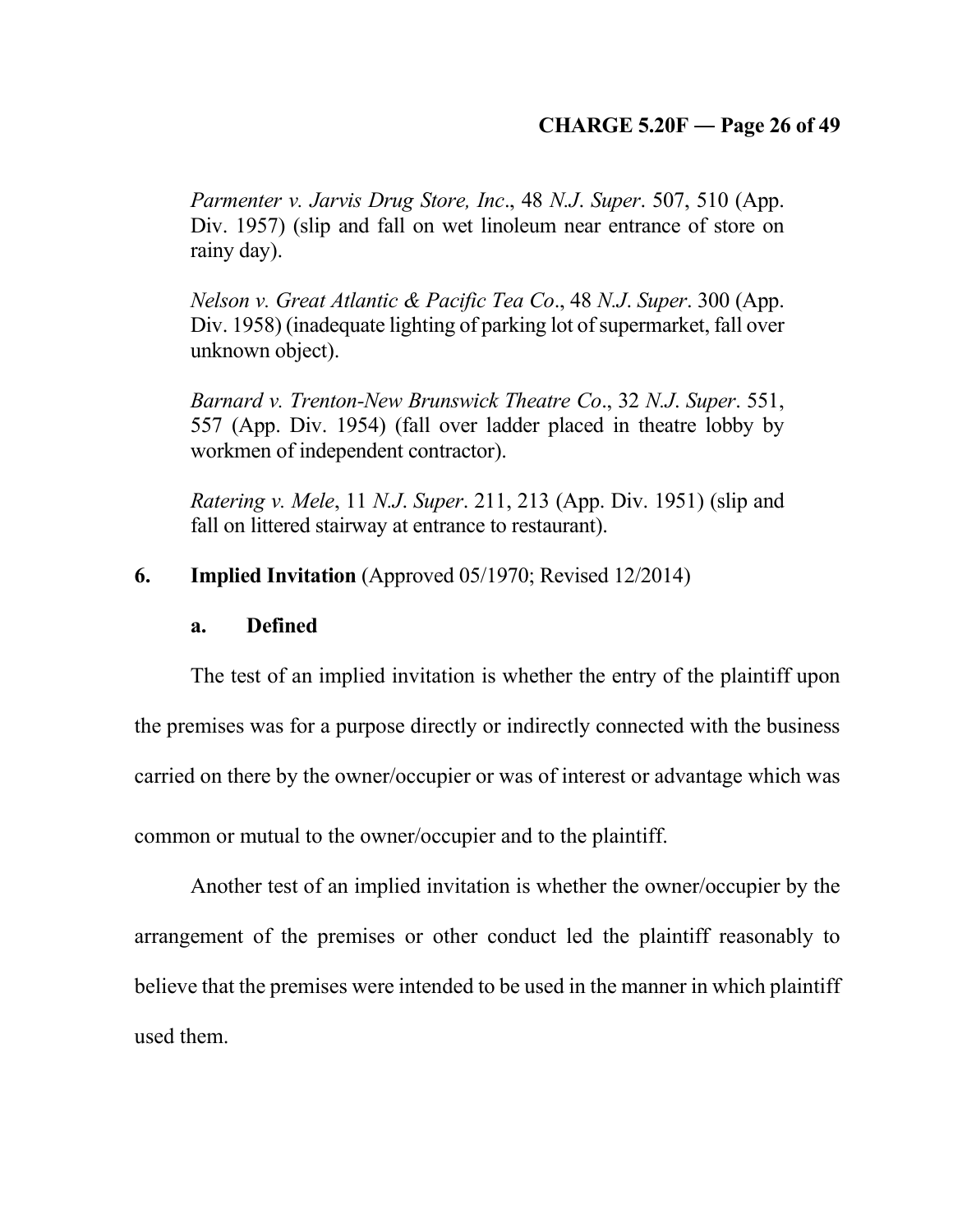**Cases:**

*Barnard v. Trenton-New Brunswick Theatres Co*., 32 *N.J*. *Super*. 551 (App. Div. 1954). Also see *Restatement of Torts* 2*d*, § 332, p. 176 *et seq*. (1965); 2 *Harper & James, Torts*, § 27.17, p. 1478 *et seq*. (1956). *Handelman v. Cox*, 39 *N.J*. 95, 106 *et seq*. (1963) (jury could find that employer knew and acquiesced in visits by salesman to sell merchandise to employees and that salesman reasonably felt welcome to enter the premises); *Black v. Central Railroads Co*., 85 *N.J.L*. 197, 201 (E. & A. 1913) (private way given all appearances of public street); *Phillips v. Library Co*., 55 *N.J.L*. 307, 315 (E. & A. 1893).

# *NOTE TO JUDGE*

The purpose of the entrant's visit need not involve some business benefit to the owner or occupier — the "economic benefit" test is not the exclusive one for determining whether an implied invitation exists. The "invitation test" which focuses upon the holding out of the premises by the owner or occupier for certain purposes also may be utilized. *Handelman v. Cox, supra*, 39 *N.J*. at 106 *et seq*.

## **b. Scope of Invitation**

The plaintiff is deemed to be an invitee only to the extent that the plaintiff remains within the scope of the plaintiff's invitation. An invitation extends to all parts of the premises to which the invitee reasonably may be expected to go in view of the invitation given to the plaintiff, and to those parts of the premises which the defendant by the defendant's conduct has led plaintiff reasonably to believe are open to the plaintiff.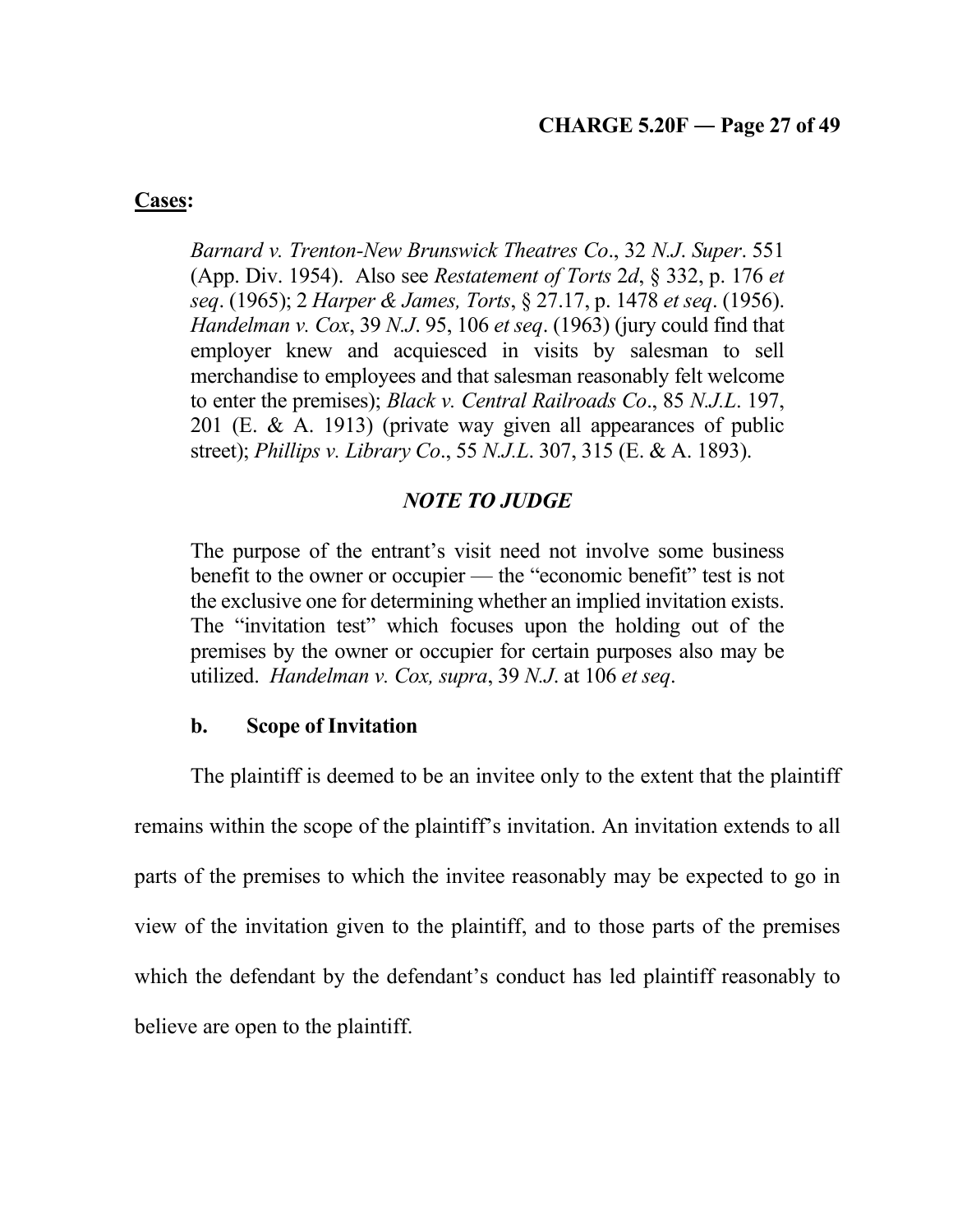## **Cases:**

With respect to commercial establishments, courts have held that the duty owed to customers includes a duty to provide reasonably safe means of "ingress and egress." In *Warrington v. Bird*, 204 *N.J. Super.* 611, 617-18 (App. Div. 1985), *certif. denied*, 103 *N.J.* 473 (1986), the restaurant's limited duty was extended to ensure safe ingress and egress to patrons crossing a public roadway with adequate lighting to access a parking lot for the restaurant. See also *Mulraney v. Auletto's Catering*, 293 *N.J. Super.* 315, 321 (App. Div.) (holding that business proprietor has a duty, at least under same circumstances, to undertake reasonable safeguards to protect its customers from dangers posed by crossing adjoining highway to area proprietor knows or should know its customers will use for parking), *certif. denied*, 147 N.J. 263 (1996); but see *Ross v. Moore*, 221 *N.J. Super.* 1, 6-7 (App. Div. 1987) (Tort Claims Act immunity precluded claim against school board by night student who parked in shopping center lot opposite the school. In dictum, the court in *Ross*, *supra*, distinguished *Warrington*, *supra*, because it involved a commercial proprietor who owned and provided the parking lot; the court in *Mulraney*, *supra*, 293 *N.J. Super.* at 323-24, disagreed with said dictum, noting its opinion that ownership and control are irrelevant to the dispositive inquiry, which focuses instead on the reasonable expectations of the invitee).

See also *Reiter v. Max Marx Color & Chemical Co.*, 82 *N.J. Super.* 334 (App. Div.), *aff'd*, 42 *N.J.* 352, 353 (1964) (employee of plumbing company working on water tank fell while using defective ladder attached to inside of tank. The Court held: "When an owner of premises engages a contractor to perform certain work or repairs thereon, under the law he impliedly invites the employees of the contractor to use such part or parts of the premises as are reasonably necessary for the doing of the work or the making of the repairs"); *Handelman v. Cox*, 39 *N.J.* 95, 110 (1963) (salesman showing merchandise to employees of defendant used rear entrance of defendant's diner); *Giangrosso v. Dean Floor Covering Co.*, 51 *N.J.* 80, 83 (1968) (open area in rear of store not intended for use by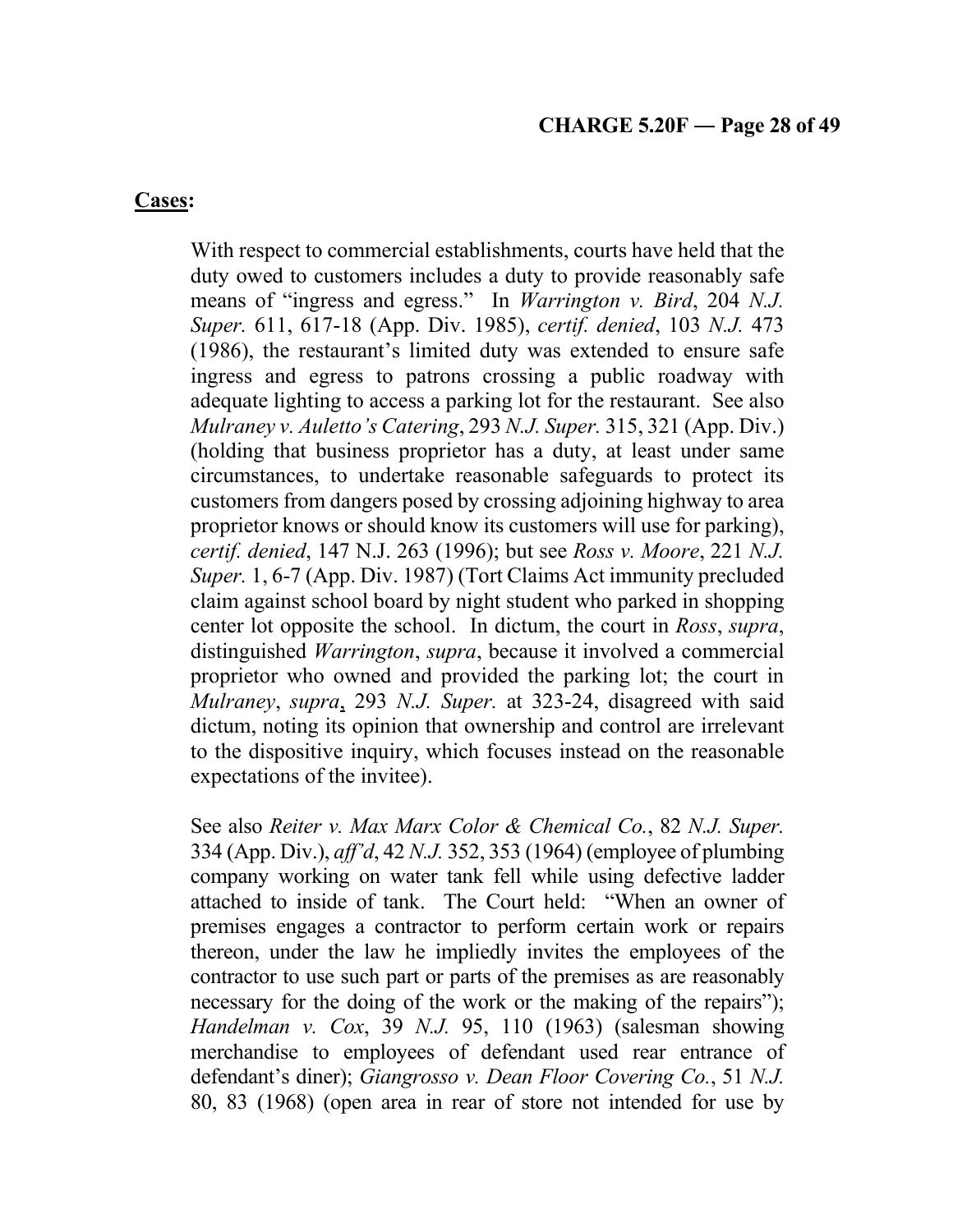## **CHARGE 5.20F ― Page 29 of 49**

customers as pathway to store); *Williams v. Morristown Memorial Hospital*, 59 *N.J. Super.* 384, 389-90 (App. Div. 1960) (jury question as to invitation to cross grass area between parking space and cement walk.)

## **7. Duty to Inspect Owed To Invitee**

The duty of an owner/occupier of land (or premises) to make the place reasonably safe for the proper use of an invitee requires the owner/occupier to make reasonable inspection of the land (or premises) to discover hazardous conditions.

## **Cases:**

See, *e.g., Monaco v. Hartz Mt. Cmp.*, 178 *N.J.* 401 (2004) (landowner's duty to make a reasonable inspection of its property included inspecting an unsafe sign on the abutting sidewalk, even though it was owned and maintained by the city); *Filipowicz v. Diletto*. 350 *N.J. Super.* 552 (App. Div. 2002) (garage-sale customer tripped on a drop off in homeowner's sidewalk camouflaged by tall, uncut grass); *Teney v. Sheridan Gardens, Inc.*, 163 *N.J. Super.* 404(App. Div. 1978) (a jury could reasonably find that flattened wet leaves, which had fallen from a nearby tree, were on the apartment steps for at least a day, and had defendant performed its inspection duty, it would have observed them); *Zentz v. Toop*, 92 *N.J. Super.* 105 (App. Div. 1966), aff'd, 50 *N.J.* 250 (1967) (roofing contractor required to make a reasonable inspection to protect its employees from guy wires, which were the same color of the surface of the roof); *Handelman v. Cox*, 39 *N.J.* 95 (1963) (salesman showing merchandise to employees of defendant fell down cellar stairway partially obscured by carton); *Van Staveren v. F. W. Woolworth Co.*, 29 *N.J. Super.* 197 (App. Div. 1954) (owner of department-store cafeteria had a duty to inspect the brackets and bolts of the stools at lunch counter).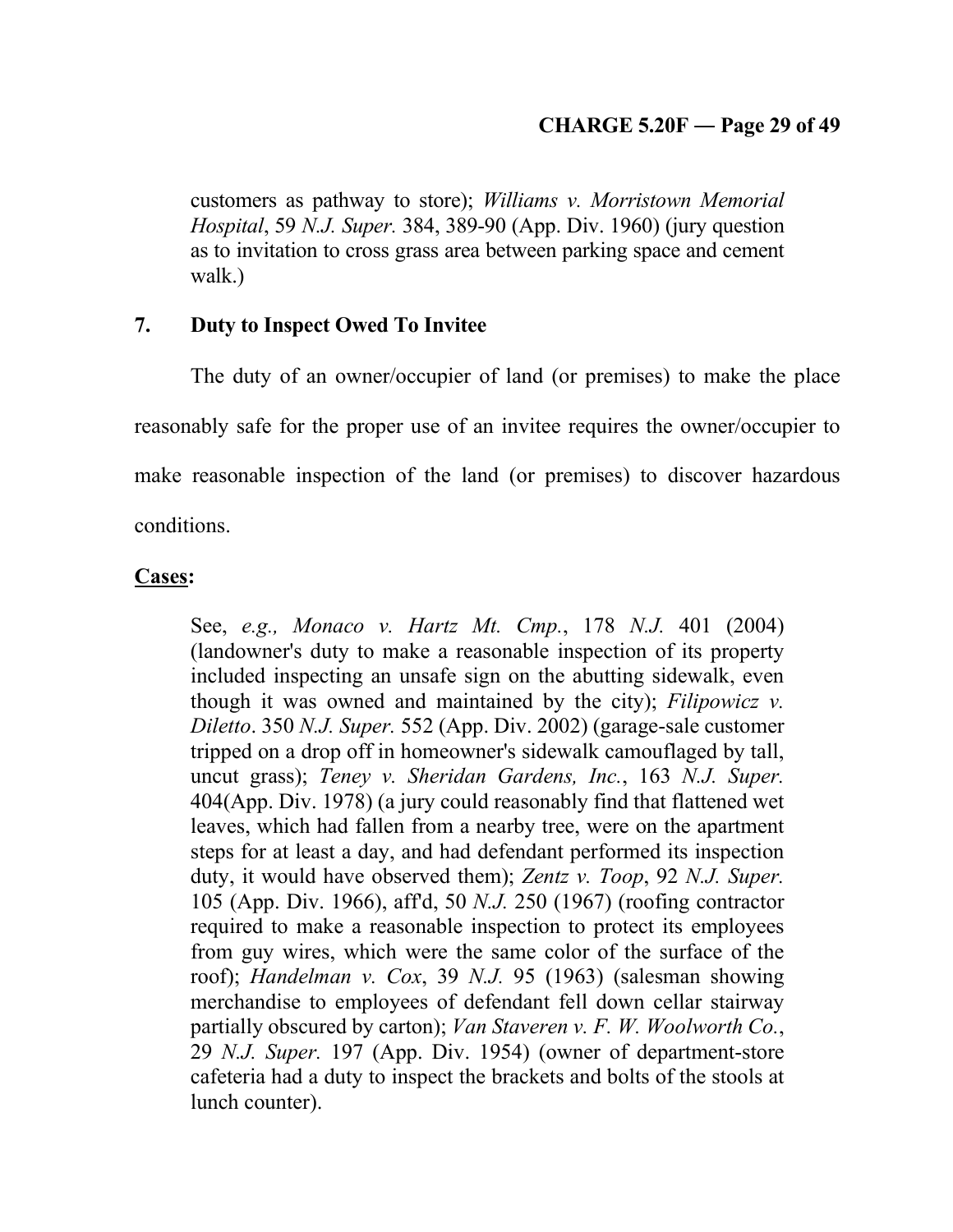# **CHARGE 5.20F ― Page 30 of 49**

But see *Geringer v. Hartz Mountain Development Corp.*, 388 *N.J. Super.* 392, 404 (App. Div. 2006) (landlord had no "ongoing duty to perform inspections" because the lease unambiguously placed upon the tenant exclusive responsibility for maintenance and repair of the area where the plaintiff fell).

## **8. Notice of Particular Danger as Condition of Liability**

If you find that the land (or premises) was not in a reasonably safe condition, then, in order to recover, plaintiff must show either:

- (a) Actual Notice for a period of time before plaintiff's injury to permit the owner/occupier, in the exercise of reasonable care, to have corrected it; or
- (b) Constructive Notice.

When the term Actual Notice is used, we mean that the owner/occupier or

the owner's/occupier's employees actually knew about the unsafe condition.

When the term Constructive Notice is used, we mean that the particular condition existed for such period of time that an owner/occupier of the premises in the exercise of reasonable care should have discovered its existence. That is to say, constructive notice means that the person having a duty of care to another is deemed to have notice of such unsafe conditions, which exist for such period of time that a person of reasonable diligence would have discovered them.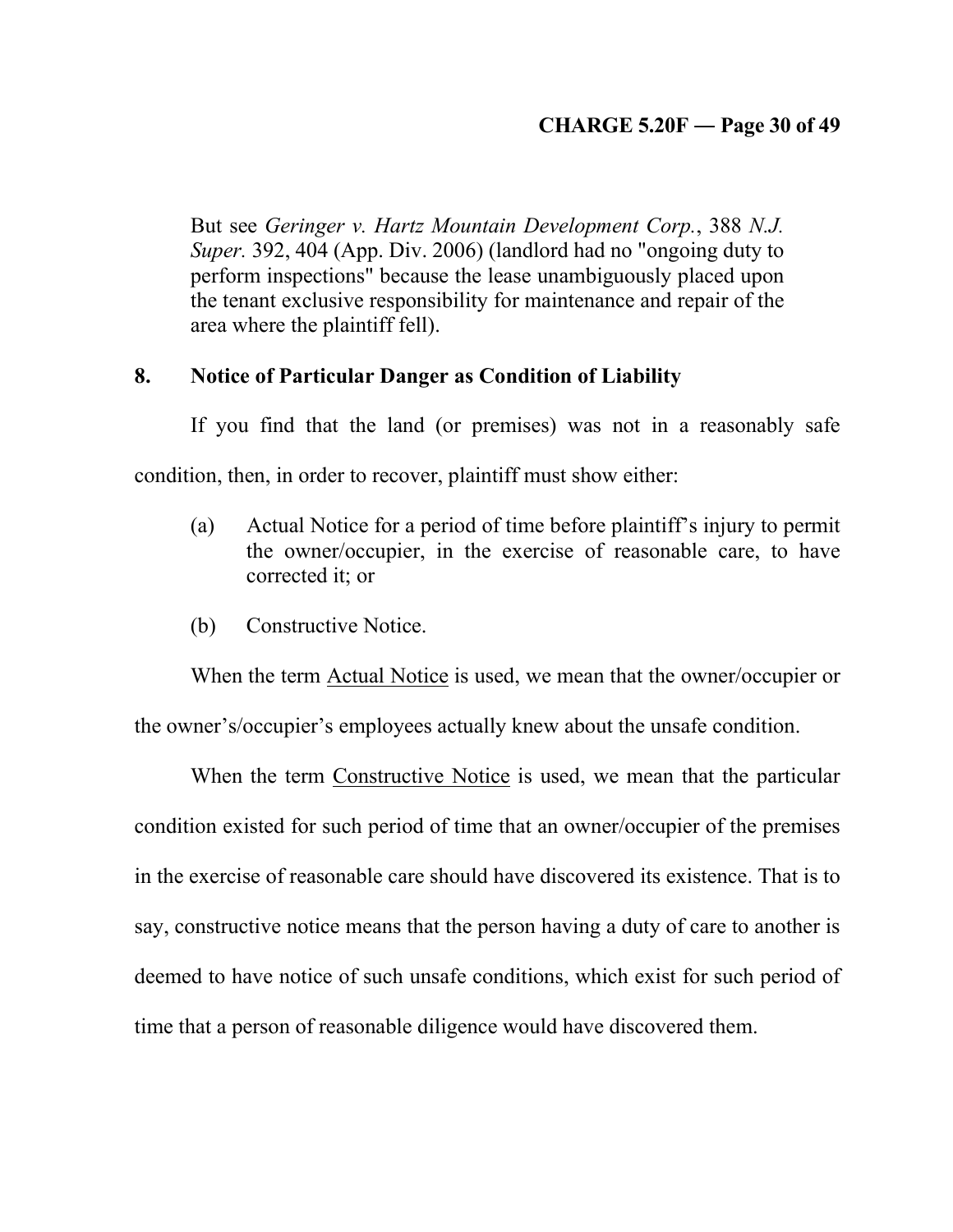## **Cases:**

See*, e.g., Monaco v. Hartz Mt. Corp.*, 178 *N.J.* 401 (2004) (testimony that a city-owned sign on the sidewalk abutting the landowner's prope1ty had a cracked base, was crooked, and squeaked and moved when subject to high winds was sufficient to permit a finding of constructive notice where defendant inspected the area two or three times per week); *Ruiz v. Toys R Us, Inc.*, 269 *N.J. Super.* 607 (App. Div. 1994) (where defendant had actual knowledge of a leak in the ceiling, plaintiff did not have to prove actual or constructive knowledge of the specific puddle upon which she fell); *Milacci v. Mato Realty Co.*, 217 *N.J. Super.* 297 (App. Div. 1987) (plaintiff's testimony that she fell on sand and dirt on the stairs of defendant's building was sufficient to permit a finding of constructive notice); *Terrey v. Sheridan Gardens, Inc.*, 163 *N.J. Super.* 404 (App. Div. 1978) (a jury reasonably could find that flattened wet leaves, which had fallen from a nearby tree, were on the apartment steps for at least a day, and had defendant performed its inspection duty, it would have observed them); *Tua v. Modem Homes, Inc.*, 64 *N.J. Super.* 211 (App. Div. 1960), affd, 33 *N.J.* 476 (1960) (plaintiffs testimony that a wax-like substance on the floor of defendant's store was soft in the center but "encrusted" around the edges and could not be cleaned without scraping it was sufficient to raise a jury question about defendant's constructive notice); *Parmenter v. Jarvis Drug Store, Inc.*, 48 *N.J. Super.* 507 (App. Div. 1957) (in a case involving plaintiffs slip and fall on wet linoleum near entrance of store on rainy day, testimony of the severity and duration of the storm and evidence that the water on the floor was dirty was sufficient to permit a finding of constructive notice of the water on the floor); *Ratering v. Mele*, 11 *N.J. Super.* 211 (App. Div. 1951) (when plaintiff fell on stairs littered with cigarette butts, matches and paper, evidence indicating accumulation of litter over two and one-half hour period without inspection by defendant presented a jury issue as to defendant's constructive knowledge).

But see *Carroll v. New Jersey Transit*, 366 *N.J. Super.* 380 (App. Div. 2004) (plaintiff could not prove that defendant had actual or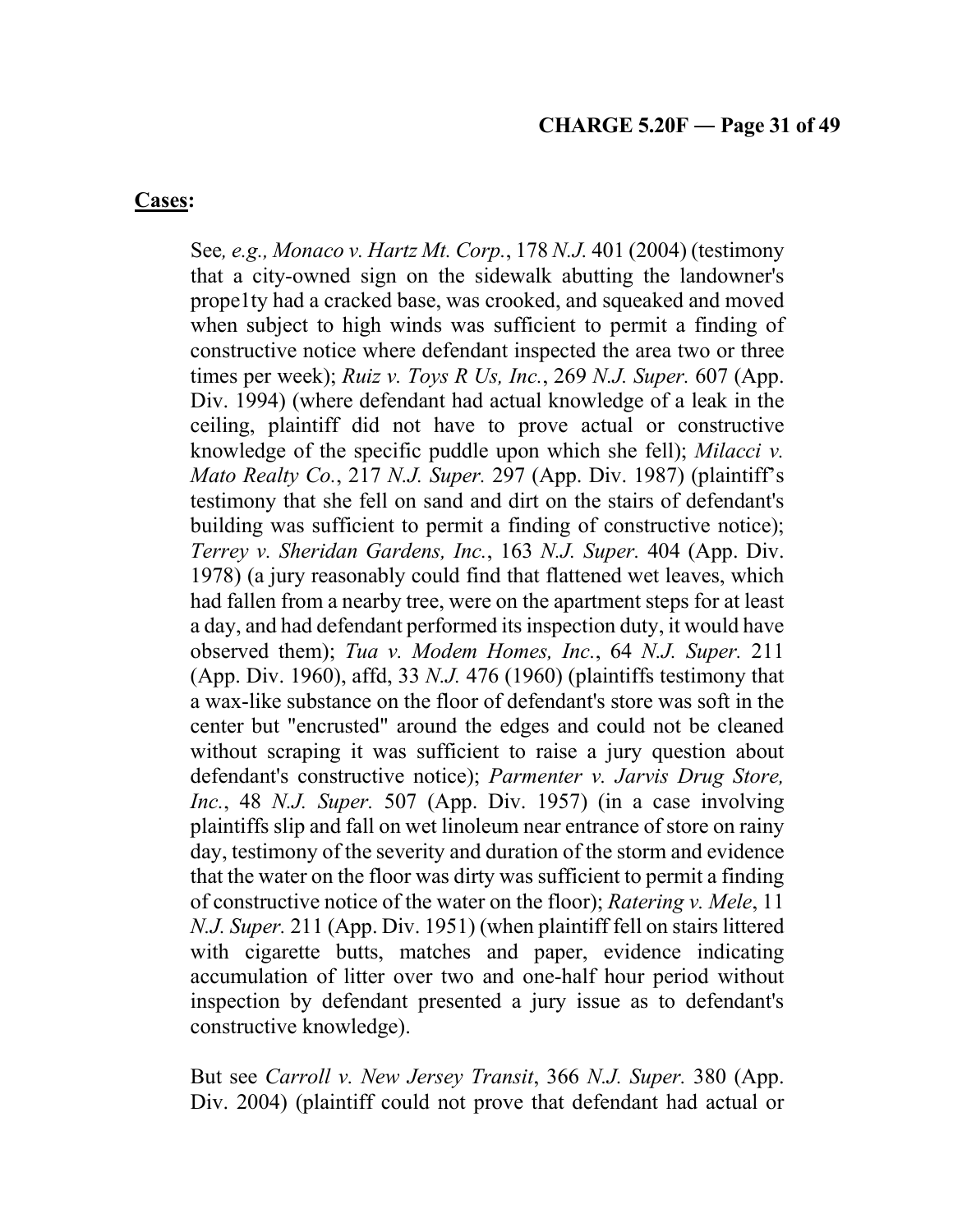constructive notice of dog feces because there was "no evidence to indicate how long the substance was on the stairway"). See also *Vellucci v. Allstate Ins. Co.*, 431 *N.J. Super.* 39 (App. Div. 2013) (commercial owner did not owe duty to ensure its water supply was not contaminated with Legionella bacteria absent evidence of actual or constructive notice of contamination).

# *NOTE TO JUDGE*

(1) The above charge is applicable to those cases where the defendant is not at fault for the creation of the hazard of where the hazard is not to be reasonably anticipated as an incident of defendant's mode of operation. See *Maugeri v. Great Atlantic & Pacific Tea Company*, 357 *F.2d* 202 (3d Cir. 1966) (dictum).

(2) An employee's knowledge of the danger is imputed to the employer, the owner of premises. *Handelman v. Cox*, 39 N.J. 95, 104 (1963).

(3) See *Note to Judge,* numbered paragraph 2, in subsection 5 above, distinguishing between transitory defective conditions, such as foreign substance cases, where actual or constructive notice is required, and original defects in construction, sometimes referred to as ''intrinsic substance" cases, where it is not necessary to prove that the owner had personal knowledge of the hazardous condition.

## **9. Notice Not Required When Condition is Caused by Defendant**

If you find that the land (or premises) was not in a reasonably safe condition and that the owner/occupier and/or an agent, servant or employee of the owner/occupier created that condition through their own act or omission, then, in order for plaintiff to recover, it is not necessary for you also to find that the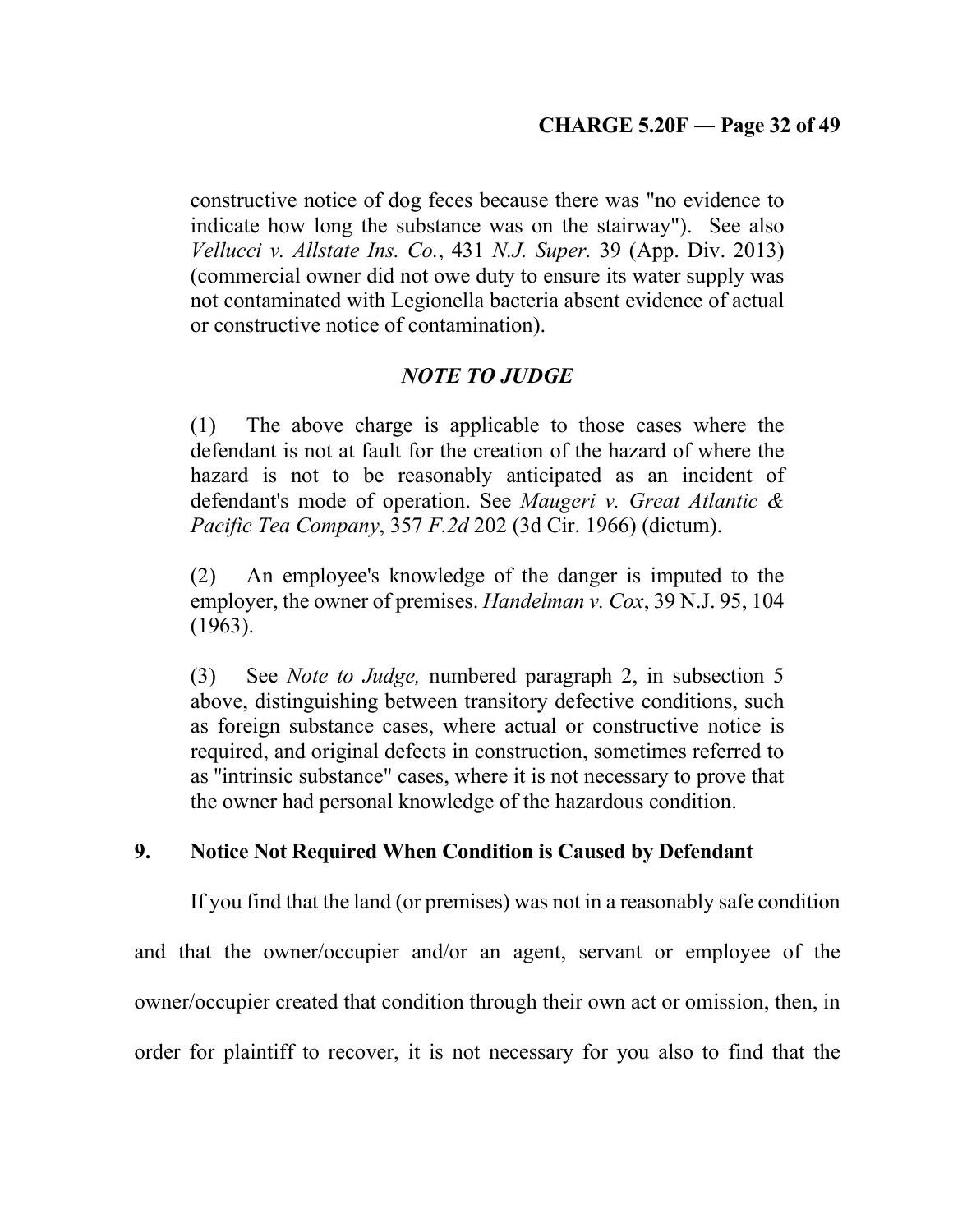owner/occupier had actual or constructive notice of the particular unsafe condition.

# **Cases:**

See*, e.g., Tymczyszyn v. Columbus Gardens*, 422 *N.J. Super.* 253 (App. Div. 2011) (plaintiff was not required to prove actual or constructive knowledge where defendant's negligent snow removal created icy condition of sidewalk that caused plaintiff to fall); *Atalese v. Long Beach Twp.*, 365 *N.J. Super.* 1 (App. Div. 2003) (actual or constructive notice not required where the County created depression in pedestrian-bicycle lane by negligently installing storm sewer extension); *Smith v. First National Stores*, 94 *N.J. Super.* 462 (App. Div. 1967) (slip and fall on greasy stairway caused by sawdust tracked onto the steps by defendant's employees); *Plaga v. Follis*, 88 *N.J. Super.* 209 (App. Div. 1965) (slip and fall on fat in restaurant area traversed by bus boy); *Gill v. Krassner*, 11 *N.J. Super.* 10 (App. Div. 1950) (in a case involving excessive accumulation of wax on defendant's floor, plaintiff did not need to establish actual or constructive notice of the condition; instead, plaintiff only needed to prove that defendant's employee performed the floor waxing negligently).

For an example of this principle applied to a defendant's omission, see *Ruiz v. Toys R Us, Inc.*, 269 *N.J. Super.* 607 (App. Div. 1994) (where defendant had actual knowledge of a leak in the ceiling, plaintiff did not have to prove actual or constructive knowledge of the specific puddle upon which she fell).

# **10. Notice Not Required Under Certain Circumstances**

A proprietor of business premises has the duty to provide a reasonably safe

place for customers. If you find that the premises were in a hazardous condition,

whether caused by defendant's employees or by others, such as customers, and if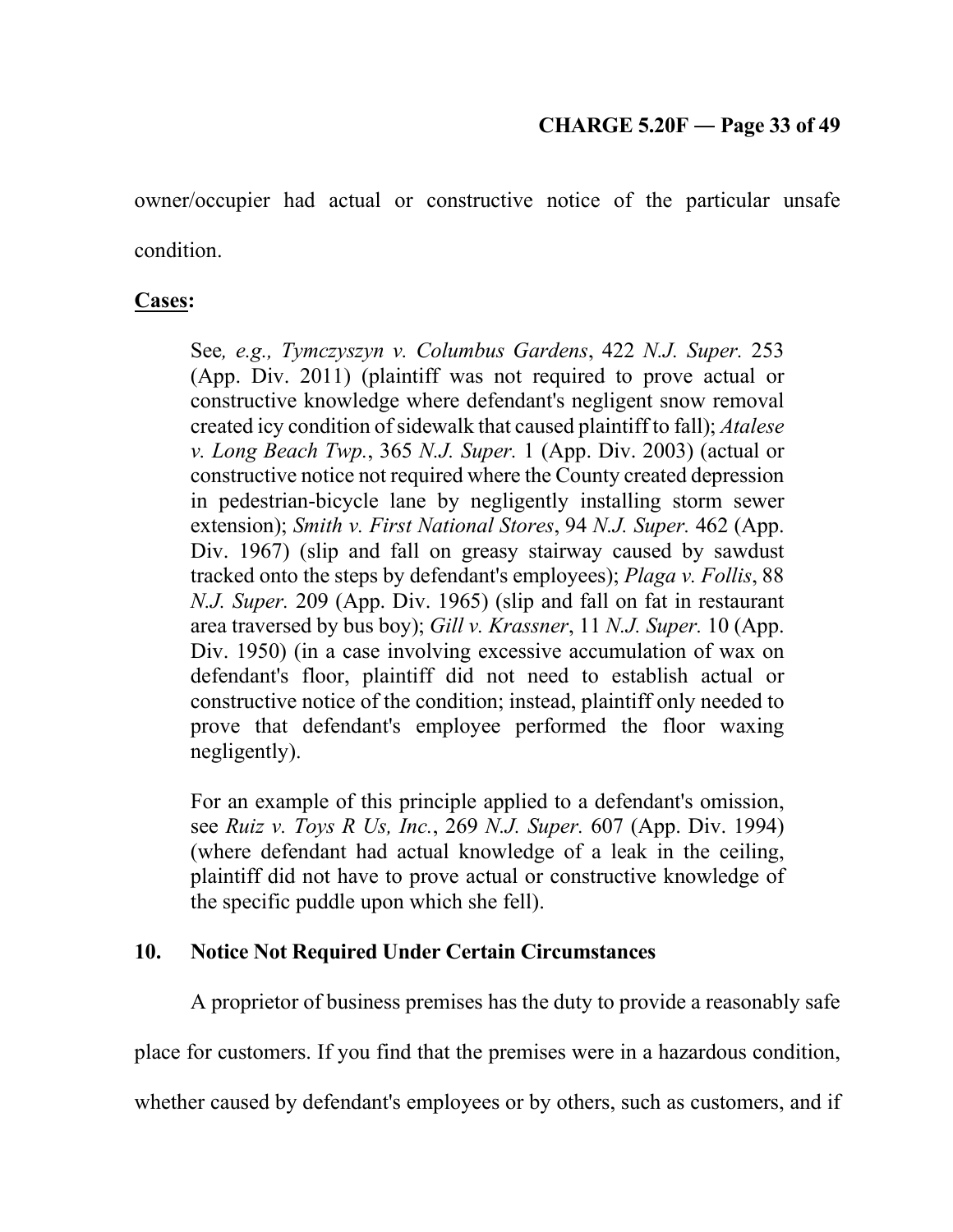## **CHARGE 5.20F ― Page 34 of 49**

you find that said hazardous condition was likely to result from the particular manner in which defendant's business was conducted, and if you find that defendant failed to take reasonable measures to prevent the hazardous condition from arising or failed to take reasonable measures to discover and correct such hazardous condition, then defendant is liable to plaintiff. In these circumstances, defendant would be liable even if defendant and defendant's employees did not have actual or constructive knowledge of the particular unsafe condition, which caused the accident and injury.

## **11. Mode of Operation Rule**

A proprietor of business premises that permits its customers to handle products and equipment in a self-service setting, unsupervised by employees, increases the risk that a dangerous condition will go undetected and that patrons will be injured. In self-service settings, patrons may also be at risk for injury from the manner in which the business's employees handle the business's products or equipment, or from the inherent quality of the merchandise itself.

If you find that plaintiff has proven that (1) the defendant's business was being operated as a self-service operation; (2) that the plaintiff's accident occurred in an area affected by the business's self-service operations; and (3) that there is a reasonable factual nexus between the defendant's self-service activity and the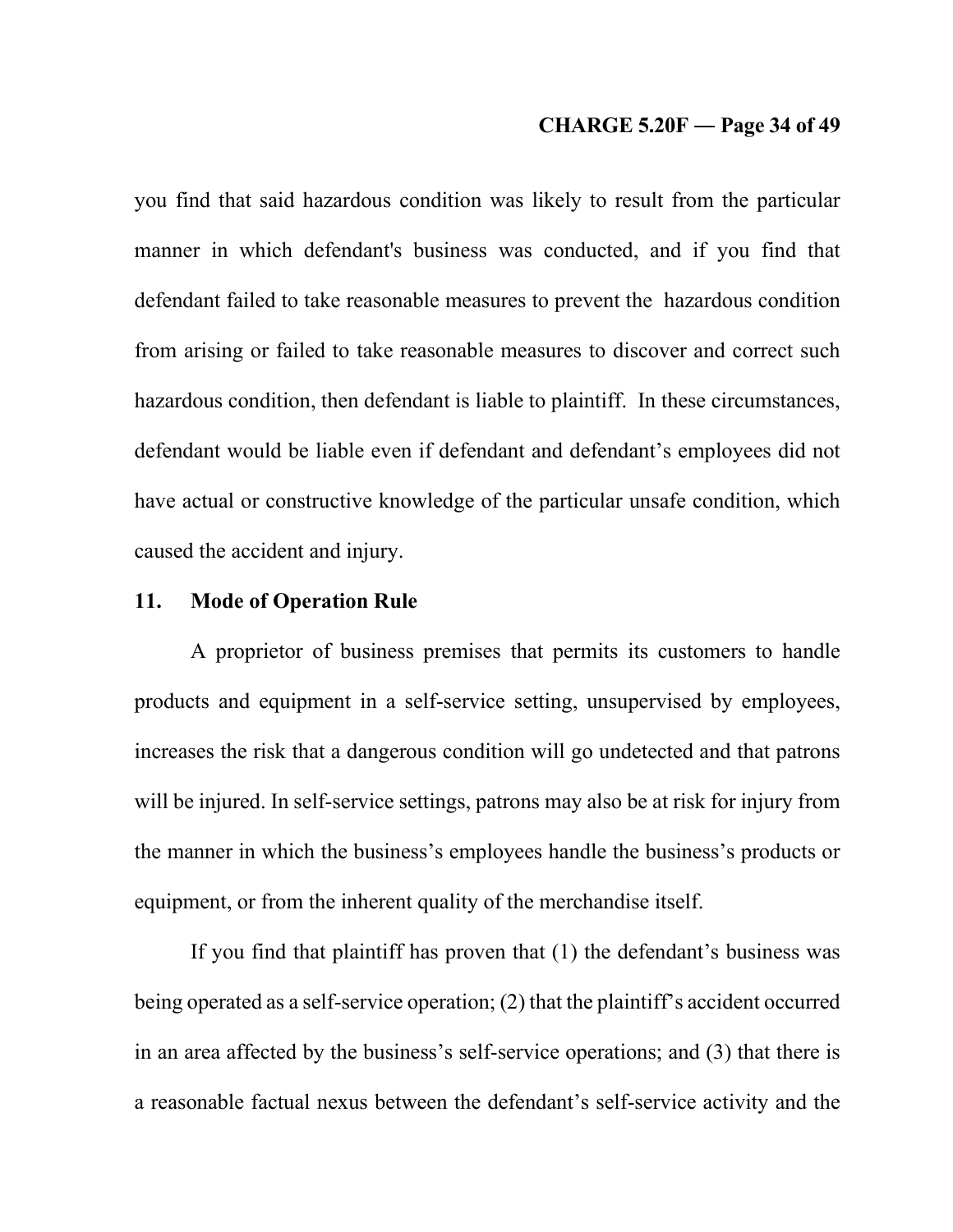## **CHARGE 5.20F ― Page 35 of 49**

dangerous condition allegedly producing the plaintiff's injury, then the plaintiff is relieved of the burden of proving that the defendant had actual or constructive knowledge of the particular dangerous condition. In such circumstances, an inference of negligence arises that shifts the burden to the defendant to produce evidence that it did all that a reasonably prudent business would do in the light of the risk of injury that the self-service operation presented.

### **Cases**:

The "mode-of-operation" rule is typically used in connection with accidents arising from self-service stations at supermarkets. See*, e.g*., *Nisivoccia v. Glass Gardens, Inc.*, 175 *N.J.* 559, 563 (2003) (loose grapes displayed in open-top, vented plastic bags); *Wollerman v. Grand Union Stores Inc.*, 47 *N.J.* 426 (1966) (string beans sold from open self-service bins); *Bozza v. Vornado Inc.*, 42 *N.J.* 355 (1964) (beverages served in paper cups without lids or tops); *Torda v. Grand Union Co.*, 59 *N.J. Super.* 41 (App. Div. 1959) (slip and fall on the wet floor near self-service bin containing wet vegetables); *Francois v. American Stores Co.*, 46 *N.J. Super.* 394 (App. Div. 1957) (a selfservice display of stacked cans of soda in the narrow quarters of the checkout aisle in front of cashier came tumbling down onto plaintiff).

This rule, however, is not limited to only supermarket cases. See, *e.g., Craggan v. IKEA USA*, 332 *N.J. Super.* 53 (App. Div. 2000) (trip on string in self-help loading area); *O'Shea v. K. Mart Corp.*, 304 *N.J. Super.* 489 (App. Div. 1997) (golf bag fell from shelf and hit plaintiff); *Krackomberger v. Vornado. Inc.*, 119 *N.J. Super.* 380 (App. Div. 1972) (slip on clear plastic apparel coverings on floor from rack in retail store); *Mahoney v. J.C. Penney Co.*, 71 *N.M.* 244, 317 P.2d 663 (Sup. Ct. 1963) (fall on stairway littered with sticky substance). *Ryder v. Ocean County Mall*, 340 *N.J. Super.* 504 (App. Div.) (slip and fall outside food court area while holiday shopping),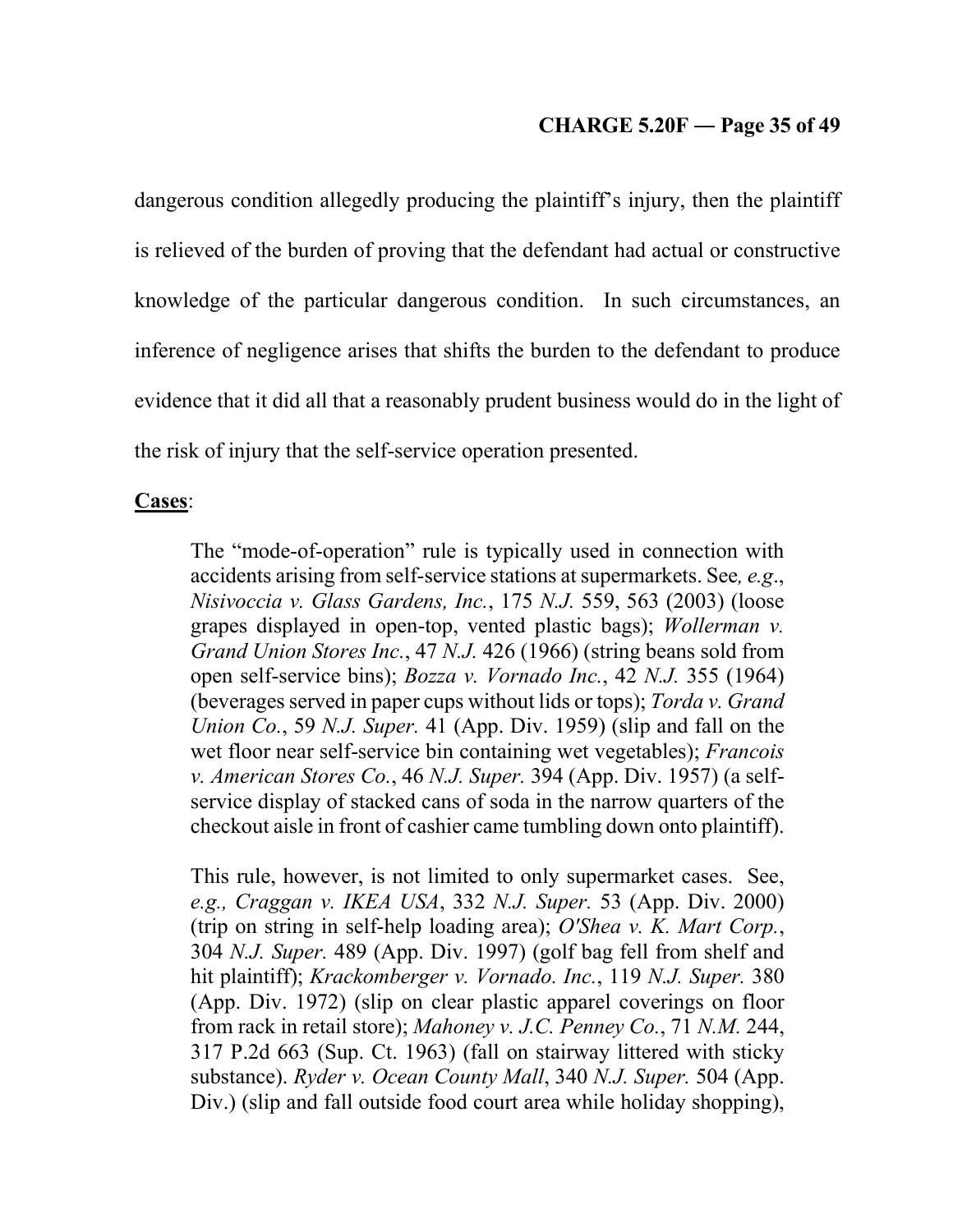*certif. denied*, 170 *N.J.* 88 (2001); *Walker v. Costco Wholesale Warehouse*, 445 *N.J. Super.* 111, 121-128 (App. Div. 2016) (reversing judgment for defendant and remanding for new trial during which "mode of operation" instruction shall be charged, because plaintiff presented sufficient evidence to justify giving the charge, but holding that jury must first be instructed to determine "whether [plaintiff] met his threshold burden of proving the necessary factual nexus to a defendant's self-service activity," i.e., that plaintiff in fact "slipped on a substance that came from the stand with free samples").

But see *Arroyo v. Durling Realty, LLC*, 433 *N.J. Super.* 238, 241 (App. Div. 2013) (declining to apply mode-of-operation rule to claim by plaintiff injured on public sidewalk by tripping on used phone card against store that might have sold card); *Carroll v. New Jersey Transit*, 366 *N.J. Super.* 380 (App. Div. 2004) (in a case in which a customer of a municipal subway system slipped on dog feces as he descended a flight of stairs, the mode-of-operation rule was inapplicable because there was no evidence in the record to indicate, as a matter of reasonable probability, that the presence of dog feces was likely to occur as a result of the nature of the defendant's business, the condition of the property, or a demonstrable pattern of conduct or incidents); *Znoski v. Shop-Rite Supermarkets, Inc.* 122 *N.J. Super.* 243 (App. Div. 1973) (holding that the mode-ofoperation rule was inapplicable where plaintiff was struck in the back by a shopping cart pushed by a child because there was no substantial risk of injury as shopping carts are not dangerous instrumentalities). *Znoski*, *supra*, subsequently was distinguished by the Supreme Court in *Meade v. Kings Supermarket-Orange*, 71 *N.J.* 539 (1976), where the Court limited *Znoski* to its precise facts, holding that where plaintiff was struck by line of shopping carts and propelled through plate glass window, there was abundant proof from which jury could find design and construction of ramp were defective and that shopping carts moving in and around supermarket premises is reasonably foreseeable).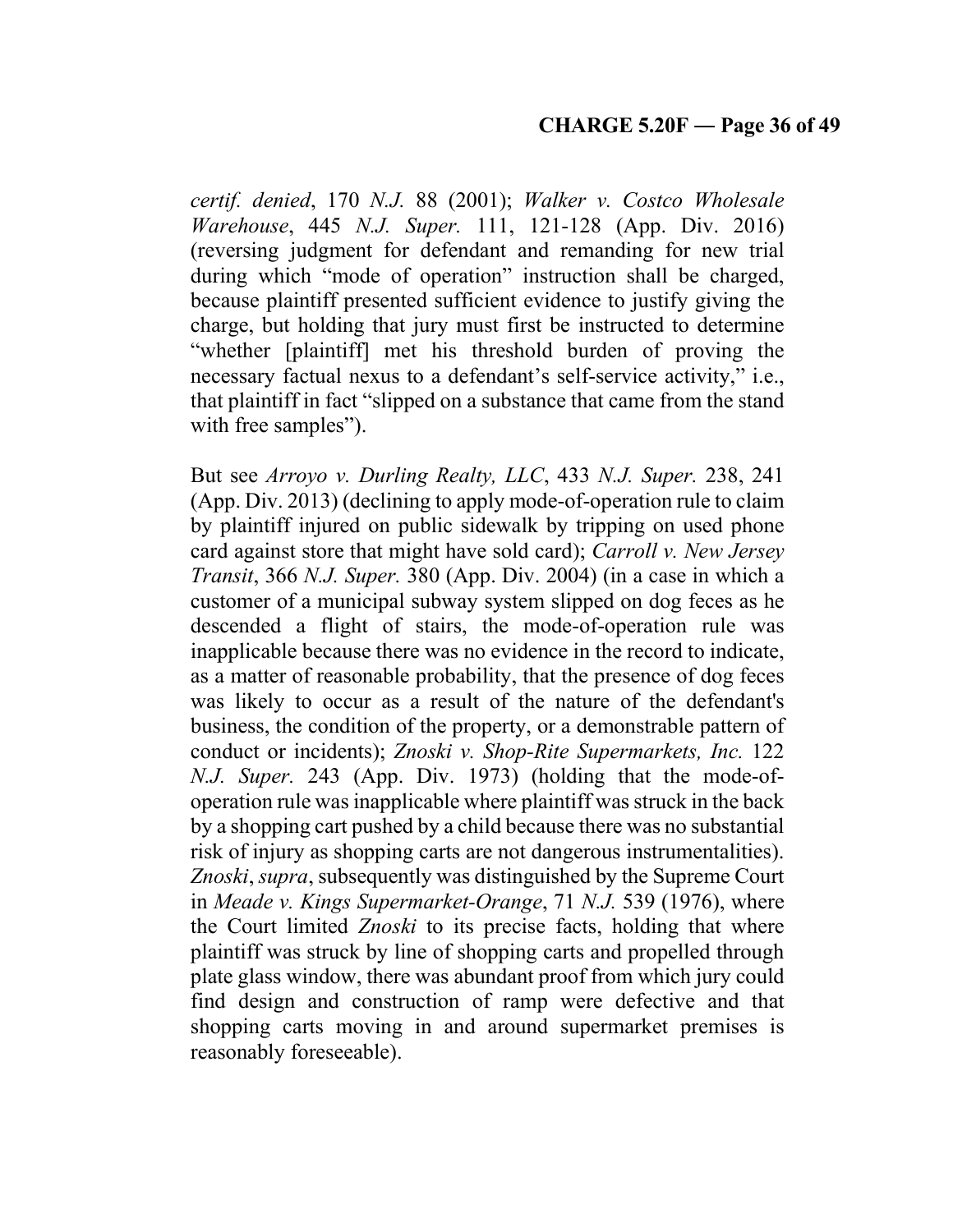See also *Prioleau v. Kentucky Fried Chicken, Inc.*, 434 *N.J. Super.* 558, 582 (App. Div. 2014) (mode of operation doctrine found inapplicable in case where plaintiff slipped and fell on way to restroom due to absence of proof that fall on grease was caused by defendants as fry cook used the rest room. The court found the "mode of operation" rule focuses on business model encouraging self-service, not conduct of establishment's employee), *aff'd*, 223 *N.J.* 245, 264 (2015) (affirming inapplicability of mode-of-operation doctrine under circumstances because "[t]here is no evidence in the trial record that the location in which plaintiff's accident occurred the section of the restaurant traversed by plaintiff as she walked from the counter to the restroom—bears the slightest relationship to any self-service component of defendants' business"). But see *Walker v. Costco Wholesale Warehouse*, 445 *N.J. Super.* 111,121-128 (App. Div. 2016) (finding reasonable factual basis sufficient to justify giving "mode of operation" charge in case involving plaintiff's allegation that he slipped and fell on cheesecake given out from free sample stand in Costco).

# *NOTE TO JUDGE*

# **BURDEN OF GOING FORWARD**

In *Wollerman v. Grand Union Stores, Inc.*, 47 *N.J.* 426, 429-430 (1966), the Court held that where string beans are sold from bins on a self-service basis there is a probability that some will fall or be dropped on the floor either by defendant's employees or by customers. Since plaintiff would not be in a position to prove whether a particular string bean was dropped by an employee or another customer (or how long it was on the floor) a showing of this type of operation is sufficient to put the burden on the defendant to come forward with proof that defendant did what was reasonably necessary (made periodic inspections and clean-up) in order to protect a customer against the risk of injury likely to be generated by defendant's mode of operation. Presumably, however, the burden of proof remains on plaintiff to prove lack of reasonable care on defendant's part. If defendant fails to produce evidence of reasonable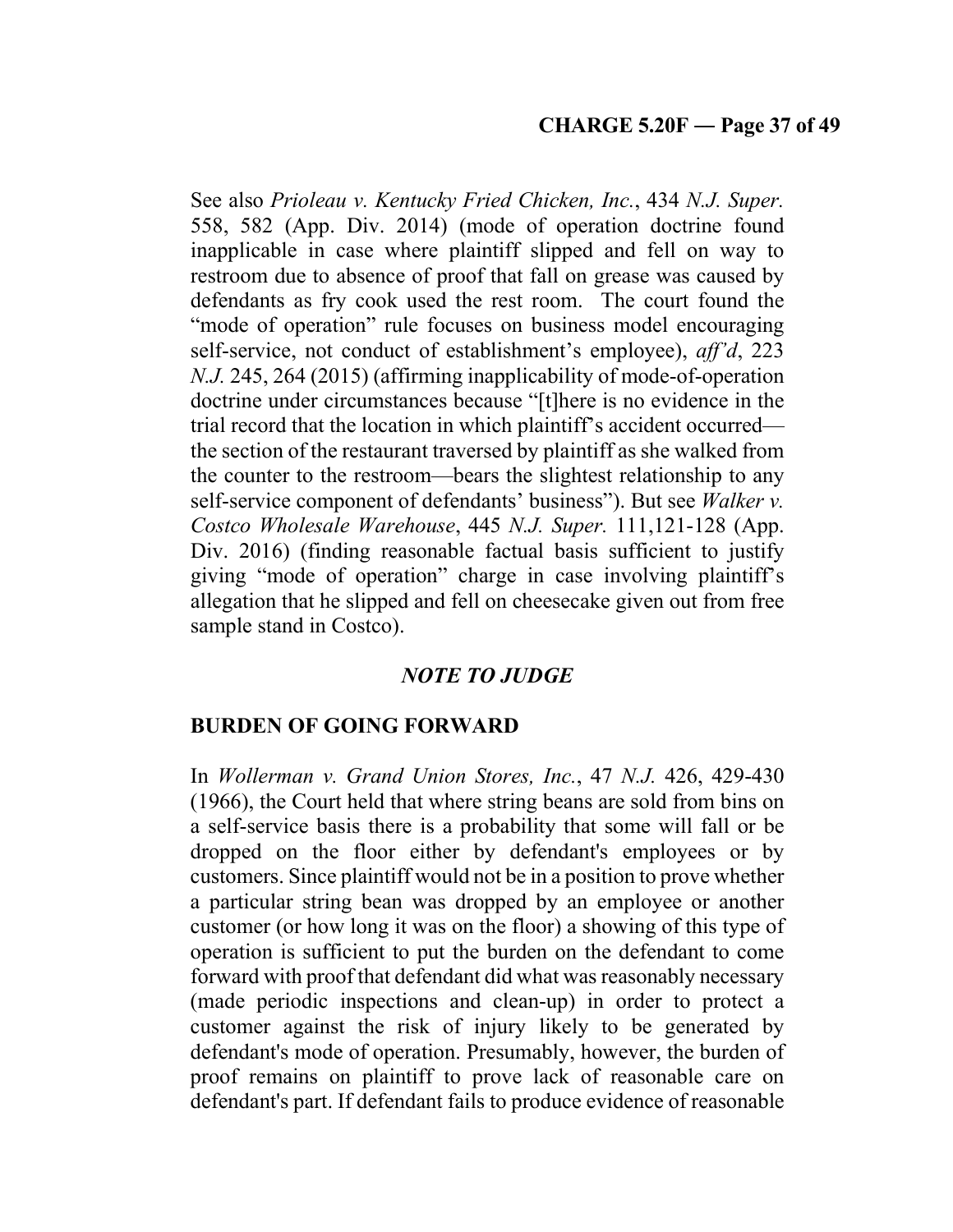#### **CHARGE 5.20F ― Page 38 of 49**

care, the jury may infer that the fault was probably his. See also *Bozza v. Vornado, Inc*., 42 *N.J.* 355, 359 (1964).

## **12. Notice to Invitee or Obviousness of Defect**

## **a. Affecting Negligence or Contributory Negligence**

Whether defendant has furnished an invitee with a reasonably safe place for the invitee's use may depend upon the obviousness of the condition claimed to be hazardous and the likelihood that the invitee would realize the hazard and protect against it.

Even though an unsafe condition may be observable by an invitee, you may find that an owner/occupier of premises is negligent, nevertheless, in maintaining said condition when the condition presents an unreasonable hazard to invitees in the circumstances of a particular case**.** 

If you find that defendant was negligent in maintaining an unsafe condition, even though the condition would be obvious to an invitee, the fact that the condition was obvious should be considered by you in determining whether the invitee was contributorily negligent (a) in proceeding in the face of a known hazard or (b) in the manner in which the invitee proceeded in the face of a known hazard.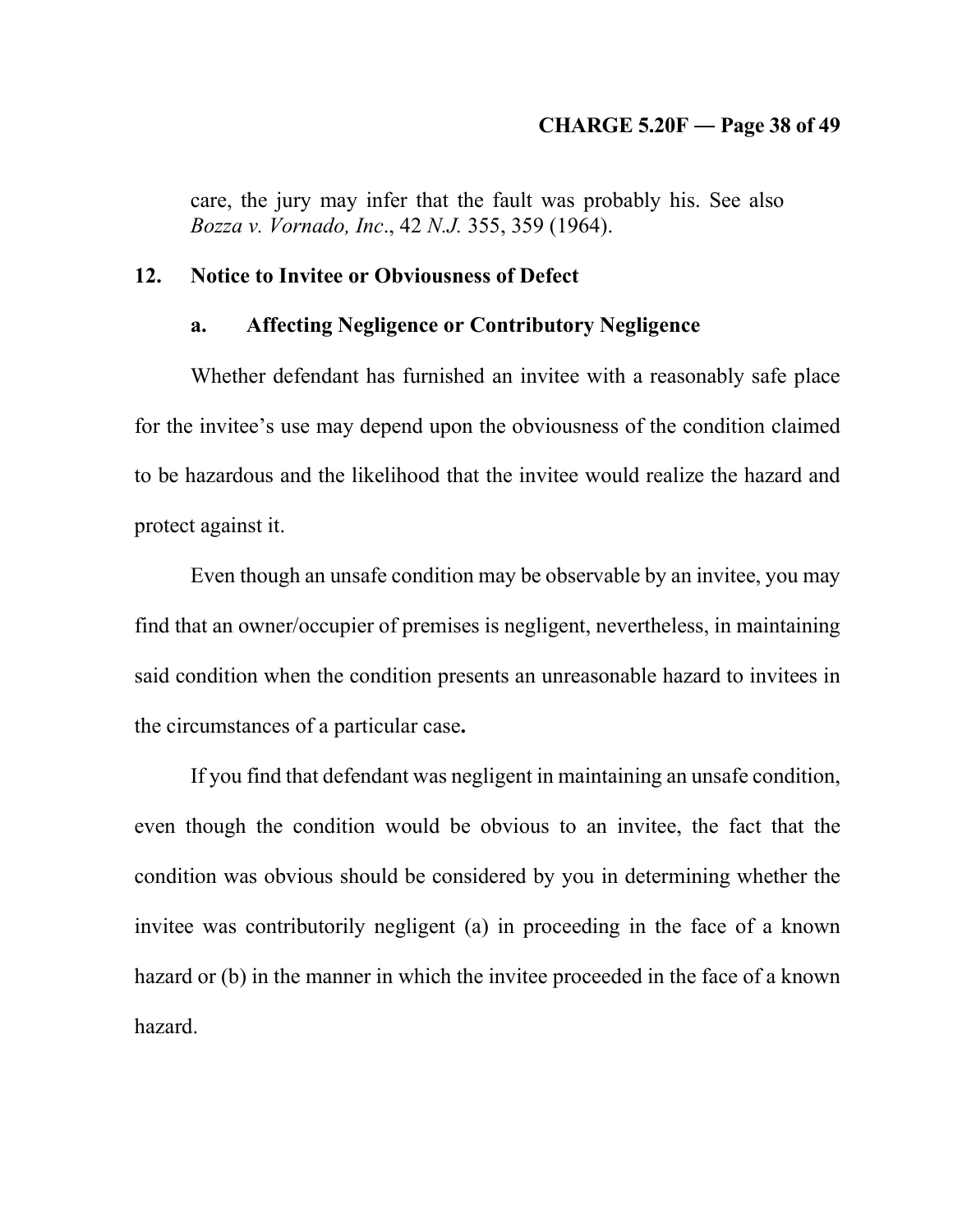## **CHARGE 5.20F ― Page 39 of 49**

### *NOTE TO JUDGE*

See comprehensive note at the end of this section.

## **b. Warning of Danger**

The duty of an owner or occupier of premises is to provide a reasonably safe place for use by an invitee. Where the owner/occupier knows of an unsafe condition the owner/occupier may satisfy the duty by correcting the condition, or, in those circumstances where it is reasonable to do so, by giving warning to the invitee of the unsafe condition.

Where a warning has been given, it is for you as jurors to determine whether the warning given was adequate to meet the duty of care owed to the invitee. In this regard you should consider the nature of the defect or unsafe condition, the prevailing circumstances, and the likelihood that the warning given would be adequate to call attention to the invitee of the hazard and of the need to protect against said hazard.

### *NOTE TO JUDGE*

See comprehensive note at the end of this section.

## **c. Distraction or Forgetfulness of Invitee**

Even if you find that plaintiff knew of the existence of the unsafe or defective condition, or that the unsafe or defective condition was so obvious that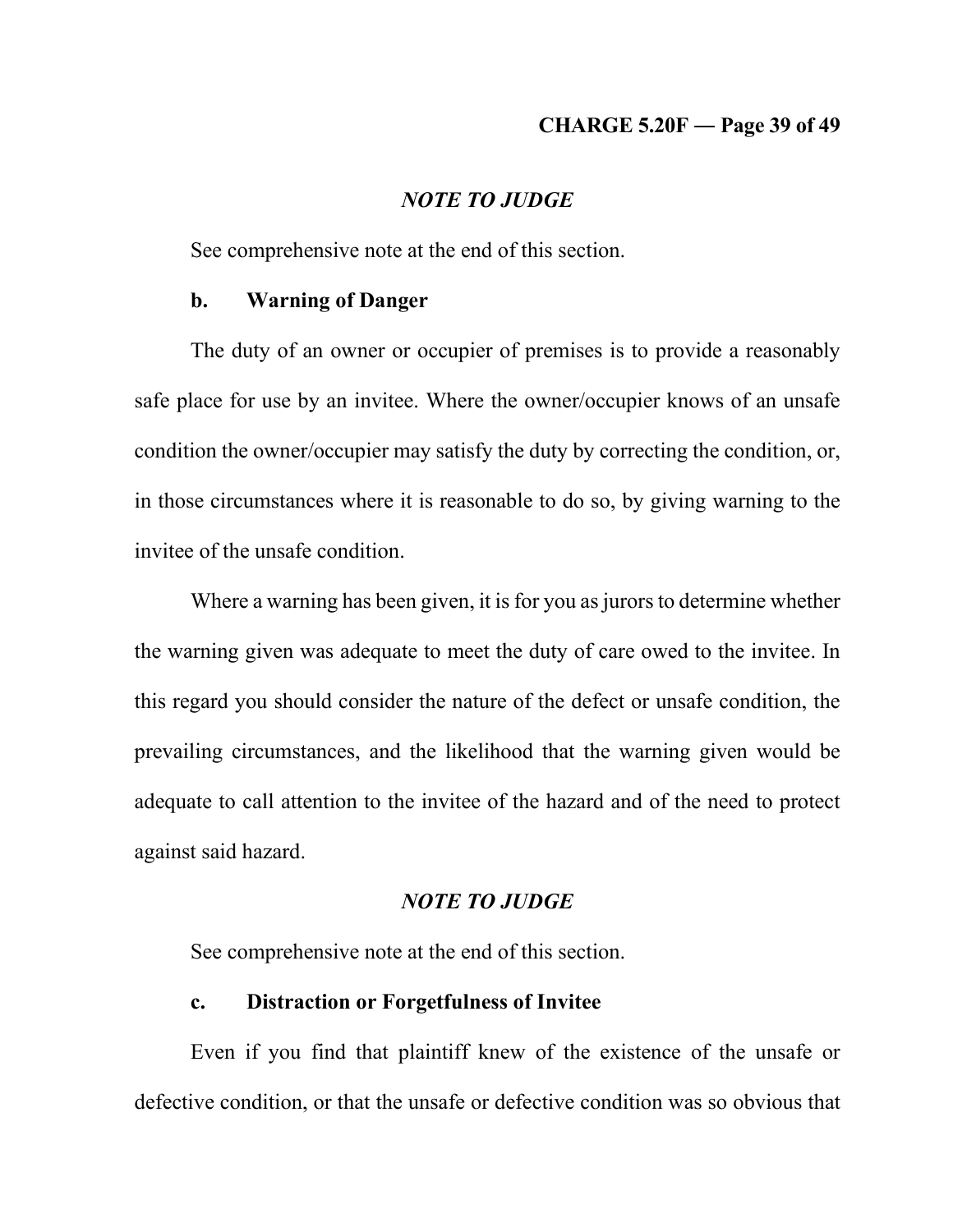### **CHARGE 5.20F ― Page 40 of 49**

defendant had a reasonable basis to expect that an invitee would realize its existence, plaintiff may still recover if the circumstances or conditions are such that plaintiff's attention would be distracted so that the plaintiff would not realize or would forget the location or existence of the hazard or would fail to protect against it.

Thus, even where a hazardous condition is obvious, you must first determine whether, in the circumstances, the defendant was negligent in permitting the condition to exist. Even if defendant was negligent, however, if plaintiff knew that a hazardous condition existed, plaintiff could not recover if plaintiff was contributorily negligent, that is to say, plaintiff could not recover if plaintiff did not act as a reasonably prudent person either by proceeding in the face of a known danger or by not using reasonable care in the manner in which plaintiff proceeded in the face of the danger. In considering whether plaintiff was contributorily negligent, you may consider that even persons of reasonable prudence in certain circumstances may have their attention distracted so that they would not realize or remember the existence of a hazardous condition and would fail to protect themselves against it. Mere lapse of memory or inattention or mental abstraction at the critical moment is not an adequate excuse. One who is inattentive or forgetful of a known and obvious danger is contributorily negligent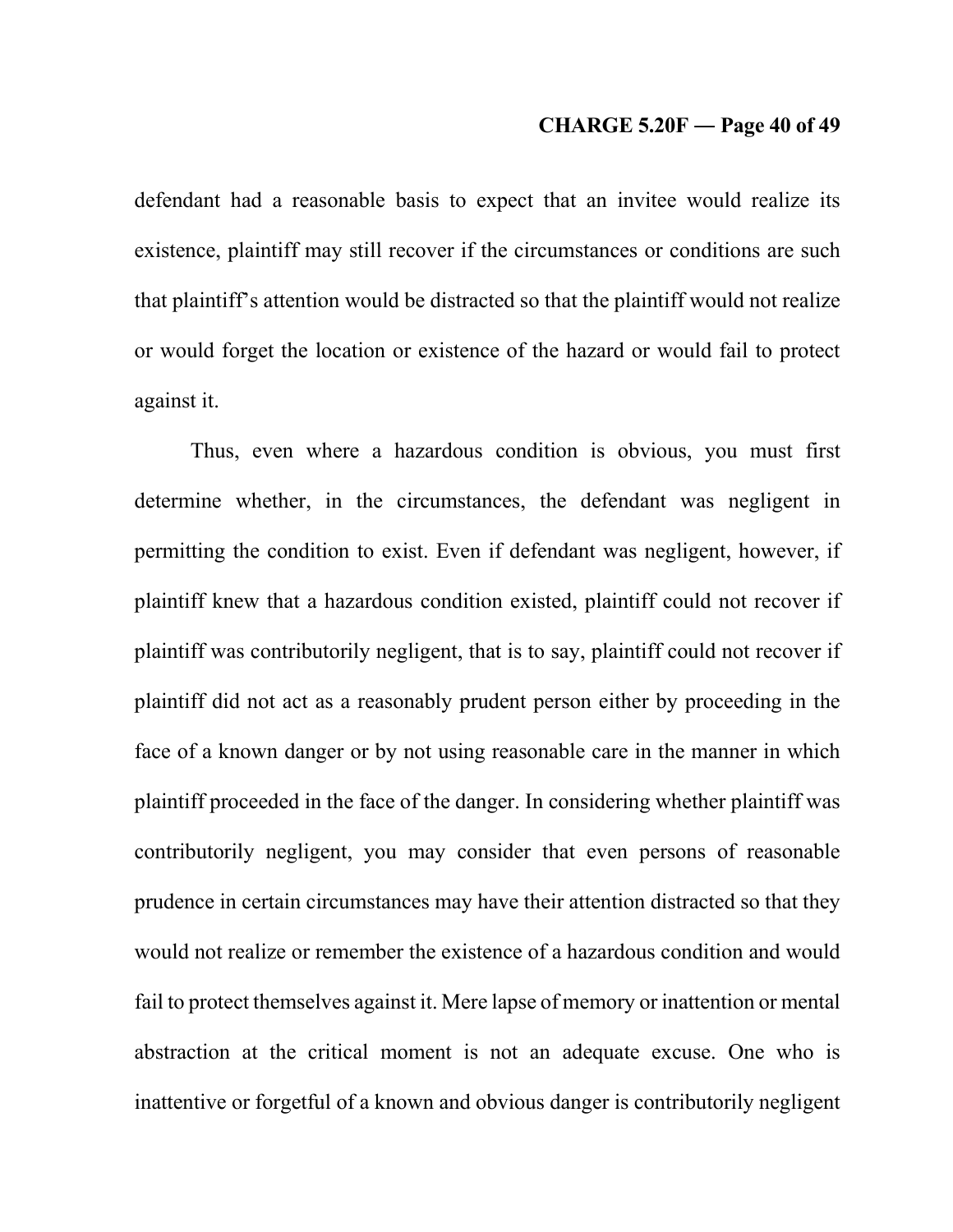unless there is some condition or circumstance, which would distract or divert the

mind or attention of a reasonably prudent person.

# *NOTE TO JUDGE*

In *McGrath v. American Cyanamid Co.*, 41 *N.J.* 272 (1963), the employee of a subcontractor was killed when a plank comprising a catwalk over a deep trench up-ended causing him to fall. The court held that even if the decedent had appreciated the danger that fact by itself would not have barred recovery. The Court said if the danger was one which due care would not have avoided, due care might, nevertheless, require notice of warning unless the danger was known or obvious. If the danger was created by a breach of defendant's duty of care, that negligence would not be dissipated merely because the decedent knew of the danger. Negligence would remain, but decedent's knowledge would affect the issue of contributory negligence. The issue would remain whether decedent acted as a reasonably prudent person in view of the known risk, either by incurring the known risk (by staying on the job), or by the manner in which decedent proceeded in the face of that risk.

In *Zentz v. Toop*, 92 *N.J. Super.* 105 (App. Div. 1966*)*, *aff'd o.b.*, 50 *N.J.* 250 (1967), the employee of a roofing contractor, while carrying hot tar, tripped over a guy wire supporting an air conditioning tower on a roof. The court held that even if plaintiff had observed the wires or if they were so obvious that he should have observed them, the question remained whether, considering the hazard and the work of the employee, he was entitled to more than mere knowledge of the existence of the wires or whether he was entitled to a warning by having the wires flagged or painted in a contrasting color. This was a fact for the jury to determine. The jury must also determine whether defendant had reason to expect that the employee's attention would have been distracted as he worked so that he would forget the location of a known hazard or fail to protect against it. The court also held the plaintiff's knowledge of the danger would not alone bar his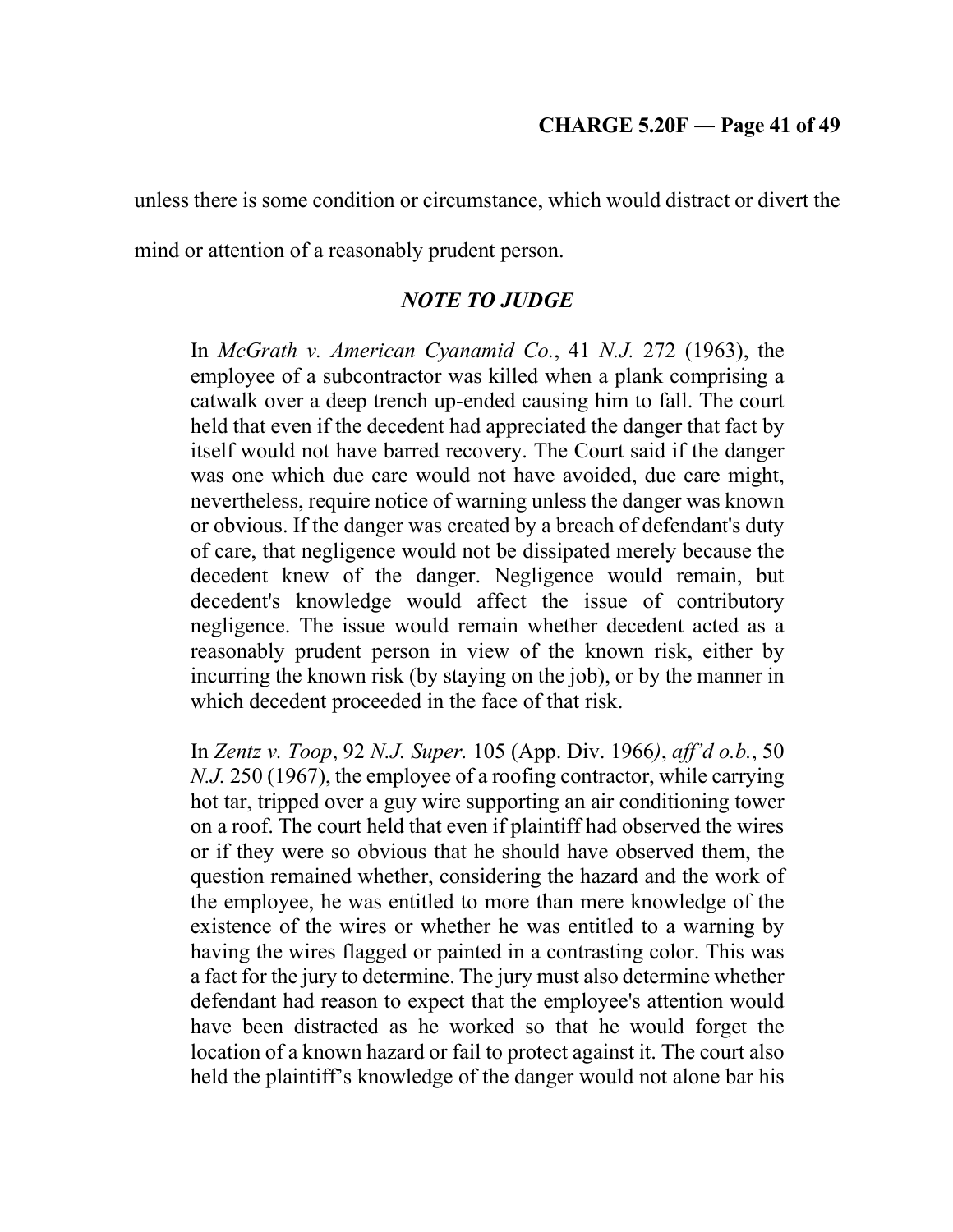recovery, but this knowledge goes to the issue of contributory negligence.

In *Fenie v. D'Arc*, 31 *N.J.* 92, 95 (1959), the Court held that there was no reasonable excuse for plaintiff's forgetfulness or inattention to the fact that a railing was temporarily absent from her porch, as she undertook to throw bones to her dog, and fell to the ground because of the absence of a railing she customarily leaned upon. The Court held:

When an injury results from forgetfulness or inattention to a known danger, the obvious contributory negligence is not excusable in the absence of some condition or circumstance which would divert the mind or attention of an ordinarily prudent man. Mere lapse of memory, or inattention or mental abstraction at the critical moment cannot be considered an adequate diversion. One who is inattentive to or forgetful of a known and obvious condition which contains a risk of injury is also guilty of contributory negligence as a matter of law, unless some diversion of the type referred to above is shown to have existed at the time.

But see *Wolczak v. National Electric Products Corp.*, 66 *N.J. Super.* 64, 75 (App. Div. 1961), saying that the duty to provide a safe place for employees of an independent contractor does not relate to "known hazards which are part of or incidental to the very work the contractor was hired to perform."

The following discussion in 2 *Harper & James*, Torts,§ 27.13, pp. 1489 *et seq.,* (1956), cited with approval in *Zentz, supra*, 92 *N.J. Super.* at 112, may be helpful in understanding the principles involved in the above charges:

Once an occupier has learned of dangerous conditions on his premises, a serious question arises as to whether he may-as a matter of law under all circumstances-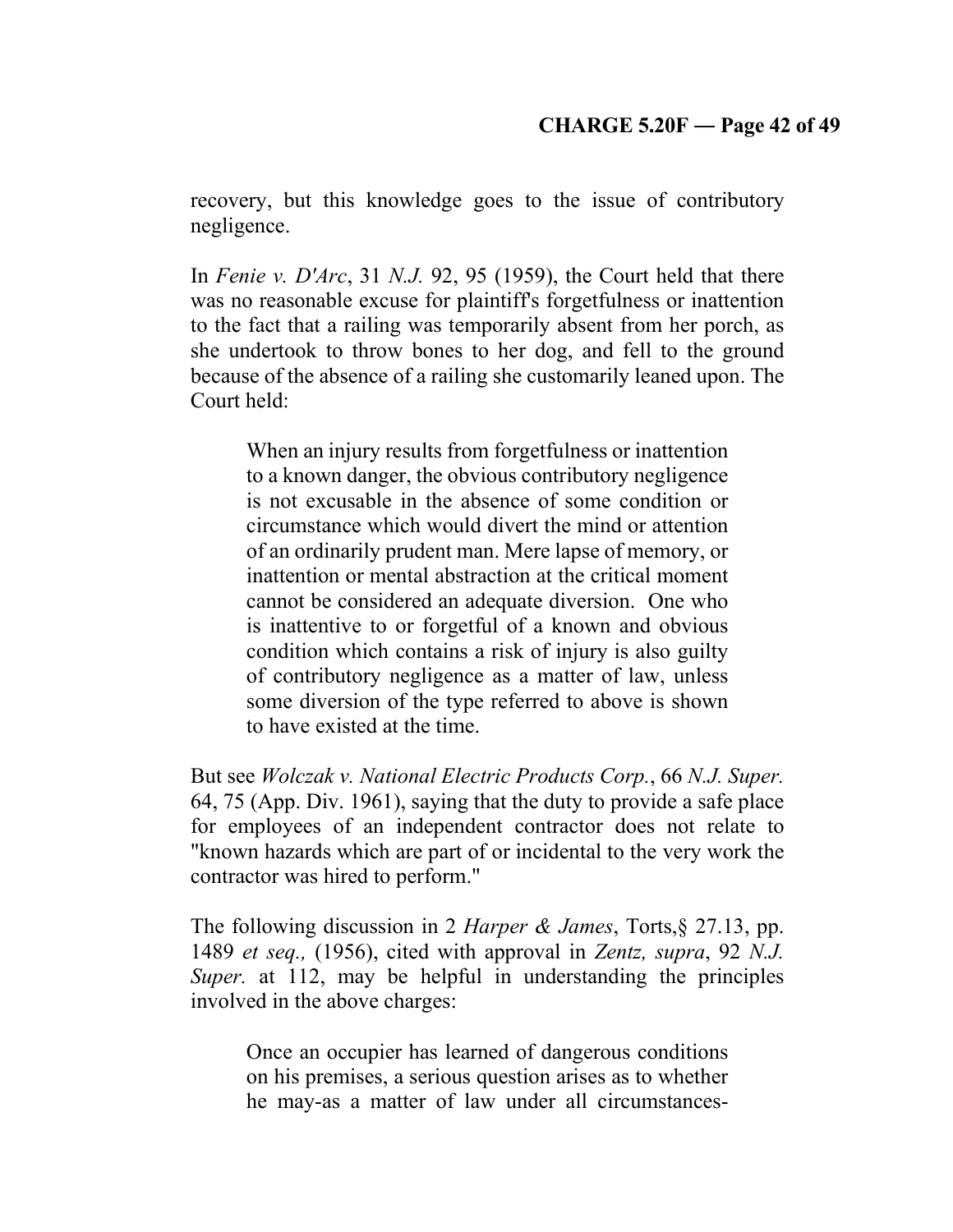discharge all further duty to his invitees by simply giving them "a warning adequate to enable them to avoid the harm." A good many authorities, including the *Restatement,* take the position that he may. But this proposition is a highly doubtful one both on principle and authority. The alternative would be a requirement of due care to make the conditions reasonably safe - a requirement which might well be satisfied by warning or obviousness in any given case, but which would not be so satisfied invariably.

\* \* \*

1. Defendant's duty. People can hurt themselves on almost any condition of the premises. That is certainly true of an ordinary flight of stairs. But it takes more than this to make a condition unreasonably dangerous. If people who are likely to encounter a condition may be expected to take perfectly good care themselves without further precautions, then the condition is not unreasonably dangerous because the likelihood of harm is slight. This is true of the flight of ordinary stairs in a usual place in the daylight. It is also true of ordinary curbing along a sidewalk, doors or windows in a house, counters in a store, stones and slopes in a New England field, and countless other things which are common in our everyday experience. It may also be true of less common and obvious conditions which lurk in a place where visitors would expect to find such dangers. The ordinary person can use or encounter all of these things safely if he is fully aware of their presence at the time. And if they have no unusual features and are in a place where he would naturally look for them, he may be expected to take care of himself if they are plainly visible. In such cases it is enough if the condition is obvious, or is made obvious (*e.g.,* by illumination).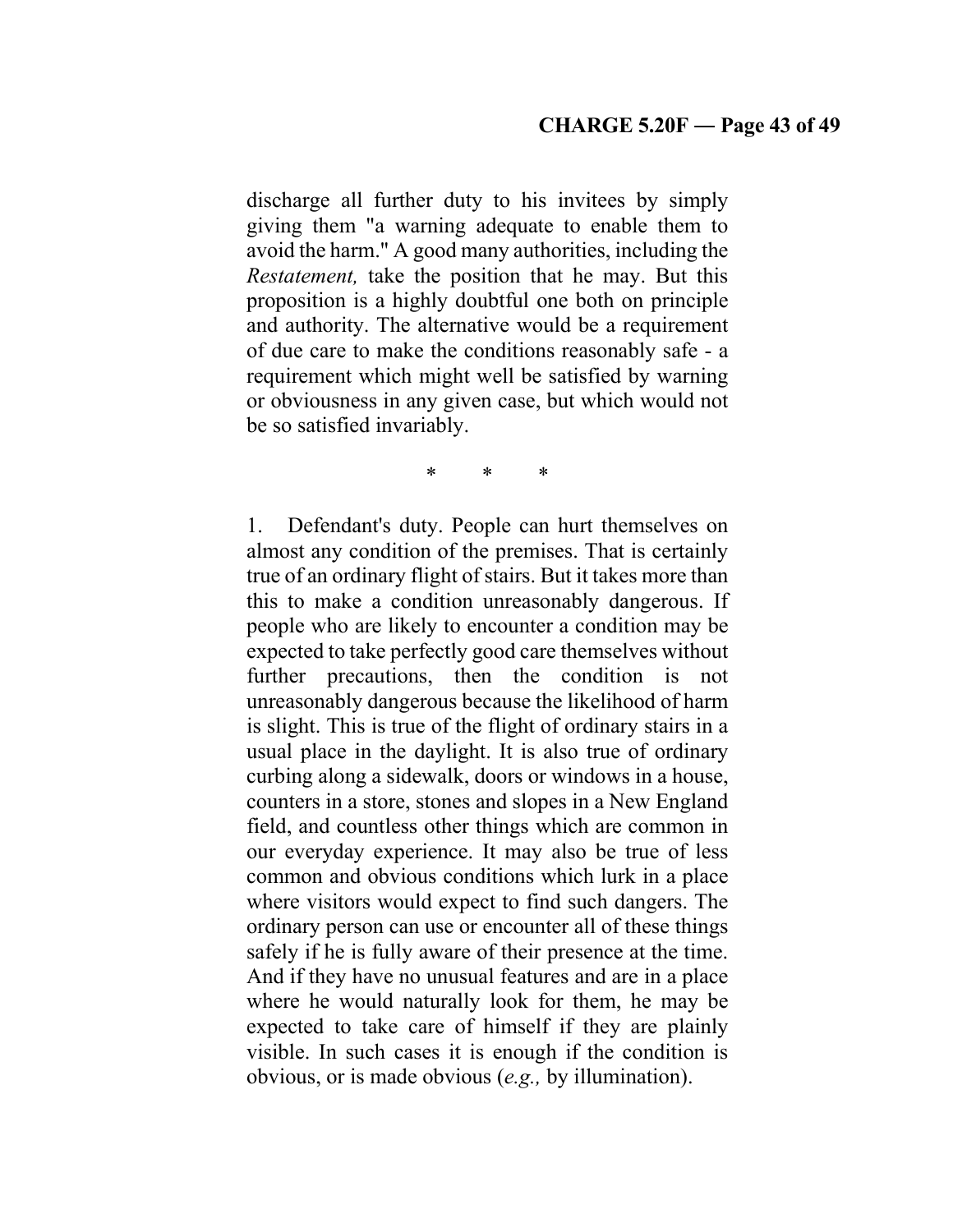### **CHARGE 5.20F ― Page 44 of 49**

\* \* \*

On the other hand, the fact that a condition is obvious *i.e.,* it would be clearly visible to one whose attention was directed to it - does not always remove all unreasonable danger. It may fail to do so in two lines of cases. In one line of cases, people would not in fact expect to find the condition where it is, or they are likely to have their attention distracted as they approach it, or, for some other reason, they are in fact not likely to see it, though it could be readily and safely avoided if they did. There may be negligence in creating or maintaining such a condition even though it is physically obvious; slight obstructions to travel on a sidewalk, an unexpected step in a store aisle or between a passenger elevator and the landing furnish examples. Under the circumstances of any particular case, an additional warning may, as a matter of fact, suffice to remove the danger, as where a customer, not hurried by crowds or some emergency, and in possession of his faculties, is told to "watch his step" or "step up" at the appropriate time. When this is the case, the warning satisfies the requirement of due care and is incompatible with defendant's negligence. Here again, plaintiff's recovery would be prevented by that fact no matter how careful he was. But under ordinary negligence principles the question is properly one of fact for the jury except in the clearest situations.

In the second line of cases, the condition of danger is such that it cannot be encountered with reasonable safety even if the danger is known and appreciated. An icy flight of stairs or sidewalk, a slippery floor, a defective crosswalk, or a walkway near an exposed high tension wire may furnish examples. So may the less dangerous kind of condition if surrounding circumstances are likely to force plaintiff upon it, or if,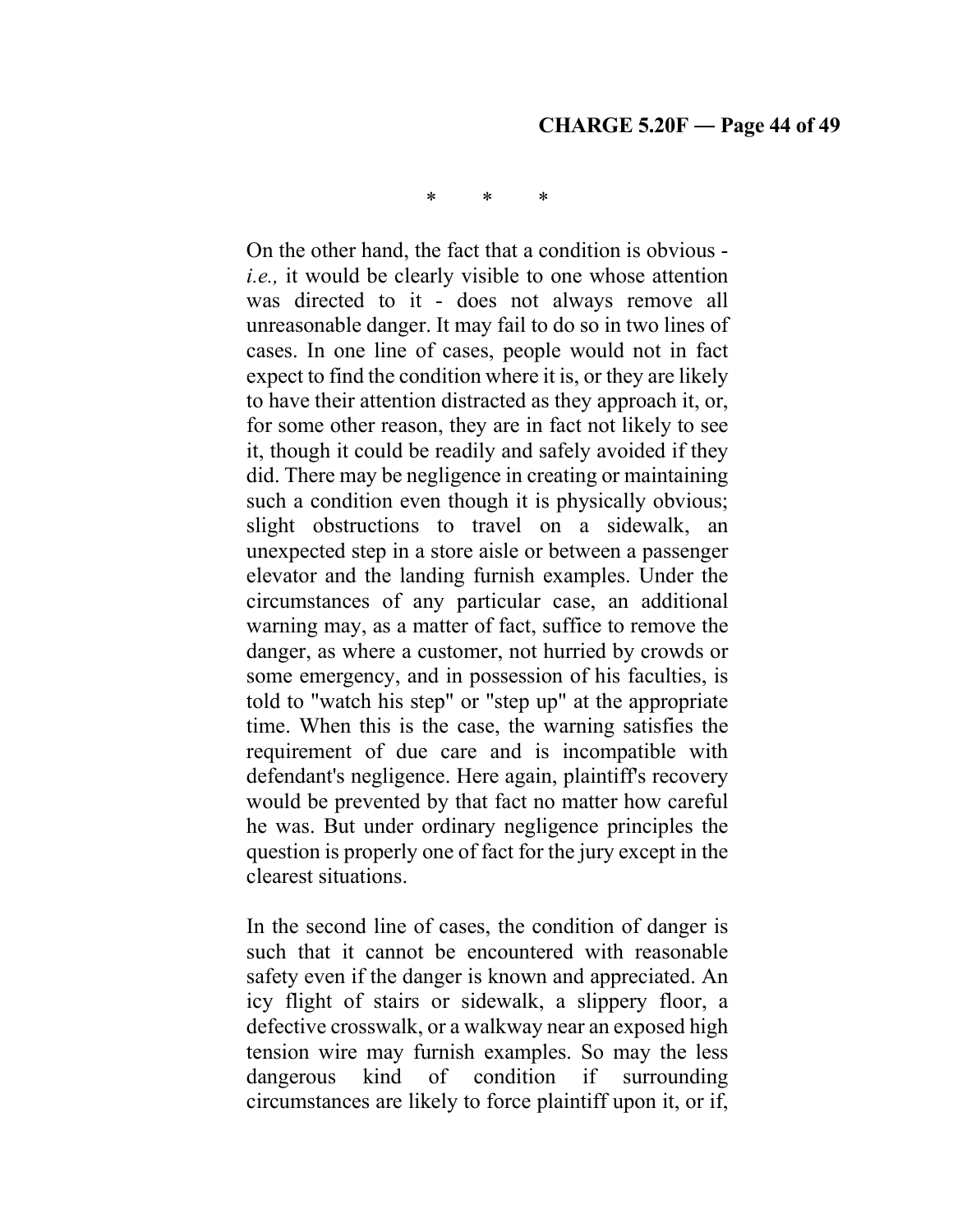for any other reason, his knowledge is not likely to be a protection against danger. It is in these situations that the bite of the *Restatement's* "adequate warning" rule is felt. Here, if people are in fact likely to encounter the danger, the duty of reasonable care to make conditions reasonably safe is not satisfied by a simple warning; the probability of harm in spite of such precaution is still unreasonably great. And the books are full of cases in which defendants, owing such a duty, are held liable for creating or maintaining a perfectly obvious danger of which plaintiff are fully aware. The *Restatement,*  however, would deny liability here because the occupier need not invite visitors, and if he does, he may condition the invitation on any terms he chooses, so long as there is full disclosure of them. If the invitee wishes to come on those terms, he assumes the risk.

The *Restatement* view is wrong in policy. The law has never freed landownership or possession from all restrictions or obligations imposed in the social interest. The possessor's duty to use care toward those outside the land is of long standing. And many obligations are imposed for the benefit of people who voluntarily come upon the land. For the invitee, the occupier must make reasonable inspection and give warning of hidden perils.... But this should not be conclusive. Reasonable expectations may raise duties**,** but they should not always limit them. The gist of the matter is unreasonable probability of harm in fact. And when that is great enough in spite of full disclosure, it is carrying the quasi-sovereignty of the landowner pretty far to let him ignore it to the risk of life and limb.

So far as authority goes, the orthodox theory is getting to be a pretty feeble reed for defendants to lean on. It is still frequently stated, though often by way of dictum. On the other hand, some cases have simply—though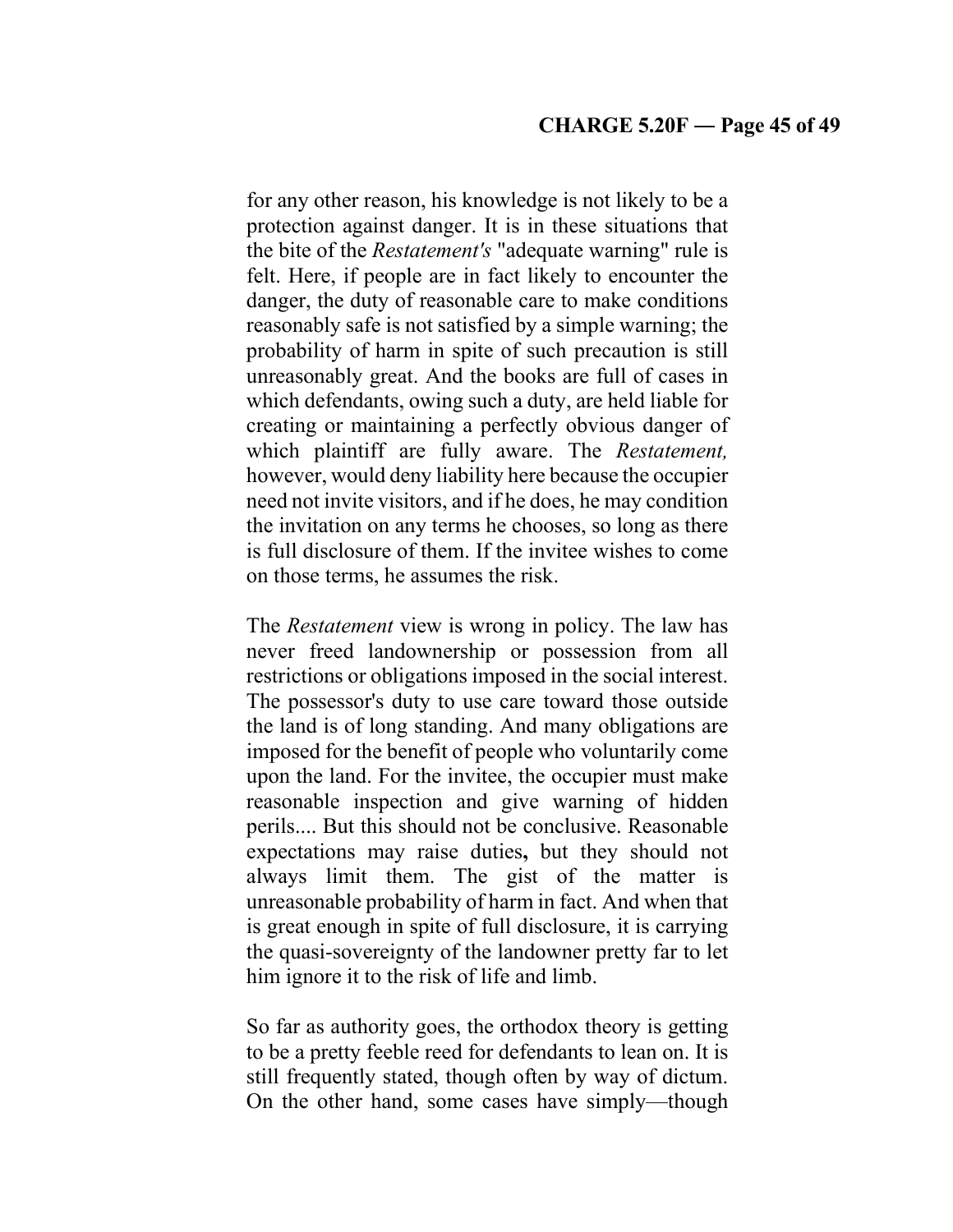unostentatiously--broken with tradition and held defendant liable to an invitee in spite of his knowledge of the danger, when the danger was great enough and could have been feasibly remedied. Other cases stress either the reasonable assumption of safety which the invitee may make or the likelihood that his attention will be distracted, in order to cut down the notion of what is obvious or the adequacy of warning. And the latter is often a jury question even under the *Restatement* rule. It is not surprising then, that relatively few decisions have depended on the *Restatement* rule alone for denying liability.

2. Contributory Negligence... But there are several situations in which a plaintiff will not be barred by contributory negligence although he encountered a known danger... For another, it is not necessarily negligent for a plaintiff knowingly and deliberately to encounter a danger which it is negligent for defendant to maintain. Thus a traveler may knowingly use a defective sidewalk, or a tenant a defective common stairway, without being negligent if the use was reasonable under all the circumstances.

\* \* \*

These situations show that the invitee will not always be barred by his or her self-exposure to known dangers on the premises**.**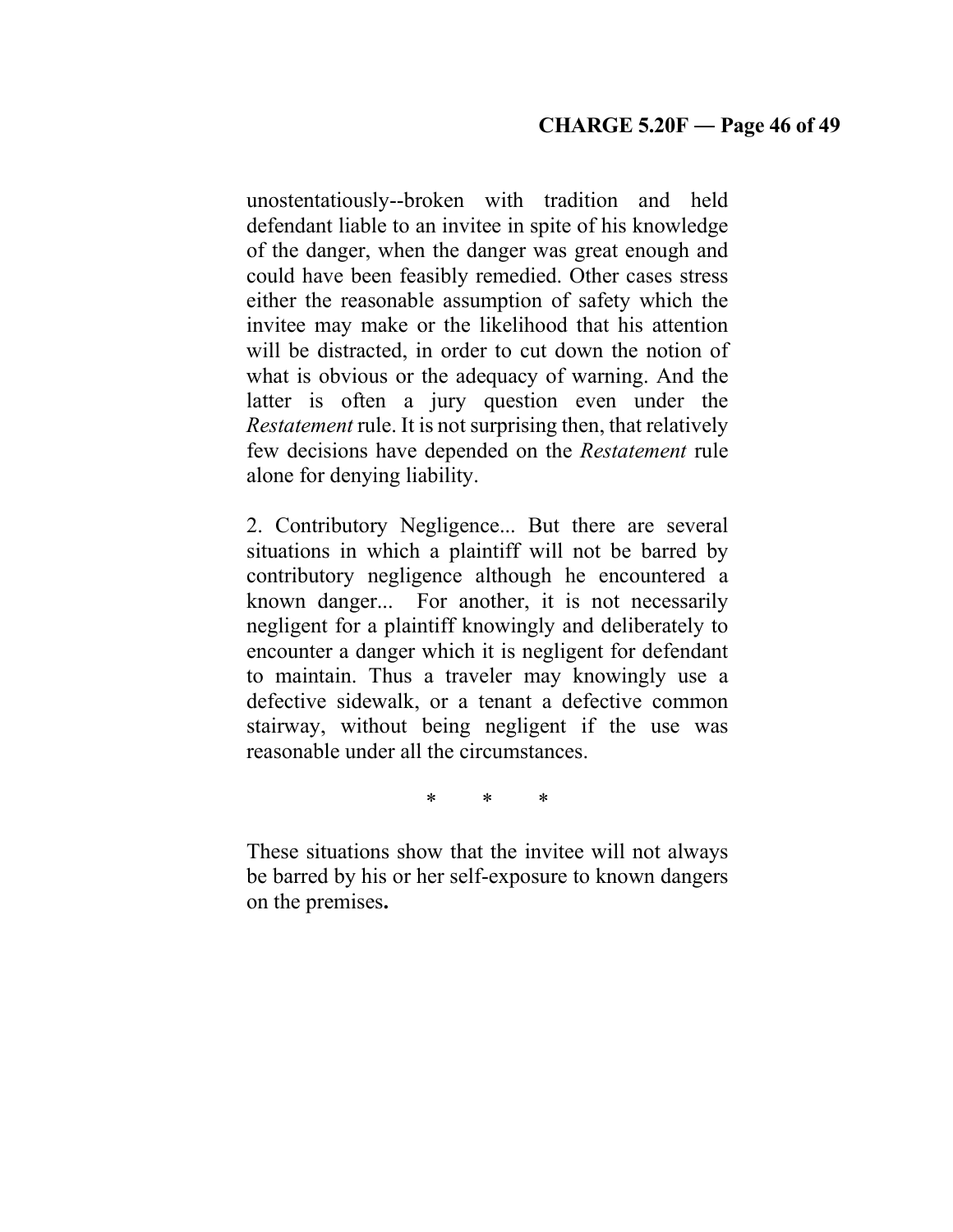# **CHARGE 5.20F ― Page 47 of 49**

# **INFANT TRESPASSER JURY VERDICT SHEET**

1. Did the Plaintiff prove that the Defendant knew or had reason to know that children were likely to trespass on Defendant's property?

YES \_\_\_\_\_\_\_\_ NO \_\_\_\_\_\_\_\_

If your answer is "YES", proceed to question 2. If your Answer is No, cease deliberations.

2. Did the Plaintiff prove that the Defendant knew or had reason to know that (describe dangerous condition) involved an unreasonable risk of death or serious bodily harm to children trespassing on Defendant's property?

YES NO NO

If your answer is "YES", proceed to question 3. If your Answer is No, cease deliberations.

- 3. Did the plaintiff prove that because of the child's youth, the child
	- (A) did not discover the condition, or
	- (B) did not realize the risk involved by trespassing in that area of the property made dangerous by the condition, or
	- (C) did not realize the risk involved in intermeddling with the condition?

If your answer to any one of the three subparts of question 3 is "YES", then your answer to question 3 is YES. If your answer to all subparts is "NO", then your answer to question 3 is NO.

YES NO

If your answer is YES, proceed to question 4. If your Answer is No, cease deliberations.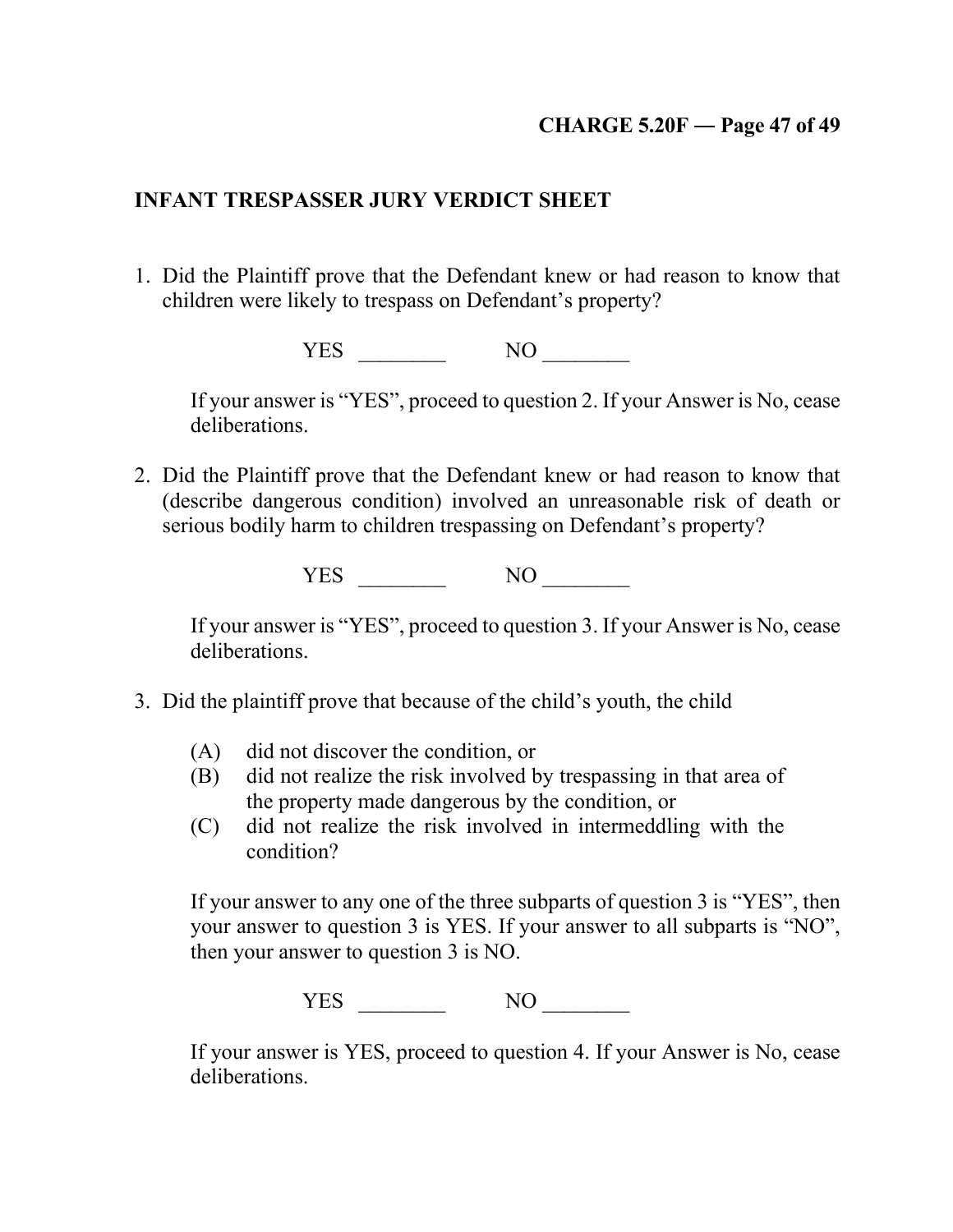# **CHARGE 5.20F ― Page 48 of 49**

4. Did the plaintiff prove that the usefulness to the defendant of maintaining the condition and the burden of eliminating its danger were slight as compared with its risk of death or serious bodily harm to the Plaintiff?

YES NO

If your answer is "YES", proceed to question 5. If your Answer is No, cease deliberations.

5. Did the Plaintiff prove that the Defendant failed to exercise reasonable care to eliminate the danger of the condition or otherwise protect the trespassing children from the danger of the condition?

YES NO

If your answer is "YES", proceed to question 6. If your answer is No, cease deliberations.

6. Did the Plaintiff prove that the Defendant's negligence was a proximate cause of the plaintiff's injuries?

YES NO

If your answer is "YES", proceed to question 7. If your Answer is No, cease deliberations.

7. Did the Defendant prove that the Plaintiff failed to exercise that degree of care or caution for Plaintiff's own safety that you would expect of a reasonable child of the same age as Plaintiff?

YES NO

If your answer is "YES", proceed to question 8. If your Answer is No, proceed to question 10.